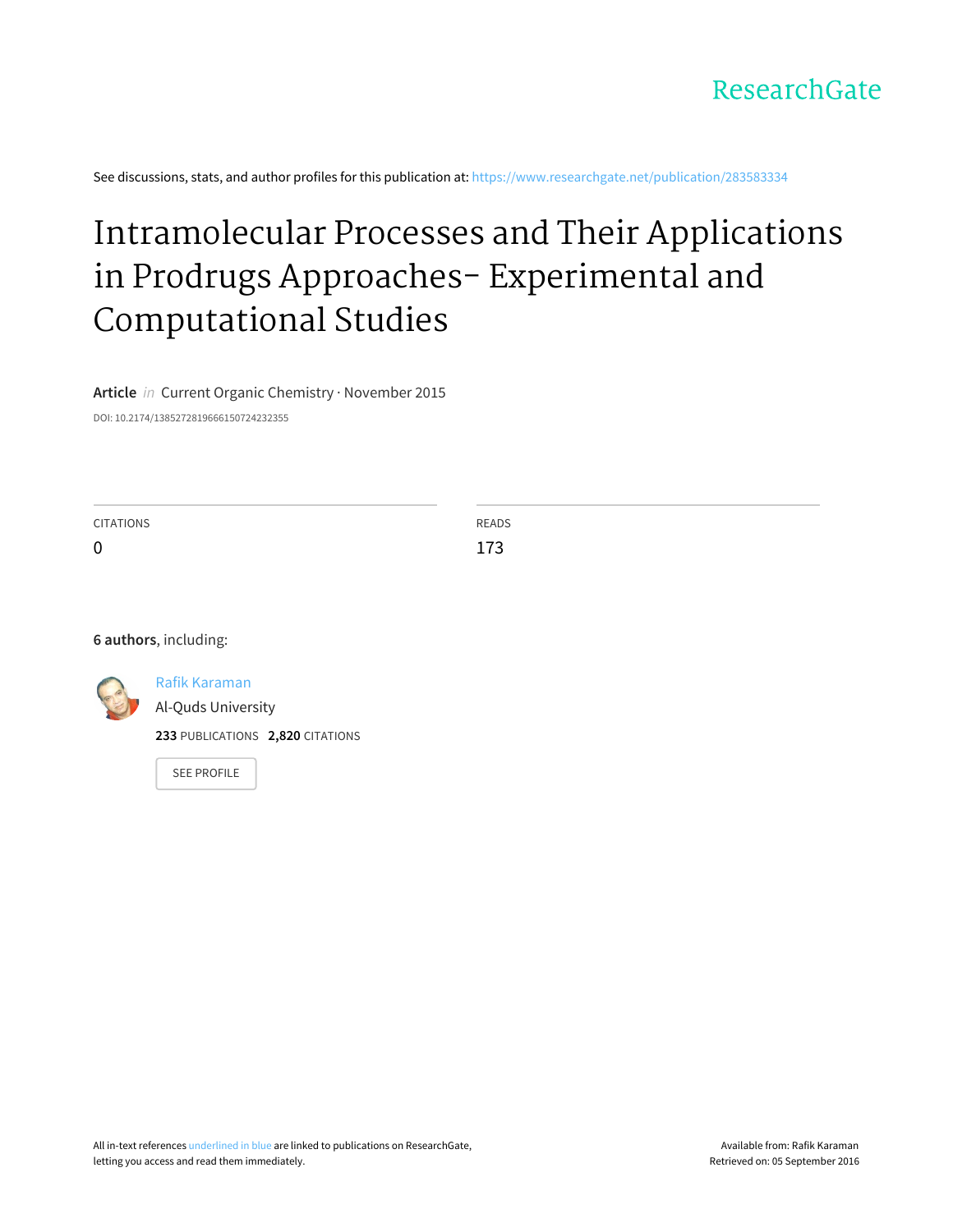## **Intramolecular Processes and Their Applications in Prodrugs Approaches- Experimental and Computational Studies**

Rafik Karaman $^{*1,2}$ , Salma Jumaa $^{1}$ , Heba Awwadallah $^{1}$ , Samya Salah $^{1}$ , Yahya Khawaja $^{1}$  and Donia Karaman $^{1}$ 

#### *1 Pharmaceutical Sciences Department, Faculty of Pharmacy, Al-Quds University, Jerusalem, Palestine; 2 Department of Science, University of Basilicata, Potenza, Italy*

**Abstract:** This review supplies the reader with a detailed overview on the utilization of intramolecular processes for a design and synthesis of prodrugs. It is well known that a respected number of drugs suffer from low bioavailability, toxicity, unpleasant taste and presystemic first-pass metabolism which result in drug inactivation. The classical prodrug approach in which the linkage attaching the parent drug to its non-toxic linker and cleaved by *in vivo* enzyme's catalyzed reactions has proven its success in solving toxicity and bioavailability related issues. On the other hand, prodrugs based on chemical interconversion in which the prodrug releases the corresponding active parent drug *via* inter or intramolecular chemical process in the absence of an enzyme is considered as a better



alternative approach since the prodrug cleavage is not dependent in the efficiency or quantity of the enzyme catalyzes the interconversion of the prodrug. Examples of successful prodrugs using the chemical approach *via* intramolecular processes such as cyclization reactions are illustrated as well.

In addition, another part of this review is devoted to cover reported studies on enzyme models and their utilization for the design and synthesis of a variety of novel prodrugs. In this approach, computational calculations using DFT and MM methods were exploited and correlations between experimentally determined and computed values of the rate-limiting step in the studied intramolecular processes were utilized in the prodrugs design. Selected examples of the designed prodrugs include aza-nucleosides for the treatment of myelodysplastic syndromes, the anti-Parkinson's agent dopamine, the anti-viral acyclovir, the anti-malarial atovaquone, and statins for lowering cholesterol levels in the blood, the antihypertensive atenolol, the antibacterial cefuroxime, the anti-bleeding tranexamic acid, the decongestant phenylephrine, and the pain killer paracetamol.

**Keywords:** Intramolecular, cyclization, prodrug, trimethyl lock, intramolecular Activation, Quantum Mechanics Calculations, lactonization cyclization.

#### **1. INTRODUCTION**

The development of prodrugs has the potential to overcome many pharmacokinetics barriers. For example, several drugs undergo first pass metabolism which leads to drug inefficiency and poor bioavailability, and sometimes to toxicity. The classical prodrug approach by which the linkage attaching the active parent drug to a non-toxic linker and cleaved by enzyme's catalyzed reactions has proven its success in solving toxicity and bioavailability related issues. On the other hand, prodrugs based on chemical interconversion by which the prodrug releases the corresponding active parent drug *via* inter or intramolecular process without the involvement of enzymes is considered as a better alternative approach since it does not have inter- and intra-individual variability (differences in the quantity and efficiency of the metabolic enzyme) that might affect the efficiency of the metabolic enzymes.

Among the most studied activation strategy in the prodrug chemical approach is cyclization elimination reactions that have been used in providing many prodrugs from analgesics to HIV protease inhibitors [\[1\].](https://www.researchgate.net/publication/26546107_Cyclization-activated_Prodrugs?el=1_x_8&enrichId=rgreq-9a84afeb262c73fbc4d15da8f0192f93-XXX&enrichSource=Y292ZXJQYWdlOzI4MzU4MzMzNDtBUzoyOTU3MTU3NzIzNTQ1NzdAMTQ0NzUxNTU0Mjc4Nw==)

### **2. INTRAMOLECULAR ACTIVATED ESTER PRODRUGS**

One of the problems that drugs may suffer is a lack of specificity for their target. The prodrug approach was successful in overcoming this problem and improving the delivery of drugs to their targets, especially for ester prodrugs, involving substitution of carboxyl and hydroxyl groups of their active drugs, which are readily hydrolyzed *in vivo*, either by chemical or enzymatic means to provide their active drugs [\[2\].](https://www.researchgate.net/publication/19140779_Pilocarpic_acid_esters_as_novel_sequentially_labile_pilocarpine_prodrugs_for_improved_ocular_delivery?el=1_x_8&enrichId=rgreq-9a84afeb262c73fbc4d15da8f0192f93-XXX&enrichSource=Y292ZXJQYWdlOzI4MzU4MzMzNDtBUzoyOTU3MTU3NzIzNTQ1NzdAMTQ0NzUxNTU0Mjc4Nw==) 

Drug delivery can be improved by modulating the drug's physiochemical properties which affect their absorption and delivery to various membranes and tissues. The prodrug approach by which the activation is catalyzed by enzymes is useful for parent drugs containing hydroxyl or carboxyl groups. On the other hand, phenol esters when activated by metabolic enzymes provide the corresponding active drugs in fast rates, whereas, amides show little chemical reactivity towards enzyme's activation. Therefore, intramolecular activated amide prodrugs had been considered as an alternative approach for enzymatic activation that bypasses interand intra- individual variability that might affect the metabolism by enzymes. In addition, this approach provides a fine tuning of the cleavage rate of the prodrug which can be accomplished by selecting the functional groups involved in the cyclization process.

An example for such approach is the pilocarpine prodrugs based on diesters of pilocarpic acid. These prodrugs upon *in vitro* and *in vivo* administration (eliminate comma) undergo specific

<sup>\*</sup>Address correspondence to these authors at the Pharmaceutical Sciences Department, Faculty of Pharmacy, Al-Quds University, P.O.B 20002 Jerusalem, Palestine; Tel/Fax: +972-2-2790413; E-mail: dr\_karaman@yahoo.com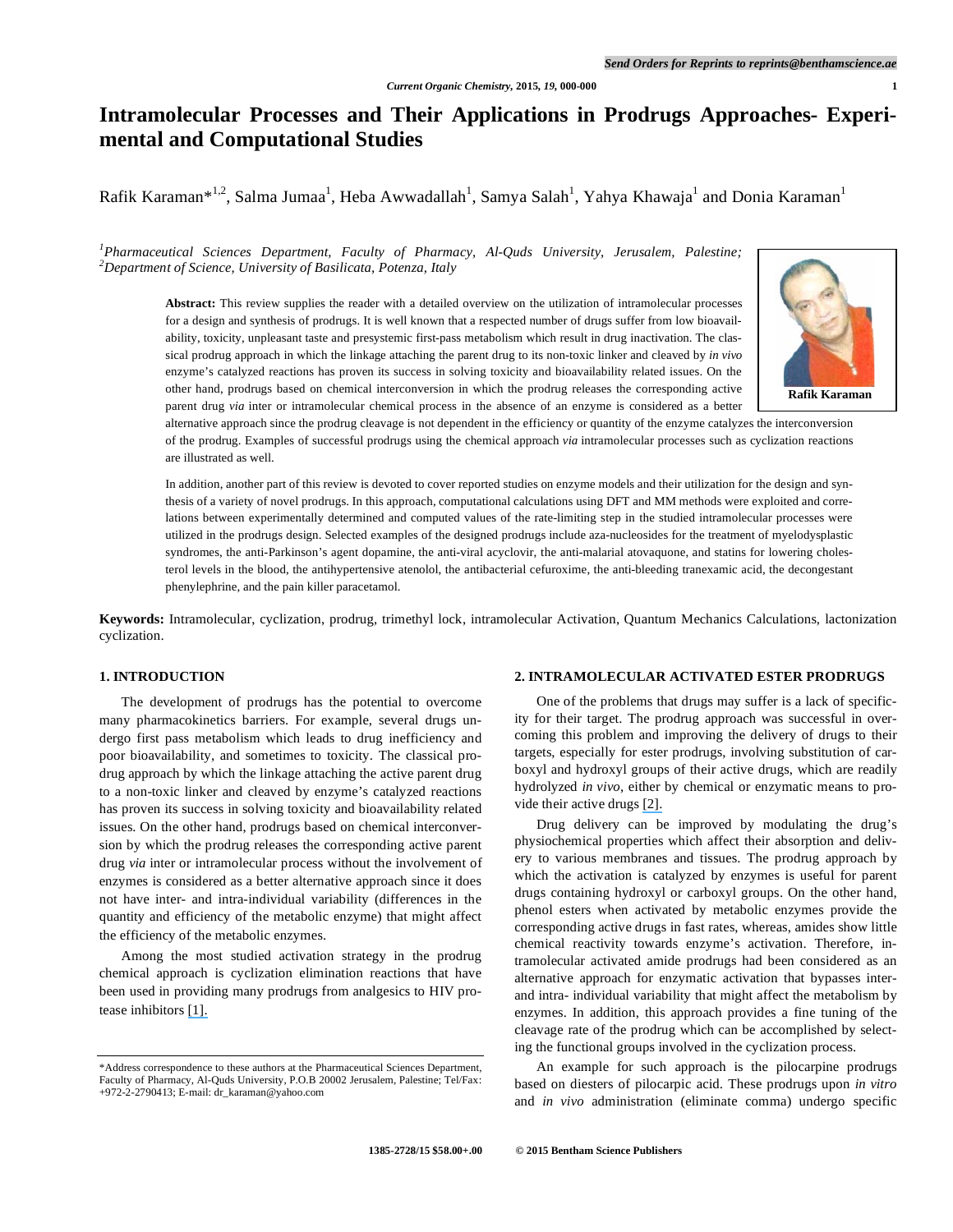base- catalyzed cyclization to pilocarpine which consists of a first step by which hydrolysis of the ester yields a hydroxyl which acts as a nucleophile and attacks the phenyl ester group that initiates for cyclization to finally give the parent drug, pilocarpine (Fig. **1**) [3].



Pilocarpine

**Fig. (1).** Cyclization of diester of pilocarpic acid to release pilocarpine,  $R=H, R' = OH.$ 

The prodrug approach has been utilized to enhance the ocular delivery of pilocarpine.

A number of lipophilic alkyl and aryl alkyl esters of pilocarpic acid were synthesized and evaluated as prodrugs of pilocarpine. The results obtained suggested that the pilocarpic acid esters may be potentially useful prodrugs with enhanced drug delivery and bioavailability properties, especially when further derivativized to give non-labile, easily formulated pilocarpic acid diesters that are readily converted to the active parent drug, *in vivo*. In aqueous solution the ester prodrugs undergo a quantitative and apparent specific base-catalyzed lactonization to pilocarpine.

The diester prodrugs were of special interest, since they combine an enhanced bioavailability and greatly prolonged duration of action with high stability in eye drops formulations for the treatment of glaucoma. The corneal permeability of pilocarpine is increased by the prodrug derivatives.

Several monoesters were capable of maintaining durations of action of 1.5 times longer than that of pilocarpine while the diesters were active for up to 2.25 times longer [4].

Some of the lipophilic pilocarpine prodrugs exhibit amphiphilic properties, which may contribute to the ocular irritation of these compounds [5].

-Amino acid prodrugs of camptothecins (CPTs) are another example of intramolecular ring closing activation. The camptothecin ester prodrugs converted to their active lactones by intramoleul-



**Fig. (2).** A mechanism for the conversion of camptothecin  $\alpha$ -amino acid esters to their carboxylates.  $R_{2}=$  H or CH<sub>3</sub>,  $R_{3}=$  H or TBS,  $R_{4}=$  H or OH.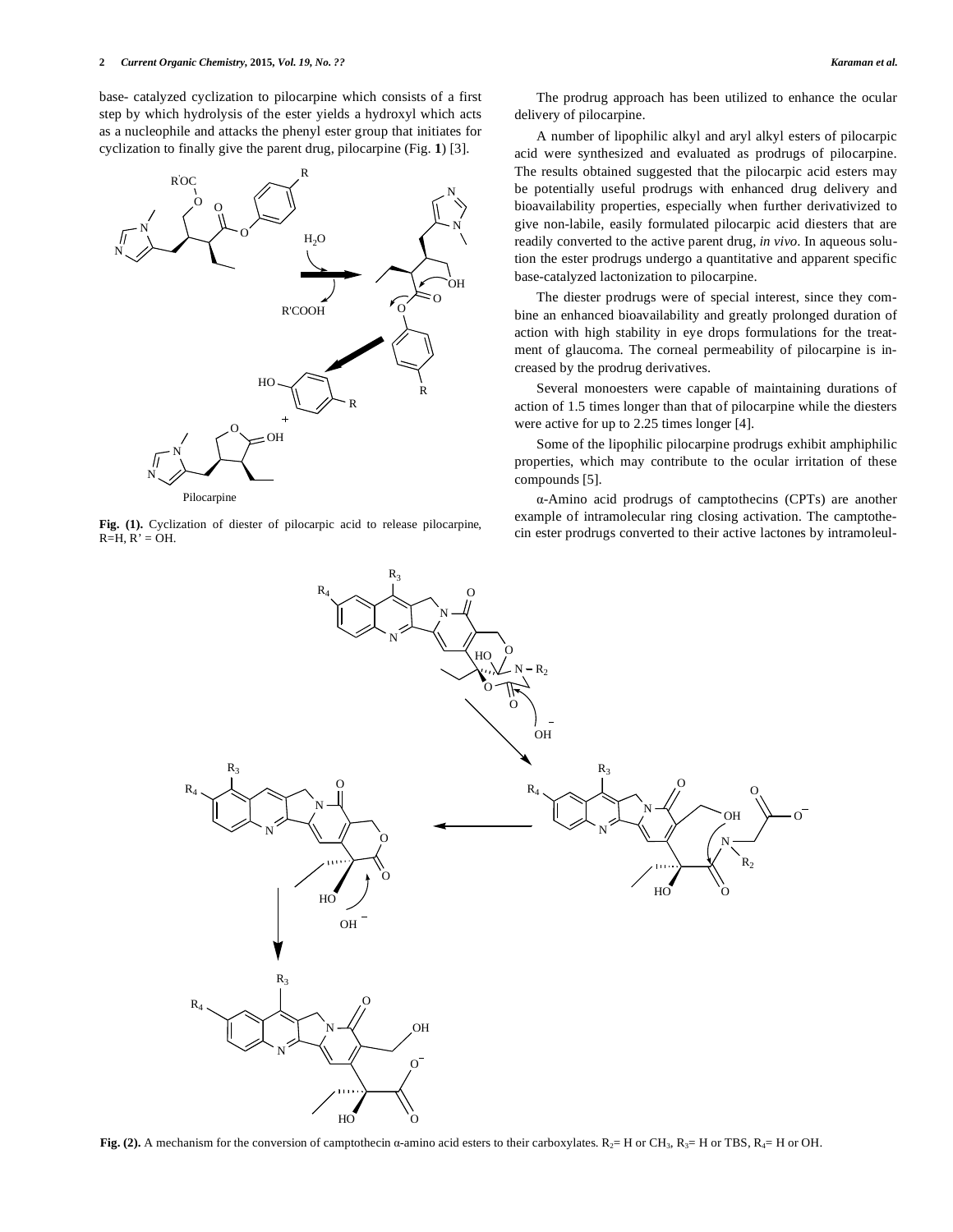

**Fig. (3).** An alternative route in which camptothecin prodrugs convert to their active lactones.  $R_2 = H$  or CH<sub>3</sub>,  $R_3 = H$  or TBS,  $R_4 = H$  or OH.

car cyclization reaction that is preferable over hydrolysis followed by intramolecular cyclization reaction at pH 7.4 [6].

Camptothecins are antitumor agents that work on S-phase by binding to the topoisomerase and I-DNA complex during DNA replication causing double strand breaks and cell death (Fig. **2**) [6].

-Amino acid ester prodrugs reactivity is relatively high due to the fact that at pH values below the their  $pK_a$  values their amino terminal is positively charged. Recently, an alternative route that facilitates the production of reactive lactone from camptothecin  $\alpha$ amino acid ester prodrugs was suggested as shown in Figure **3** [6].

The most common problem associated with CPT is the instability of the 20-hydroxy lactone, which is easily hydrolyzed at neutral pH to yield the inactive carboxylate anion. It was shown that both the lactone ring stability and the 20-hydroxy group of CPT are critical for its antitumor activity. Further, it was demonstrated that masking the 20- hydroxyl group of CPT, results in reduced activity of the drug and increased stability of the lactone ring. The hydroxyl in position 20 generates an intramolecular hydrogen bond with the carbonyl moiety of the lactone, which accelerates the hydrolysis of the otherwise stable lactone ring. Therefore, masking this hydroxyl by a chemical linker that can be selectively removed, is a convenient approach for a generation of CPT prodrug [7].

In addition, cytotoxicity studies performed with several cancer cell lines clearly demonstrated a significant reduce in toxicity of the prodrugs of CPTs compared with their active parent drug [7].

#### **2.1. Prodrug Activation** *Via* **Diketopiperazine Formation**

Dipeptides as carriers for delivering parent drugs *via* non-enzymatic pathway (formation of DKP) have been suggested as good candidate to deliver drugs to their target sites. Dipeptides are carriers used to optimize drug delivery especially for hydroxyl-containing drugs. Dipeptide esters of paracetamol (Figure 4) have shown to undergo hydrolysis to the corresponding parent drug and DKP at pH 7.4 and temperature of 37˚C. Higher half-life values were observed with C-terminal bulky amino acids. The latter is believed to cause the peptide linkage to reside in the cis form, which is easily can cyclize to a DKP, thus leading to very reactive substrates. Hepatotoxic effects of paracetamol was decreased or even eliminated by paracetamol esterification with dipeptides [8].

The esterification approach of paracetamol with amino acids was proposed to obviate the sever hepatotoxicity of the drug at high doses as well as to increase its aqueous solubility [8].



**Fig. (4).** Paracetamol esterification with dipeptides,  $R_1 = R_2 = H$ 

#### **2.2. Coumarin-Based Prodrug System**

Prodrugs of amine and alcohol containing drugs based on coumarin derivatives as a linker with low toxicity have been developed in order to increase the bioavailability and reduce the toxicity of certain drugs. This approach was advocated by Wang and co**-**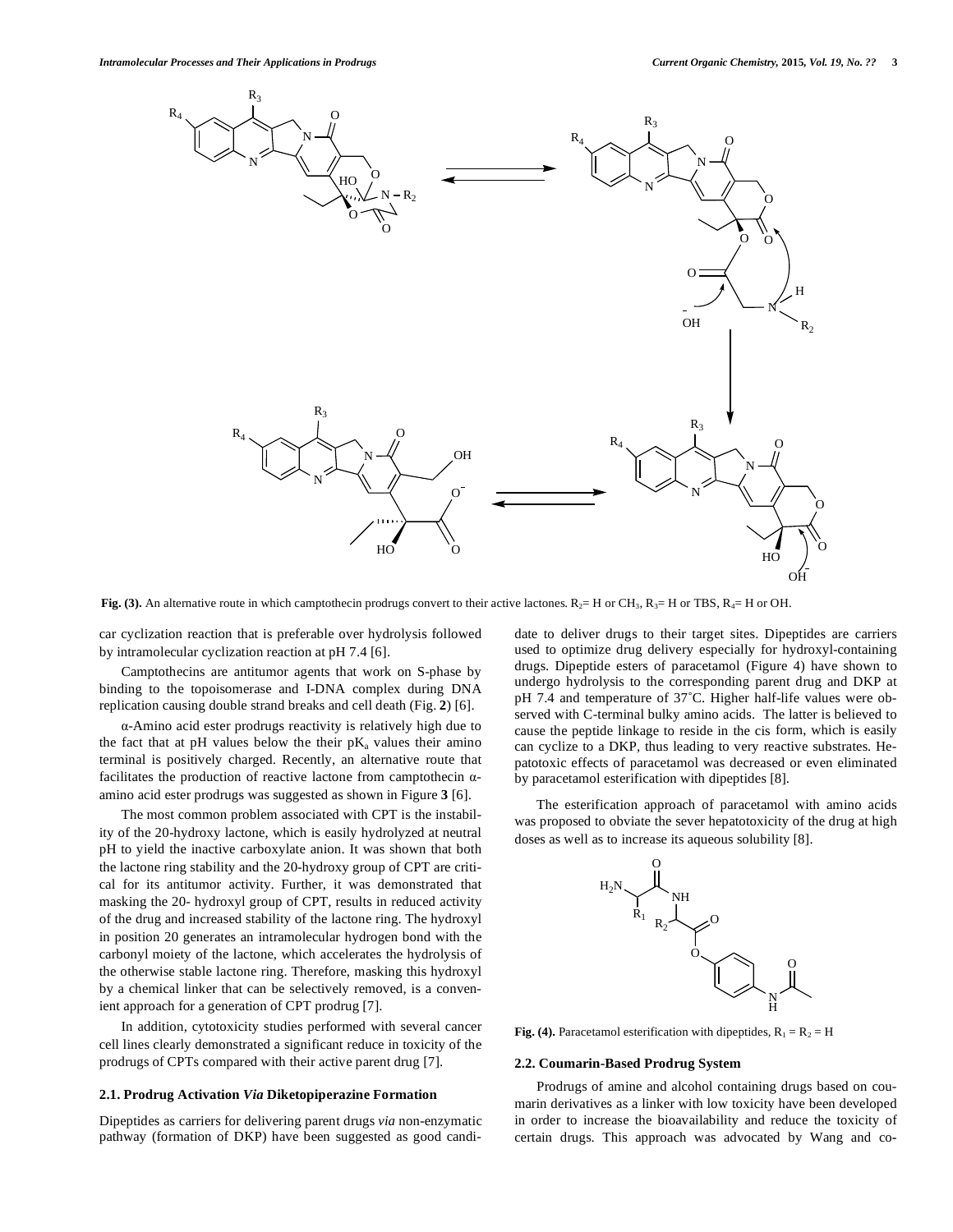

**Fig. (5).** Coumarin based prodrugs.

workers and is based on the fact that coumarin derivatives attached to active drugs undergo a rapid lactonization at a physiological environment of pH 7.4 (Fig. **5**).

The coumarins are of great interest due to their biological properties. In particular, their physiological, bacteriostatic and antitumor activity makes these compounds attractive for further backbone derivativisation and screening as novel therapeutic agents. Weber and co-workers have shown that coumarin and its metabolite 7-hydroxycoumarin have antitumor activity against several human tumor cell lines. Both coumarin and coumarin derivatives have proved to be potential inhibitors of cellular proliferation in various carcinoma cell lines. In addition it has been shown that 4 hydroxycoumarin and 7-hydroxycoumarin inhibited cell proliferation in a gastric carcinoma cell line [9].

One example for such approach is coumarin based prodrug of DADLE (H-D-Leu-Phe-Gly- D -Ala-Tyr-OH) which is capable to undergo cyclization after hydrolysis catalyzed by esterases. This prodrug releases the active drug after incubation in the plasma or with porcine liver esterase.

One unique feature of this prodrug system is that the final product of the promoiety is coumarin, the toxicity of which has been extensively studied. Coumarin was found to be relatively nontoxic. The known toxicity profile of coumarin clears one major hurdle in developing a generally applicable prodrug system [10].

#### **2.3. Propranolol Prodrugs**

Propranolol is a sympatholytic nonselective beta blocker. It is used to treat high blood pressure, a number of heart dysrhythmias, thyrotoxicosis, and essential tremors. It is used to prevent migraine headaches, and to prevent further heart problems in those with angina previous heart attacks. Propranolol highly variable and low oral bioavailability due to high first pass metabolism. Therefore, the prodrug approach was used to reduce the extensive effect of the liver on the propranolol before reaching the systemic circulation.

A cyclic oxazolidinones derivative and esters of propranolol (7) have also been investigated as good and novel prodrug candidates [11].

There are 3 possible different mechanisms for the degradation of propranolol prodrugs [11]:

(a) a mechanism that involves an intra-nucleophilic attack of the free amine group on the carbonyl of the ester group, (b) a mechanism consists of a nucleophilic attach of a water molecule on the carbonyl ester group catalyzed by a base (free amine group) (c) a mechanism by intramolecular general acid (protonated amine) catalysis in which a hydroxyl ion attacks the carbonyl ester. Both mechanisms (b) and (c) are hydrolysis processes that yield propranolol whereas, mechanism (a) represents an intramolecular aminolysis giving rise to the formation of stable N-acylated propranolol derivatives (Fig. **6**).



Fig. (6). Mechanisms (a), (b) and (c) for the degradation of propranolol prodrugs with increasing the pH to >7 the aminolysis becomes predominant.

Figure **7** illustrates seven different esters that were synthesized and studied with the aim to investigate the kinetics of their degradation in aqueous solution and in human plasma which might reflect the behavior of propranolol prodrugs in such media. This discrepancy between the different esters might be related to steric hindrance of the tert-butyl group that hinders the nucleophilic attack taking place in the  $O \rightarrow N$  acyl transfer reaction. At pH > 11.5 the main reaction of esters **2**-**6** is intramolecular aminolysis.



**Fig. (7).** Propranolol prodrugs and similar other esters **1**-**7**.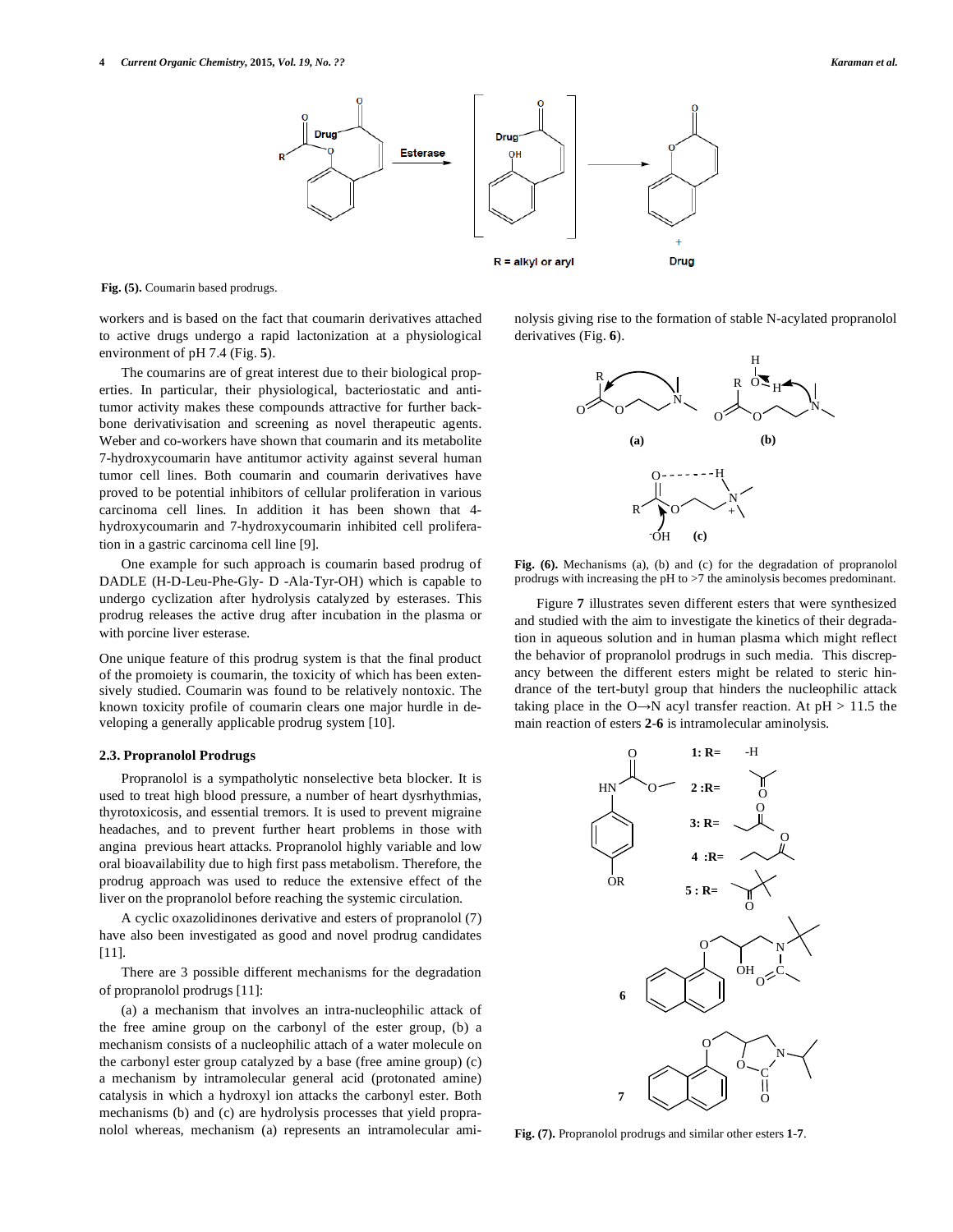At pH 7.2 the  $O \rightarrow N$  acyl transfer reaction of the propranolol esters is < 7% of the reaction yield. Similar alkyl esters of timolol (**8**) (Fig. **8**) were found to be completely hydrolyzed in aqueous media.

The presence of the bulky tertiary butylamino group in timolol esters is the main cause for steric hindrance that limits the ability of these esters to undergo intramoleuclar aminolysis. At pH 7-10, propranolol esters have showed greater tendency to hydrolyze than to undergo intramolecular aminolysis. The predominant factor that determines the mode of the reaction whether to proceed with hydrolysis or intramolecular aminolysis mechanism is the bulkiness of the amine moiety in the esters of  $\beta$ -aminoalcohols. Another factor that affects the ratio hydrolysis vs. aminolysis is the steric properties within the structure, as it is seen with the low tendency of the O -pivaloyl ester (**5**) to react *via* aminolysis compared to alkyl esters **2**-**4** (Fig. **8**).



**Fig. (8).** Timolol ester **8**.

Timolol prodrugs are more lipophilic than their active parent drug, timolol, thus their permeation through the cornea is higher than their parent drug. Timolol ester prodrugs increase timolol concentration in aqueous humor and decrease timolol systemic concentration by 10 fold. Additionally, they increase the therapeutic index of timolol by 15-fold and also showed prolonged duration of action [12].

Moreover, various aliphatic esters of timolol, a non-selective Padrenergic receptor blocker, have been developed as prodrugs to potentially diminish the systemic absorption and therefore sideeffects of topically applied timolol through increased corneal absorption [2].

#### **2.4. Cyclization-Elimination Due to a Carboxylate Group**

Intramolecular cyclizations are not restricted to attack by nucleophilic nitrogen (basic amino or acidic amido group). They can also be catalyzed by nucleophilic oxygen, as in a carboxylate group, a phenol or an alcohol. These reactions can also be proceeding by catalysis of nucleophilic oxygen (phenol or an alcohol) such as the hemiester prodrugs of phenol or paracetamol shown in Figure 9. Three different mechanisms were proposed for these hydrolysis reactions: acid- catalyzed, base-catalyzed, and an intramolecular nucleophilic process resulting in a cyclization elimination reaction (Fig. **9**). In buffer solutions, the mechanism is pH dependent. At pH 7.4 and 37° C, the cyclization- elimination reaction was the dominant, with  $t_{1/2}$  of 1 - 350 minutes. The number of promoiety substituents and their shape and the  $pK_a$  of the phenol derivative influence the reactivity of these prodrugs. The reactions of the succinate esters at this physiological pH were about 150 times more potent than their corresponding glutarate esters. In addition, it was found that branching with methyl of the promoiety  $(X=CH2CH(CH3)CH2)$ has increased the reactivity of the ester. The cleavage rate for paracetamol esters  $(R = NHCOCH3)$  was found to be 2-fold higher than that of phenol esters  $(R = H)$ . Generally, no or little enzyme's activity was seen in human plasma. This is in accordance with the fact that hemiesters are known to be inert towards cholinesterase enzyme [13].

#### **2.5. Two Step Activation Prodrugs**

#### *2.5.1. General*

In two-step activation of prodrugs the nucleophile is formed *in situ*. Otherwise, it remains until the prodrug undergoes cleavage by metabolism. Examples for such nucleophile are a phenol or an alcohol masked with a carboxylate ester. These kinds of prodrugs release the corresponding active parent drugs *via* enzymatic and/or nonenzymatic hydrolysis of their ester moiety which is followed by an intramolecular nucleophilic attack.

An example for such approach is pilocarpine prodrugs that aimed at improving ocular delivery (Figure 1). These prodrugs are pilocarpic acid diesters characteristic with high lipophilicity. The first activation step is removing the acetyl linker by an enzymatic



Fig. (9). Mechanism of carboxylic acid hydrolysis, X=CH<sub>2</sub>CH(CH<sub>3</sub>)CH<sub>2</sub>, CH<sub>2</sub>CH<sub>2</sub>CH<sub>2</sub>,CH<sub>2</sub>C(CH<sub>3</sub>)<sub>2</sub>CH<sub>2</sub>, R=H or NHCOCH<sub>3</sub>.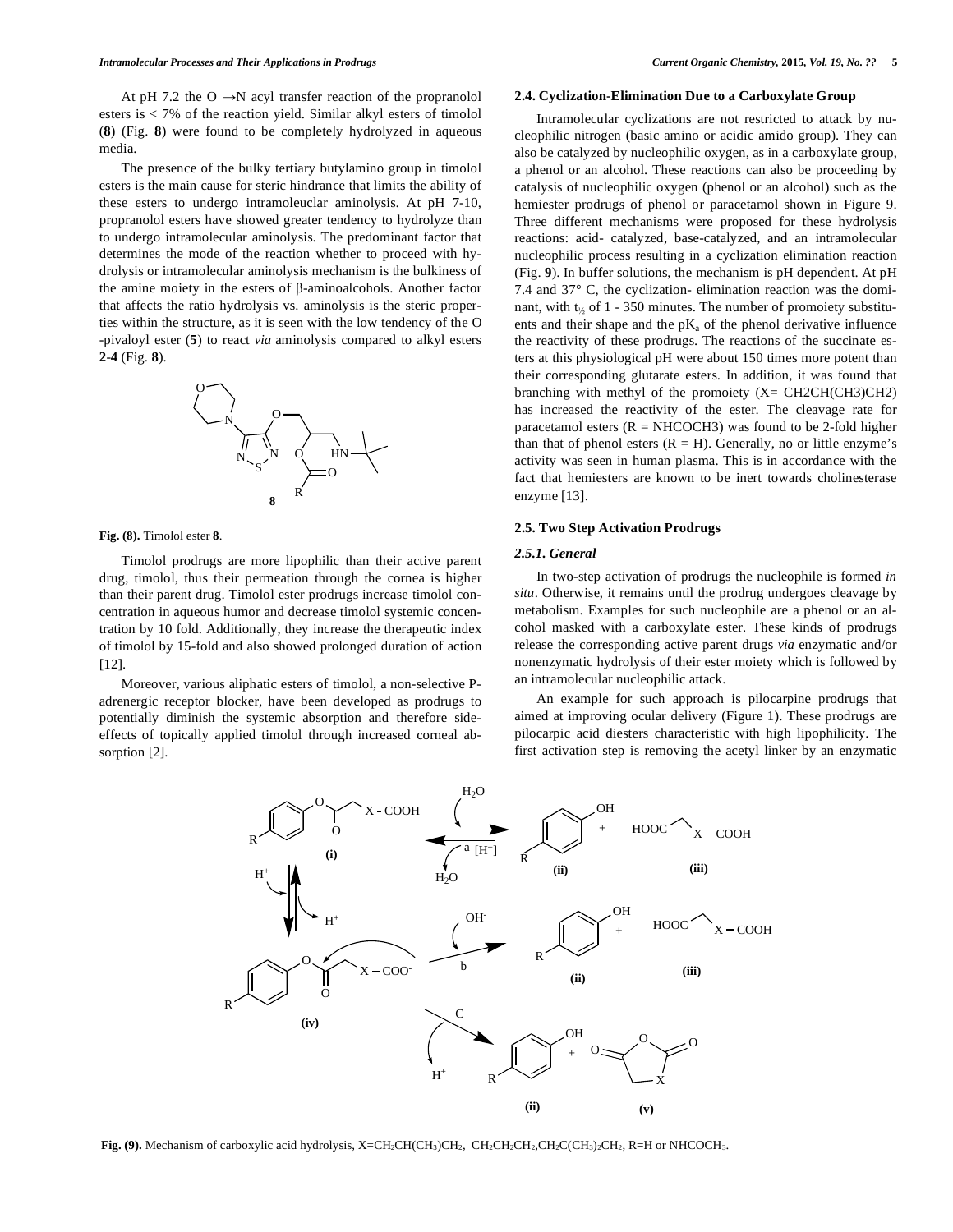hydrolysis of ester which is followed by a second step in which an intramolecular nucleophilic attack is leading to a loss of the alcohol linker and to a ring closing to yield pilocarpine [14].

p-Acetamidophenol amino acid esters (Figure 10) have been suggested as useful and efficient prodrugs for p-acetamidophenol. Stability and solubility in water for these prodrugs can be achieved by selecting the appropriate amino acid group with the desired hydrophilic lipophilic balance value (HLB value) [13].



**Fig. (10).** p-acetamidophenol amino acid esters.

Investigations have shown that the pH-rate profile for ester **12** hydrolysis (Fig. **10**) is totally different from that of esters **10** and **11**. At pHs above the  $pK_a$  of the carboxyl group of **12** its decomposition rate was found to be unaffected by the pH of the medium and the concentrations of the zwitterions **12a** or the anion **12b** were essentially constant (Fig. **11**). This phenomenon can be attributed to the fact that the dominant reaction is intramolecular involving the zwitterion of **12** (**12a**) at pH 2-6 and its anion (**12b**) when the pH of the medium is 6 - 11.

At pH values slightly above the  $pK_a$  of the carboxyl group of  $12$ (between pH 2 and 10), the hydrolysis of **12** is subjected to intramolecular nucleophilic catalysis, and its rate value is higher than that of ester **10**. The main hydrolysis of aliphatic alcohol esters is intermolecular reaction such as in the case of esters of  $\alpha$ - and  $\beta$ aspartic acid and the intramolecular hydrolysis is rarely occurring. The ethanolic esters of  $\beta$  -aspartic acid undergo slower hydrolysis than the glycinate esters and the shapes of the pH-rate profiles for the three systems are similar [13].

#### *2.5.2. Therapeutic Advantages of Amino Ester Prodrugs*

Amino acid ester prodrugs of the dopamine D2 agonist 5-OH-DPAT L-valine and  $\beta$ -alanine prodrugs of 5-OH-DPAT may meet



**Fig. (11).** p-Acetamidophenol amino acid esters.

the requisites for improved transport across the skin by iontophoresis for treatment of Parkinson disease [15].

Most striking effect was observed with the levels of glutathione, GSH, as the glycine-acetaminophen prodrug significantly protected the depletion of GSH when compared to its parent drug. Glycineacetaminophen prodrug showed remarkable potential in the field of gastric and hepatic complications [16].

An ester prodrug approach for NSAID's by which the carboxyl group of the NSAID is blocked is another approach to reduce the GI toxicity associated with NSAIDs without affecting their activity. Because of the low toxicity of the amino acids, they are considered the best choice to be utilized as linkers for NSAIDs prodrugs. For example, the basic  $\alpha$ -amino group such as in prodrug 13 (Figure 12) was found to enhance the water-solubility of the parent drug (Figure 12), however, it decreased the chemical stability. It is believed that such behavior is a result of the presence of the protonated amine group which enhances water solubility whereas the acceleration in the hydrolysis rate of the prodrug is mainly due to the unprotonated amine group which serves as a nucleophile resulting in intramolecular rearrangement of the prodrug to yield the amide drug. However, a number of prodrugs containing a secondary carbamate such as  $14$  ( $R_1 = R_2 = H$ ), tend to form the corresponding N acylamine *via* a rearrangement process (Fig. **13**). This rearrangement process is inhibited by the presence of bulky amino acids such as Phe or Val and a carrier such as N- methyl glycine (sarcosine). Figure **12** illustrates a number of aminocarbonyloxymethyl derivatives of flufenamic acid and diclofenac containing amino acid amides as carriers. This carrier replacement decreases the carbamate  $pK_a$  in 1.2 units and therefore it inhibits the O $\rightarrow$ N rearrangements when compared with **14**.



**Fig. (12).** Chemical structures of amino acid ester **13** and amino acid amides **14** and **15**.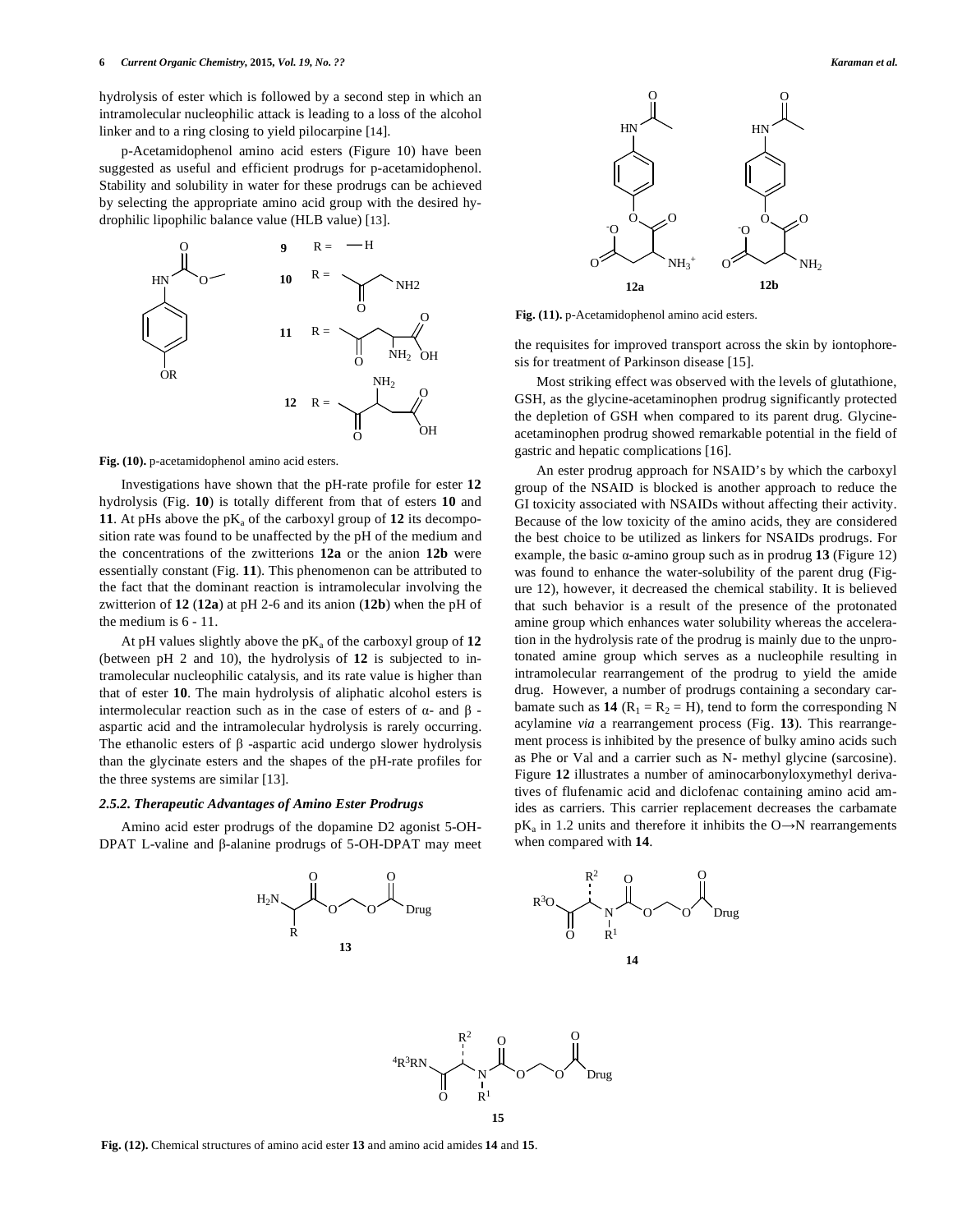

**Fig. (13).** Rearrangement of prodrugs such as **14** in pH 7.4 to yield N-acylamine.



**Fig. (14).** Carbamate prodrugs **16** and **19** and their cleavage reactions to phenol **17** and alcohol **20**, respectively.



**Fig. (15).** *N*-Mannich basses of salicylamide.

The differences in the  $pK_a$  and bulkiness of the terminal amino acid amide and ester groups lead to a large difference in the chemical reactivity of both amino acid ester **13** and amide **14** [17].

In this approach, the prodrug is intraconverted to its active parent drug by an intramolecular cyclization-elimination and the intermolecular cleavage of the ester bond by hydrolysis is not observed. By this approach, the prodrug releases its corresponding active parent drug in rates that are solely determined by the intramolecular ring-closing reaction.

Studies have shown that carbamate prodrugs of alcohols such as **19** undergo cyclization reactions in slower rates than carbamate prodrugs of phenols such as **16** (Fig. **14**) [18]. On the other hand, N-Mannich bases of salicylamide (Fig. **15**) as prodrugs for amines undergo cleavage into their corresponding parent drugs in much slower rates than their corresponding N-Mannich bases of alkyl amides (Fig. **15**) [17].

#### **2.6. Basic Esters**

Basic esters are esters involving a basic group in their alkyl part or in their acyl moiety and are considered important for the prodrug approach. These esters are characterized with good water solubility and are ready to be chemically hydrolyzed at physiological pH. In addition, their binding to carboxylesterase is very weak. Examples for such compounds are the amino esters (compounds **22**-**24** in Fig. **16**) which their hydrolysis rates are largely affected by steric effects.

For instance, a study has showed that aryl esters of 2 aminocarboxylic acid such as compound **23,** 4- nitrophenyl 2 aminocyclohexanecarboxylate, aryl = 4-NO2-C6H4, Figure 16) underwent hydrolysis in pH 7 in higher rates than their corresponding lacking the amine moiety [19].

Various promising applications of  $\alpha$ -amino acid esters have been published in recent years, such as valaciclovir, the L-valyl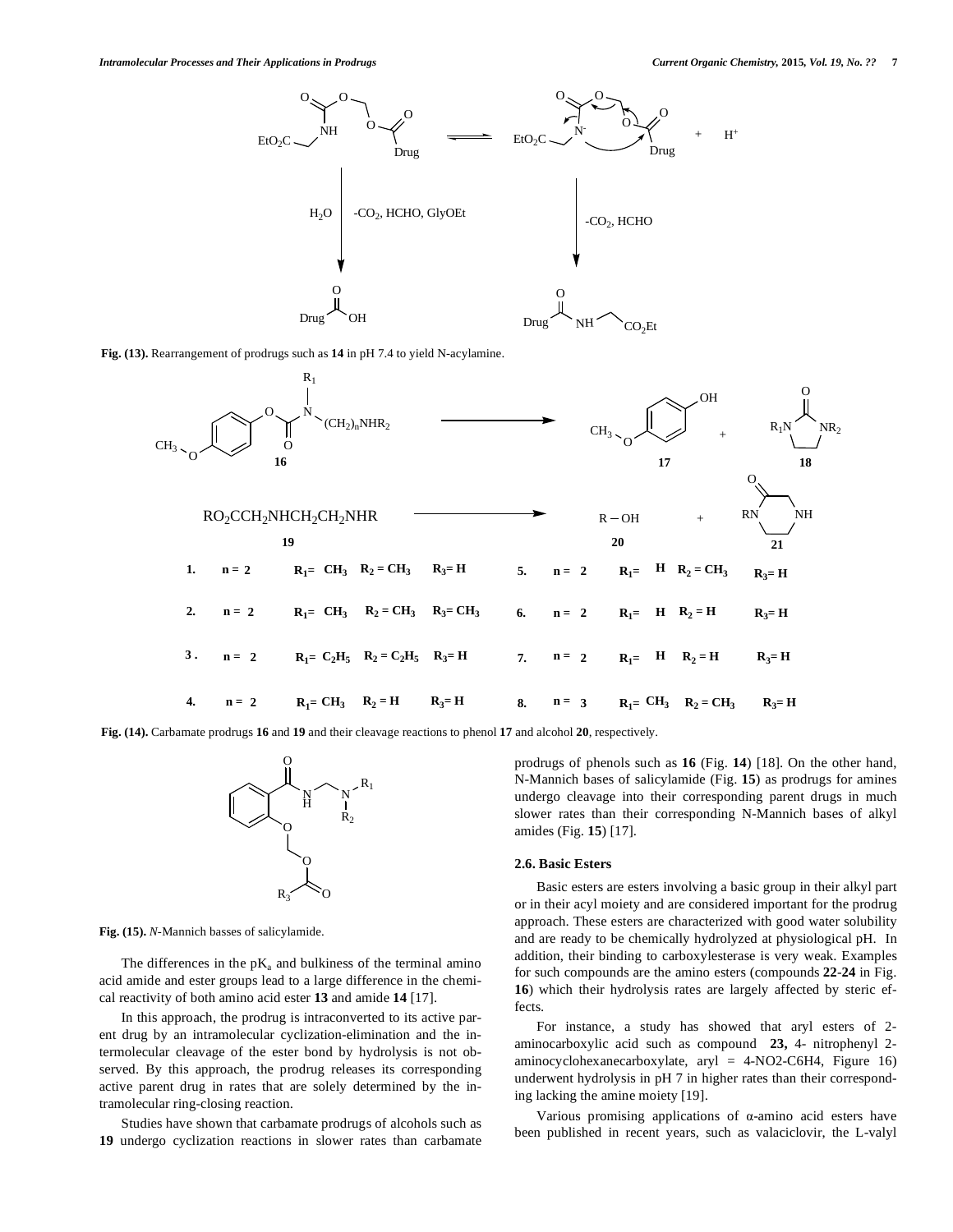ester of acyclovir, anti-viral agent, which showed encouraging pharmacokinetic results in the rat and monkey. For example, there was significant improvement in the oral bioavailability of acyclovir using the prodrug approach over the limited bioavailability of the drug itself. Interestingly, the rat liver enzyme that hydrolyzes valaciclovir, showed high selectivity for various amino acid esters of acyclovir, differently from typical esterases and peptidases. Recently, the L-aspartate  $\beta$ -ester, and L-lysyl and L-phenylalanyl esters of acyclovir were prepared and examined as prodrugs for nasal absorption. The aspartate  $\beta$  -ester was the most stable, and was also the only one to be detectably absorbed, seemingly by active uptake [19].

$$
H_2N \longrightarrow 22
$$
  $COOR$ 

Trans-4-(aminomethyl) cyclohexanecarboxylates



**Fig. (16).** Hydrolysis of basic esters, R=aryl or aryl methyl.

#### **3. AMIDE PRODRUGS**

Prodrug design has been used to improve physicochemical characteristics of amine drugs, by improving the metabolic stability and decreasing ionization of the amine parent drugs resulting in improvement of its membrane penetration. Intramolecular cyclizations have been proposed to release the parent drug [2].

Vigroux and coworkers reported the synthesis of mutual prodrugs of benzoxazolones and oxazolidinones. In the cases of prodrugs of chlorzoxazone, 6-benzoylbenzoxazolone and 5-benzoylbenzoxazolone with paracetamol, the activation of these prodrugs involves cyclization reaction that is independent on enzymes catalysis (Fig. **17**). While the activation of prodrugs of oxazolidinones (metaxaloned and mephenoxalone) with paracetamol involve two steps, the first depends on plasma enzymes to form the intermediate 2-hydroxypropyl isocyanate, which is then converted spontaneously by intramolecular cyclization to the active oxazolidinones drugs (Fig. **18**) [20].

Fredholt and Bundgaard synthesized and studied 13 phenyl carbamate prodrugs to determine the effect of  $R_1$ ,  $R_2$  and  $R_3$  on the rate of intramolecular regeneration of the parent phenol (Figure 19) [21]. They concluded that when  $R_1$  is hydrogen the rate is much higher than when it is methyl or ethyl. Bulky  $R_2$  groups decreased the reactivity of these prodrugs since the amide attack on the carbamate becomes difficult, while increasing the polarity of  $R<sub>2</sub>$  group increased the prodrug reactivity. The decrease in the  $pK_a$  of  $R_3$  increases the intramolecular cyclization rate by making the phenolate ion a better leaving group [21]. Carbamate prodrugs were further



**Fig. (17).** Intramolecular activation of benzoxazolones prodrugs: chlorzoxazone, X = 5-Cl; 6-Benzoylbenzoxazolon, X= 4-benzyl; 5-benzylbenzoxazolone, X= 5-benzyland R= paracetamol in all three prodrugs.



Fig. (18). Intramolecular activation of oxazolidinones prodrugs: metaxalone, X = 3, 5(Me)<sub>2</sub>;mephenoxalone, X = 2-OMe;R= paracetamol in both prodrugs.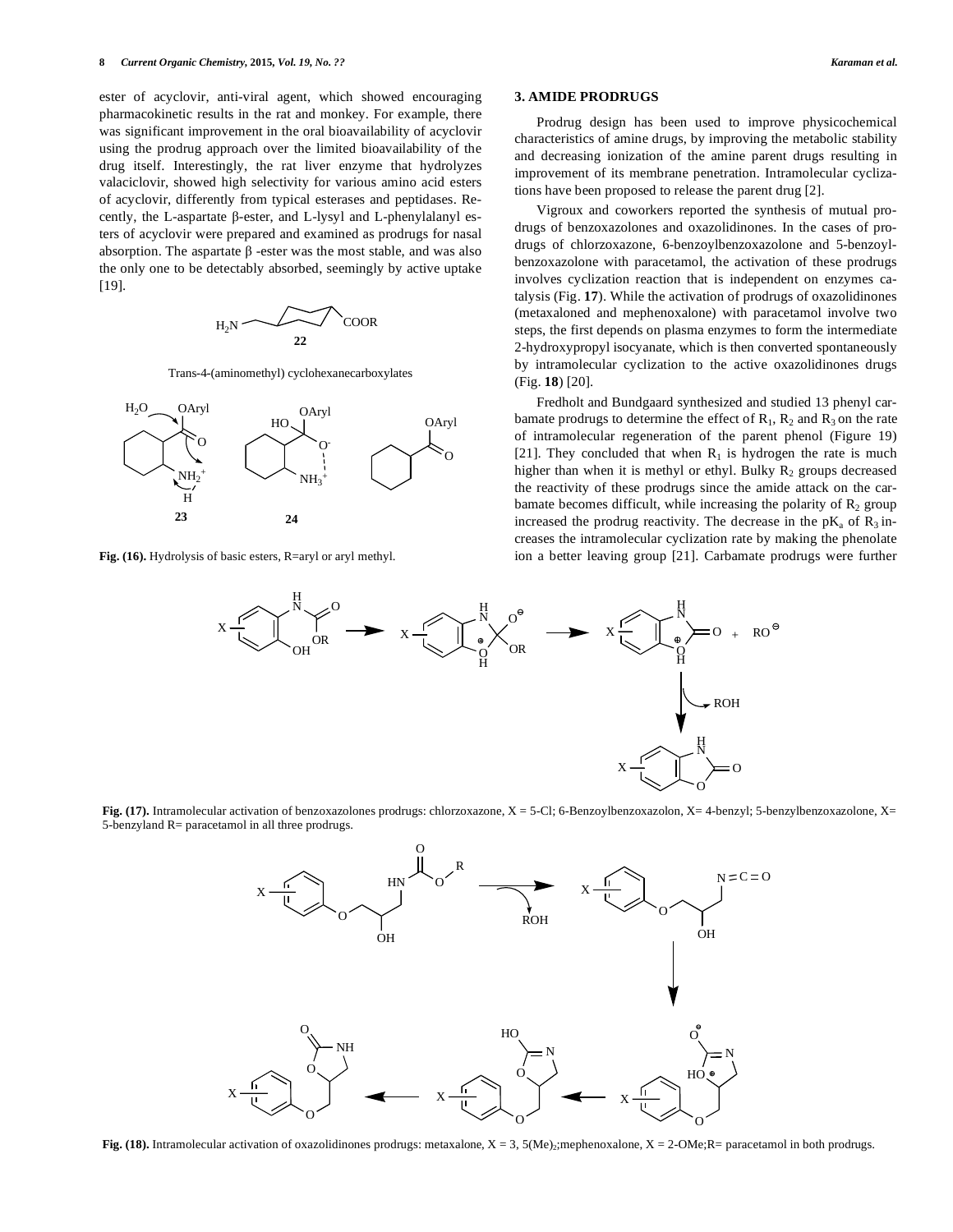

**Fig. (19)**. Carbamate prodrugs activation.

studied using phenol as a model for phenol containing drugs having low bioavailability due to first pass metabolism. A Study of 9 compounds with different substituents at the nitrogen atoms (Fig. **20**) demonstrated that the carbamate prodrugs were stable in acidic conditions and were not affected by liver or plasma enzymes. While the rate of intramolecular cyclization was not affected by enzymes it was greatly influenced by the steric effect of the substituent groups at the amine nitrogen [22].



 $CH_2CH_3$   $CH_2CH_3$   $CH_2CH_3$ 

**CH2CH3 CH2CH3**

**CH3**

**CH3 H**

**CH3 H H**

**CH3**

**R1 R2 R3**

**CH3 CH3 CH2CH3 H CH3 CH3 H**

were developed in order to be targeted to tumors. Hydrazine carboxylate and hydrazone designed to be linkers between doxorubicin and a polymer. The study of these prodrugs confirmed that the product of cyclization is due to intramolecular reaction in which the hydroxyl on C14 attacks the carbonyl group in the hydrazone (Fig. **21**) [23]. Activity of the cyclization product has not been studied neither *in vivo* nor *in vitro*, since doxorubicin itself is ineffective in inhibition of tumor growth rate in murine B16F10 melanoma animal model without a carrier [24]. It is expected that this conjugate will be less active than doxorubicin and the free doxorubicin will not be highly active [23].

Doxorubicin hydrazone and hydrazine carboxylate prodrugs



**Fig. (20).** Chemical structure of phenyl -N-(2- aminoethyl) carbamates.

**CH2CH3 CH3** CH<sub>2</sub>CH<sub>2</sub> **H H H**

Basic carbamate prodrugs were developed in which the mechanism of the release of the parent drug is intramolecular and not enzymatic (Fig. **15**). A study on these prodrugs confirmed that 4 hydroxyanisole is formed by cyclization and that the nonprotonated amine is essential for the reaction, which is fast at pH 7.4 compared to lower pHs. This difference in reaction rates is dependent on the environmental pH and structure and can be utilized for the development of prodrugs [18].

**Fig. (21).** Intramolecular cyclization of doxorubicin prodrug.

Prednisolone prodrug was designed as prednisolone 21 hemisuccinate  $\beta$ -cyclodextrin. This prodrug is converted in-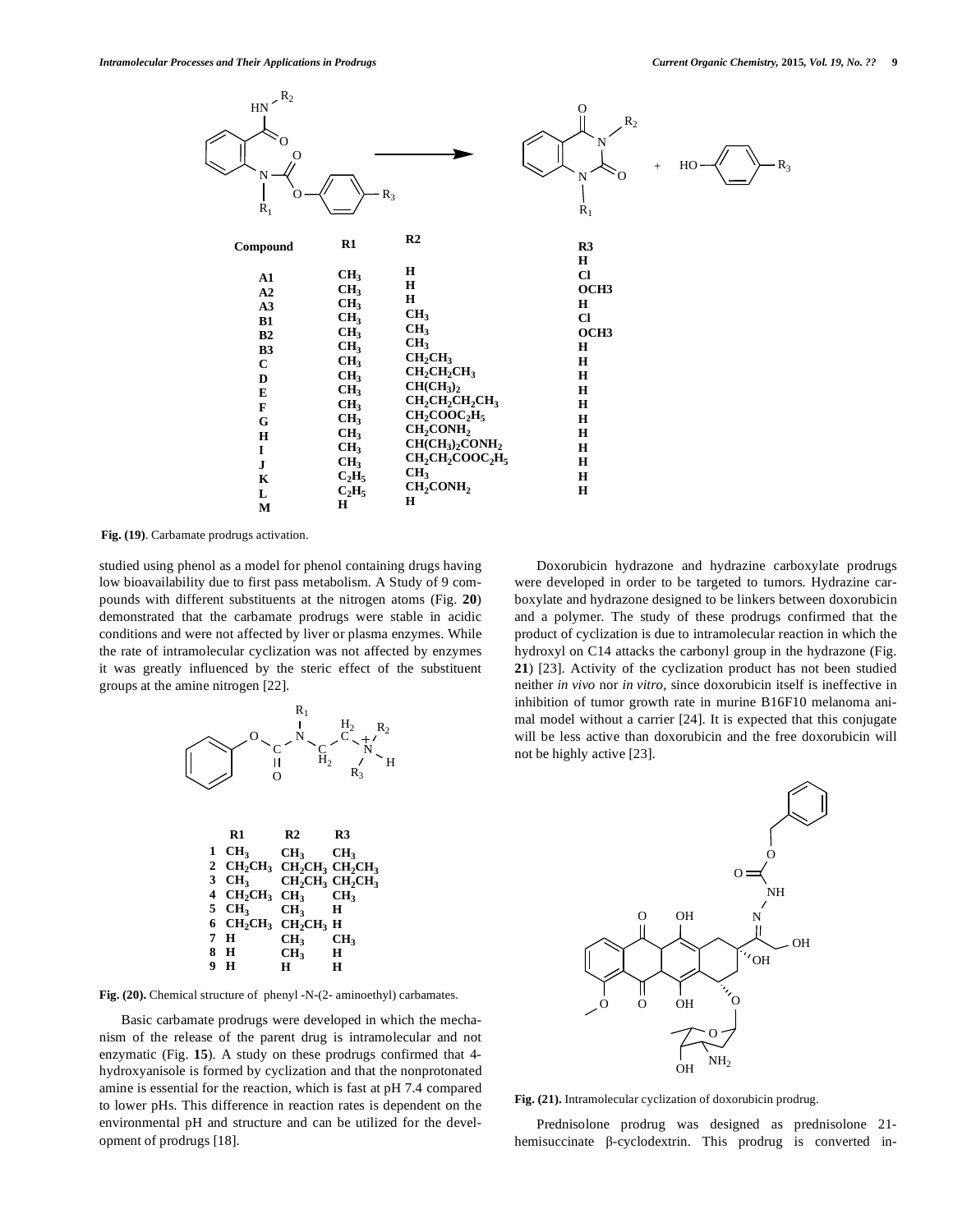

Fig.  $(22)$ . Intramolecular hydrolysis mechanism for prednisolone 21-hemisuccinate  $\beta$ -cyclodextrin, CYD = cyclodextrin, PD = Prednisolone.



**Fig. (23).** A strategy of water soluble prodrugs that provide the active parent drug *via* an intramolecular reaction.

tramolecularly to prednisolone (Fig. **22**). The rate of the reaction is increased with an increase in the pH. This indicates that the nucleophilic amide group attacks the ester group and causes the release of prednisolone [25]. Prednisolone succinate  $\alpha$ -cyclodextrine prodrug was also synthesized and studied *in vitro*, this prodrug showed slower hydrolysis compared to the prednisolone succinate  $\beta$ cyclodextrin, therefore it was used for *in vivo* studies. *In vivo* studies in irritable bowel syndrome rat model indicated that Prednisolone succinate  $\alpha$ -cyclodextrine alleviated systemic side effects, since the amount of prednisolone absorbed from the upper gastrointestinal tracts was much smaller than that absorbed when prednisolone administered orally alone. In addition, this prodrug also maintained the therapeutic anti-inflammatory effects [26].

#### **4. INTRAMOLECULAR ACTIVATION OF WATER-SOLUBLE PRODRUGS OF HIV-PROTEASE INHIBITOR**

A strategy of water soluble prodrugs of HIV-protease inhibitor was developed to release the active parent drug *via* an intramolecular process [2, 27, 28].

These prodrugs have two useful unites, a water solubilizing group and self-cleavable spacer, which are linked in tandem to the parent drug (Fig. **23**). The intraconversion of these prodrugs to their active drugs is *via* a chemical degradation at the spacer. This cleavage is based on intramolecular cyclization-elimination involving the formation of an imide formation upon exposure to physiological environment [2, 27, 28].

A number of water-soluble KNI-727 prodrugs having different conversion times (4 minutes to 34.3 hours) were synthesized by structural alteration on the solubilizing moiety (Fig. **24**) [2,28]. It was found that introducing bulky cyclic tertiary amines with different electronic properties (**25a-c** in Fig. **25**) enhanced the intraconversion, due to the fact that bulky cyclic structures force the *tert*amino group into a suitable conformation for a proton abstraction on the neighboring-group rather than providing a steric hindrance [1]. It was reported that the half-life value of compound **25a** is about 10 times higher than that of prodrug **25b**, which could be explained by the high electron- inductive effect that might be caused by the morpholine oxygen. Furthermore, introduction of propyl morpholine (**25c**) displayed a further increase in the half-life value because an addition of methylene increases the electron donating effect. Possibly more difficult to make six membered transition state for deprotonation compared to five membered TS which would be more plausible for increasing half-life (Fig. **24**) [1, 28].

In addition, It was demonstrated that an increase in the water solubility of these prodrugs resulted in improvement of their gastrointestinal absorption.

It was found that the biological activity of the AZT-KNI prodrug was 920 and 62 times more potent than that of KNI-727 and AZT, respectively [1, 28].



**Fig. (24).** Activation of water-soluble prodrugs of KNI-727, **25a-c** *via* Intramolecular process.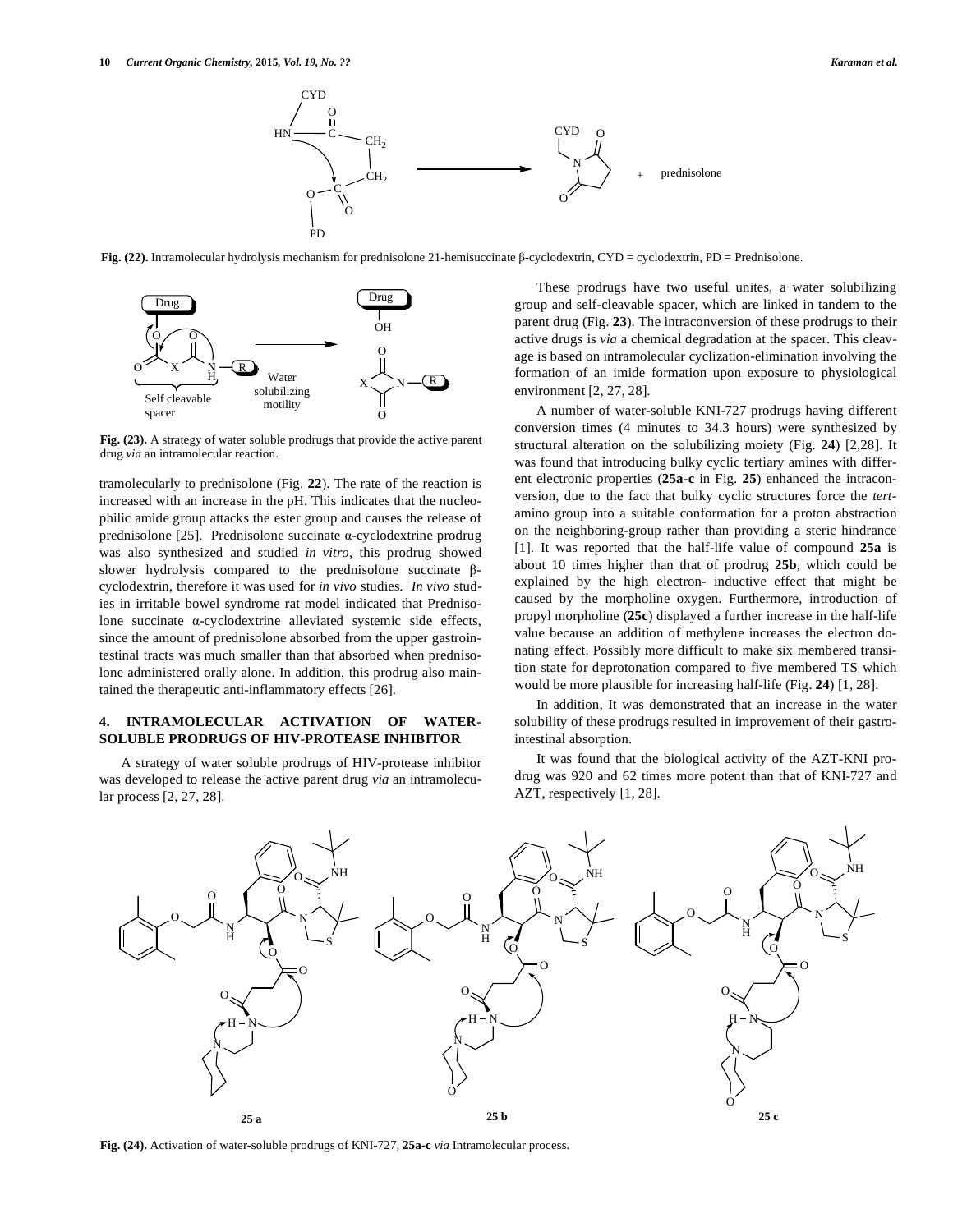

**Fig. (25).** Conversion of double-drug to KNI-727 and AZT *via* intramolecular cyclization.



**Fig. (26).** Bioreductive delivery of quinone propionic delivery system.

A number of promoieties connecting the hydroxyl of KNI-727 to 3-azido-3-deoxythimidine (AZT) were also studied by the same research group. Under mild alkaline conditions, these linkers were found to provide the active parent drug, KNI-727, through intramolecular cyclization involving an imide formation (Fig. **25**) [29, 30].

#### **5. THE ACTIVATION OF BIOREDUCTIVE PRODRUGS THAT UNDERGO INTRAMOLECULAR CYCLIZATION FOLLOWING CHEMICAL REDUCTION**

Hypoxia appears to be a popular and unique feature of cells in solid tumors [31-36] and it has been reported to exist in a variety of other diseases [31]. Bioreductive prodrugs were designed to selectively target the hypoxic cells in malignant tumors and release cytotoxic species after metabolic reduction [31-36]. This section will focus on the activation of bioreductive prodrugs that undergo intramolecular cyclization following chemical reduction.

The three main classes of bioreductive drugs are quinones, Noxides and hetero-aromatic nitro groups. However, activation of bioreductive prodrugs that undergo intramolecular cyclization following chemical reduction has only tested with nitroaromatic and quinone compounds [33, 36].

#### **5.1. Quinone as Bioreductive Prodrugs Targeting the Hypoxic Cells in Tumors**

An early approach for hypoxia-selective delivery agents is the one utilized the quinone propionic delivery agent; the benzoquinone proceeds as a trigger and the propionic carrier works as the linker while a trimethyl lock provides the steric hindrance necessary to optimize a ring closure [37, 38]. Steric hindrance arises from the methyl groups (termed 'trimethyl lock') has been represented to greatly enhance lactonization processes [39, 40]. Metabolic reduction of the benzoquinone triggers intramolecular cyclization to generate a lactone and release the drug (Fig. **26**) [41]. A comprehen-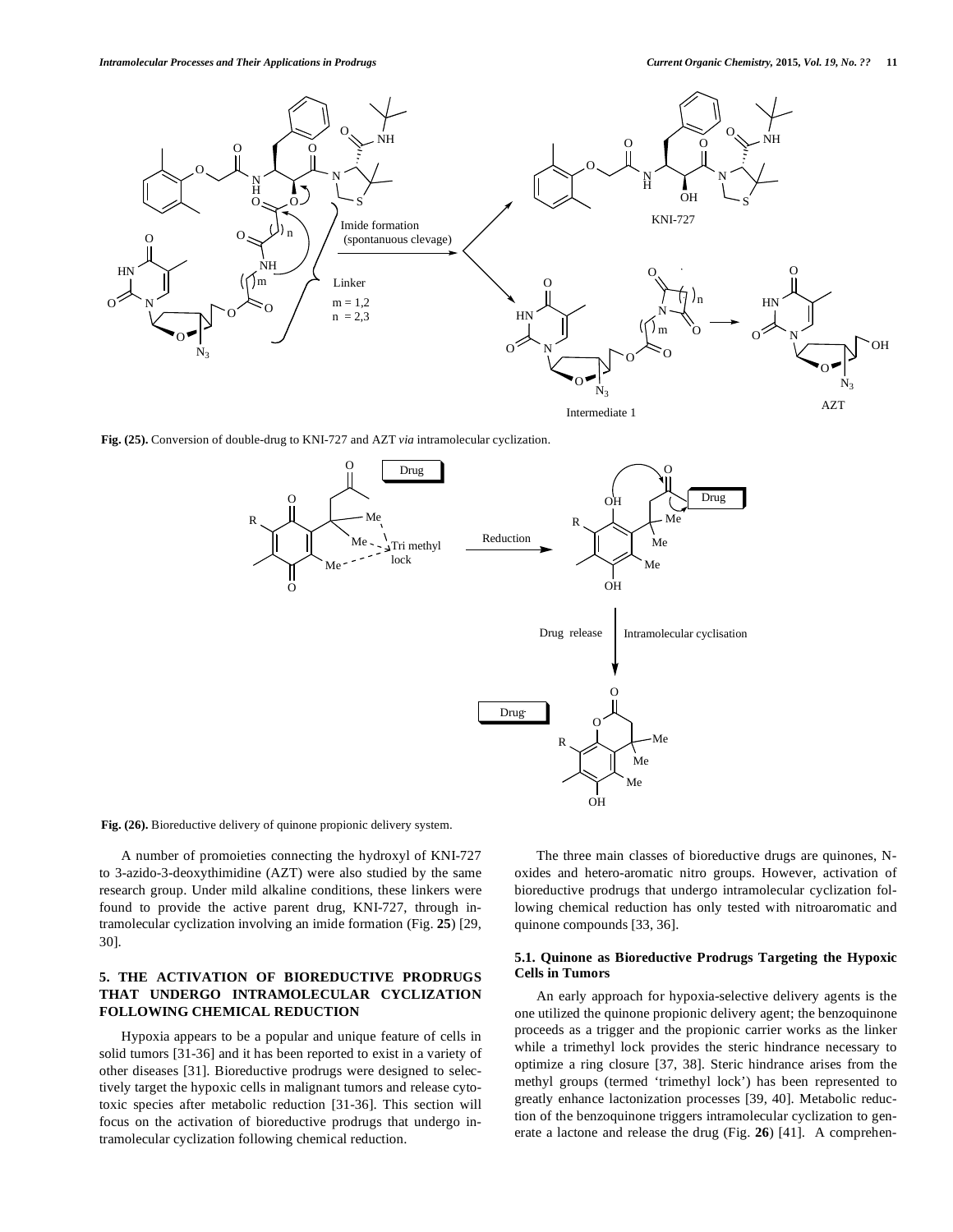

**Fig. (28).** Reduction, cyclization and releasing of aromatic mustard.

sive study of the trimethyl lock facilated lactonization has been represented [39].

Prodrug **27** was developed to release the parent drug **26** after a reduction of the quinone system under hypoxic conditions, followed by formation of bioreduction product (lactone) **28** and a release of the parent drug, melphalan methyl ester; MME, **26** (Fig. **27**) [33, 42-43].

Upon chemical reduction with sodium borohydride in phosphate buffer ( $pH = 7.4$ ) a formation of lactone and a release of the drug was indeed observed. No biological data of these compounds has been reported yet [33].

#### **5.2. Nitroaromatics As Hypoxia-Selective Delivery Agents**

Developing anticancer drugs that could be selectively activated under hypoxic conditions was attempted by Denny and coworkers who developed few nitro aromatic mustard prodrugs which *in vivo* were converted to the corresponding hydroxylamino derivatives (**29** in Fig. **28**). In the hypoxic cells in malignant tumors, nitro groups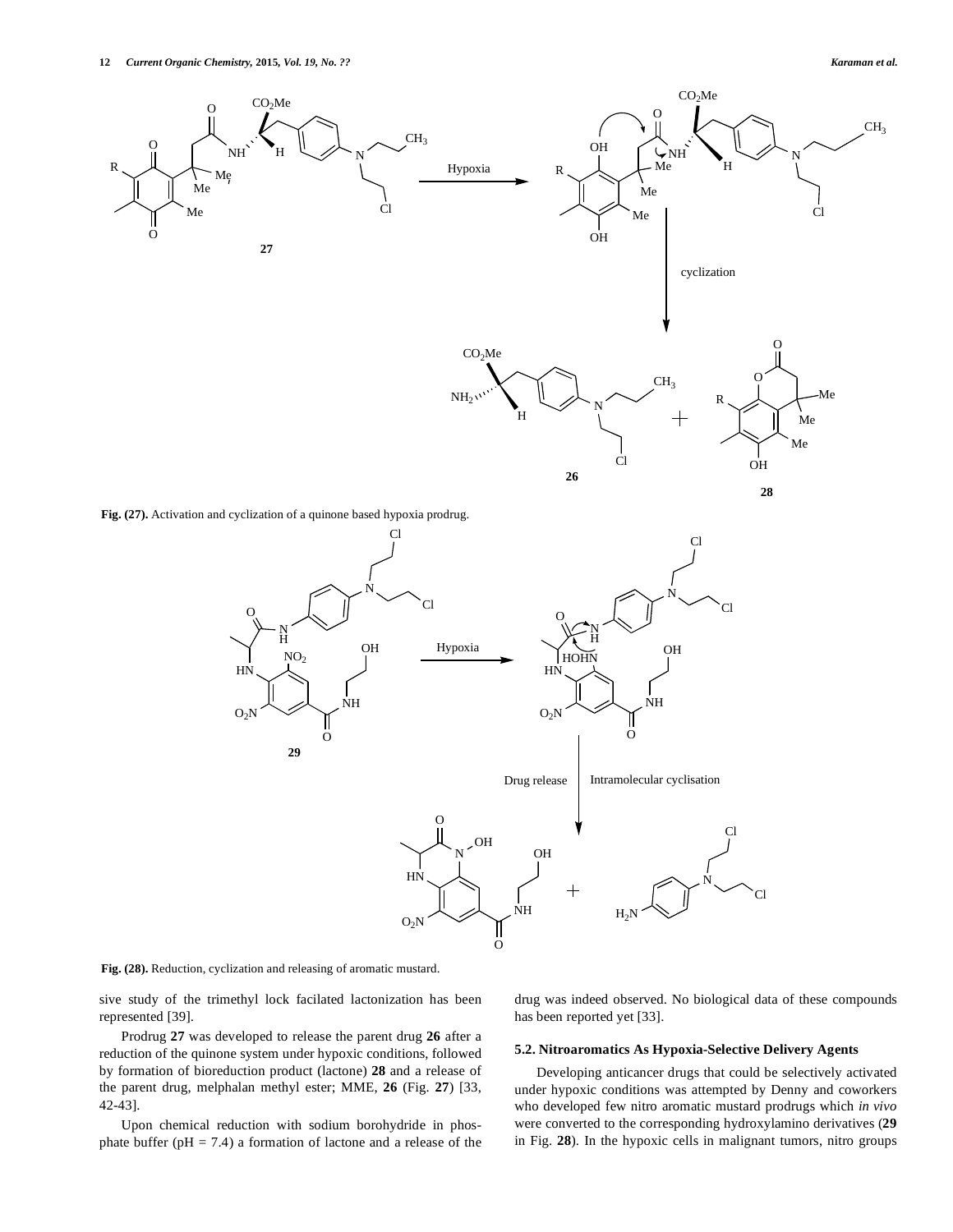

**Fig. (29).** Trimethyl lock-based prodrugs.

are reduced into amino groups to trigger cyclization and result in a release of these cytotoxic aromatic mustards (Fig. **28**) [1, 32, 33].

#### **5.3. Trimethyl Lock-Based Prodrugs**

The accepted definition of the Thorpe-Ingold or *gem*-dialkyl effect is the increase in both rate and equilibrium constants of cyclization reactions resulting from placing groups in the linking chain. The effect of *gem*-dialkyl substitution is explained in terms of strain enhancement and reduced entropy of rotation in the open-chain moiety. It is well documented that the Thorpe-Ingold effect on the formation of normal rings varies considerably, and depends on both the type of reaction and the position of the group(s) in the chain.

A "trimethyl lock" system has been known to facilitate lactonization reactions of *o*-hydroxylphenylpropionic acid and its derivatives with an effective molarity of 10 [44]. These facile lactonization reactions have been used by Borchardt and co-workers to develop redox-, esterase-, [45-47] and phosphatase-sensitive prodrug systems [48] and an esterase sensitive cyclic prodrug system for peptides (Fig. **29**) [49, 50].

The esterase-sensitive prodrug system was adjusted with anisidine as an amine model. The prodrug was found under all conditions to degrade with half-life values of 12 minutes under exposure of porcine liver esterase, 54 minutes upon exposure to plasma and 475 minutes in plasma containing diisopropylfluorophosphate [47].

The redox sensitive prodrug concept was studied with both aromatic and aliphatic amines [45, 51, 52]. The reduction of quinone portion of prodrugs **30-32** (Fig. **29**) generates the intermediate hydroquinone which rapidly lactonizes, yielding the corresponding parent drug. Following reduction to hydroquinone (X=OH) the half-life values of these prodrugs were found in the range 1.4 to 3.4 minutes [45].

The pharmaceutical properties of several drugs were improved by using the two-step prodrug approach based on ''trimethyl lock" concept. For example, the "trimethyl lock" prodrug process has been shown to increase ganciclovir (antiviral) oral bioavailability.

This prodrug increased oral bioavailability by four folds [53, 54]. In an effort to increase the oral water solubility of the anticancer agent paclitaxel, its phosphatase-sensitive prodrug was made by using the "trimethyl lock" approach. This prodrug was shown to hydrolyze quickly to taxol upon exposure to alkaline phosphatases (within 25 minutes) [53, 55].

In another study, the efficacy of daunorubicin against ovarian cancer was increased upon conjugation of the drug with PEG that functions *via* a trimethyl lock lactonization [53, 56]. More recently, Raines and co-workers designed latent fluorophores based on the trimethyl lock approach. These fluorophores are essential probes for basic research in biochemical and biological sciences [57, 58].

#### **6. ENZYME MODELS**

Over the past six decades pioneer studies by Bender, Jencks, Bruice, Benkovic, Menger, Kirby, Walesh and others have contributed for und Understanding the most important question in biochemistry "how enzymes catalyze biochemical transformations" ?

Generally, enzymatic reactions rates are about  $10^{10}$  -  $10^{20}$ -fold higher than their non-enzymatic counterparts. For example, biochemical transformation catalyzed by orotidine monophosphate decarboxylase are enhanced by  $10^{17}$ -fold whereas those involving the enzyme cyclophilin are accelerated by only  $10^5$ -fold. It is believed that the extraordinary rates enhancement achieved by enzymes is due to the substrate binding onto the active site of the enzyme [59-63].

The resemblance between intramolecularity and enzymes has encouraged scientists to design and synthesize chemical devices having two reactive centers that undergo intramolecular reactions. Unraveling the mechanisms of these intramolecular processes has helped in comprehending the efficient catalysis by enzymes [64- 66]. During the past sixty years proposals were emerged from trials to interpret variation in efficiency versus alteration in the chemical features in such intramolecular devices. Among those chemical devices or enzyme models: (1) ''orbital steering'' proposal by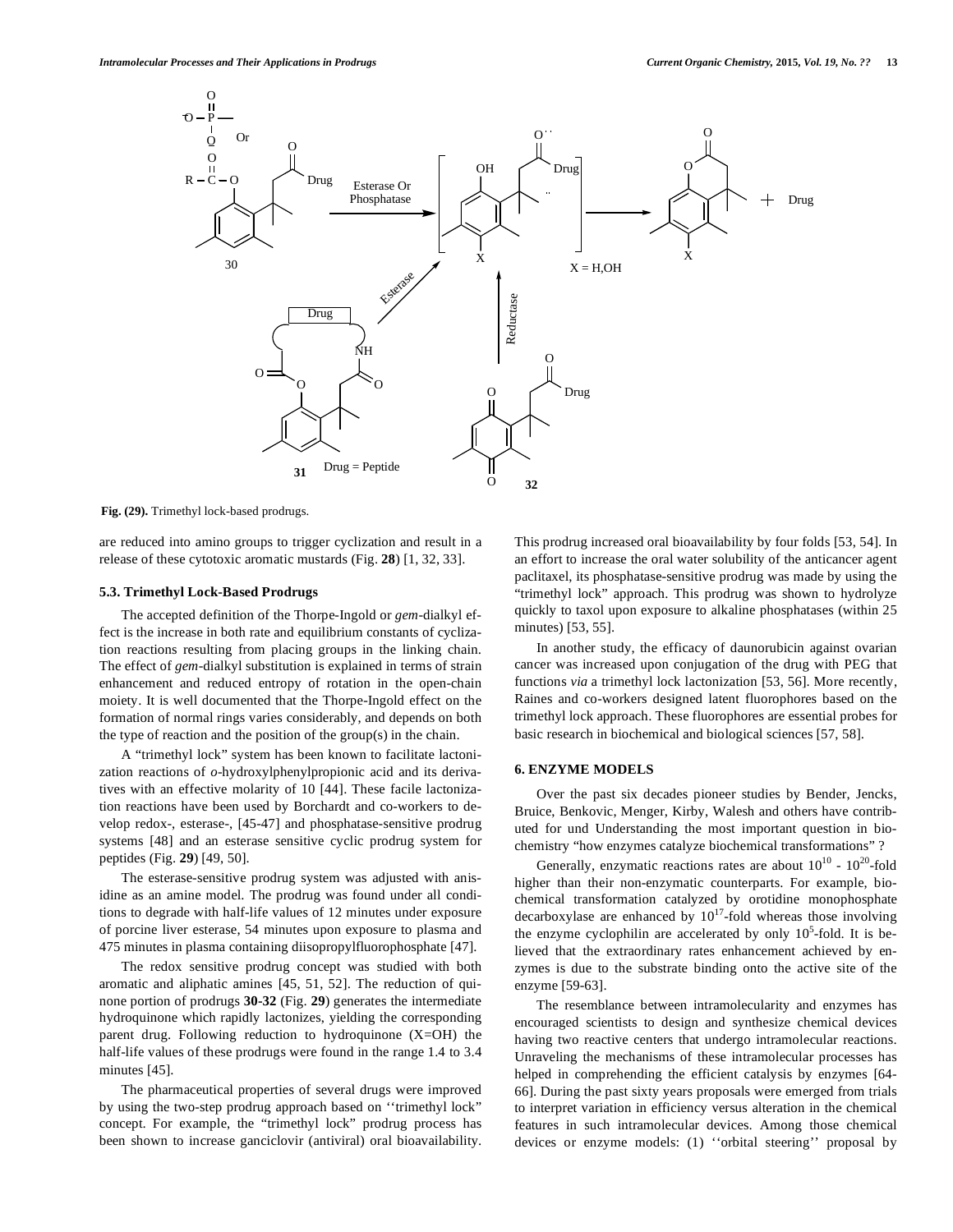

**Fig. (30).** Di-carboxylic semi-esters **33**-**38**.

Koshland which relates accelerations in intramolecularity rate with the attack angle of the nucleophile onto electrophile such as in the acid-catalyzed lactonization of hydroxy acids [67]; (2) near attack conformation or ''proximity'' in intramolecular reactions as suggested by Bruice and illustrated in the ring-closing of di-carboxylic semi-esters [68-70]; (3) Cohen's ''stereopopulation control'' proposed accelerations in rate as a result of freezing a molecule into a productive conformation [71-73], (4) ''spatiotemporal hypothesis'' proposed by Menger which postulates that the interatomic distance between the nucleophile and electrophile is linearly correlated with the reaction rate of intramolecular process [74-78] and (5) proton transfer models advocated by Kirby on the acid-catalyzed hydrolysis of acetals and N-alkylmaleamic acids which attribute the enhancement in rates to hydrogen bonding formation in the transition states and their products [79-86].

Investigations on the role of chemical functional groups participate in intramolecular reactions have been conducted in order to comprehend the importance of such groups in enzyme catalysis. The mechanisms revealed from these studies have provided a clear picture on the relationship between intramolecular reactivity and chemical structure which consequently explains related aspects involving in enzyme catalysis.

In this section, the mechanisms of a number of some enzyme models that were proposed to comprehend the catalysis by enzymes were explored using computational methods. The computational approach used in this study involves calculations of ground and transition states energies by different methods such as *ab initio*, AM1 and density functional theory (DFT), and molecular mechanics (MM), and correlations between experimental and calculated rates. The computational methods used in this study are widely used due to their precise prediction results and are considered as reliable tools to predict potential drugs and prodrugs [87].

#### **6.1. Bruice's Enzyme Model Based on Ring-closing of Dicarboxylic Semi-Esters**

The hydrolysis of di-carboxylic semi-esters **33**-**38** (Fig. **30**) was investigated by Bruice and Pandit and their study demonstrated that the relative rate  $(k_{rel})$  for  $38 > 37 > 36 > 35 > 34 > 33$ . This result was explained on the basis that variation in rate is due to proximity factors; alkyl substituents on succinic acid derivatives affect the distribution of conformations, the reactive gauche to unreactive anti ratio. Based on this hypothesis, they suggested that *gem*-dialkyl groups magnify the formation of the more reactive conformer. Thus, for cyclization to take place, both electrophile and nucleophile must reside in the gauche conformation. In the reactant without substituents, the electrophile and nucleophile are totally in the anti-conformer for overcoming steric interactions [68-70].

Menger and Bruice attributed the phenomenon of rate enhancements in intramolecularity to the important role of the proximity between the two reacting centers in the reactants [68-70, 74- 78]. The "spatiotemporal" hypothesis advocated by Menger is summarized in an equation combining activation energy and interatomic distance of the nucleophile and electrophile and based on that, he proposed that significant rate enhancements in enzymatic reactions are obtained by close proximity of the enzyme and substrate reacting centers [74-78]. Differently, Bruice and Pandit have ascribed the rate accelerations in biotransformation catalyzed by enzymes to favorable "near attack conformations". Based on this hypothesis, molecules reside in reactive conformations will have higher rates than those with unreactive conformers. Bruice's idea combines both the interatomic distance between the nucleophile and electrophile and the angle of attack [68-70].

Contrary to the proximity orientation proposal, some other chemists proposed that high rate enhancements observed in intramolecular processes is due to steric factor [88, 89]. For testing whether this high enhancements in rate obtained in the cyclization of di-carboxylic semi-esters **33**-**38** is a result of proximity or strain factors, we have calculated, using DFT at B3LYP/6-31G (d,p) and HF/6-31G (d,p) levels, the energy profiles for the cyclization reactions of **33**-**38**. Our study revealed that the rate-limiting step is the collapse of the tetrahedral intermediate and not its formation (Fig. **31**). In contrast to Bruice's and Pandit's conclusion, our study demonstrated that the rate enhancements are due to strain and not proximity effects, "rotamer effect" [90].

Further, to investigate whether the differences in rates of processes **33**-**38** (Fig. **30**) is due to proximity or strain energy, we have calculated using MM2 method the strain energy values (Es) [91] for the entities involved in **33**-**38.** The strain energy values were plotted against the experimental relative rate values ( $log k_{rel}$ ) [68-70] and the results revealed a good correlation between both parameters (equations 1 and 2). No correlation was observed between  $log k_{rel}$ and the interatomic distance between the nucleophile and electrophile (r<sub>GM</sub>). This result strongly suggests that the determining factor for the enhancements in the ring-closing reaction rate is strain ef-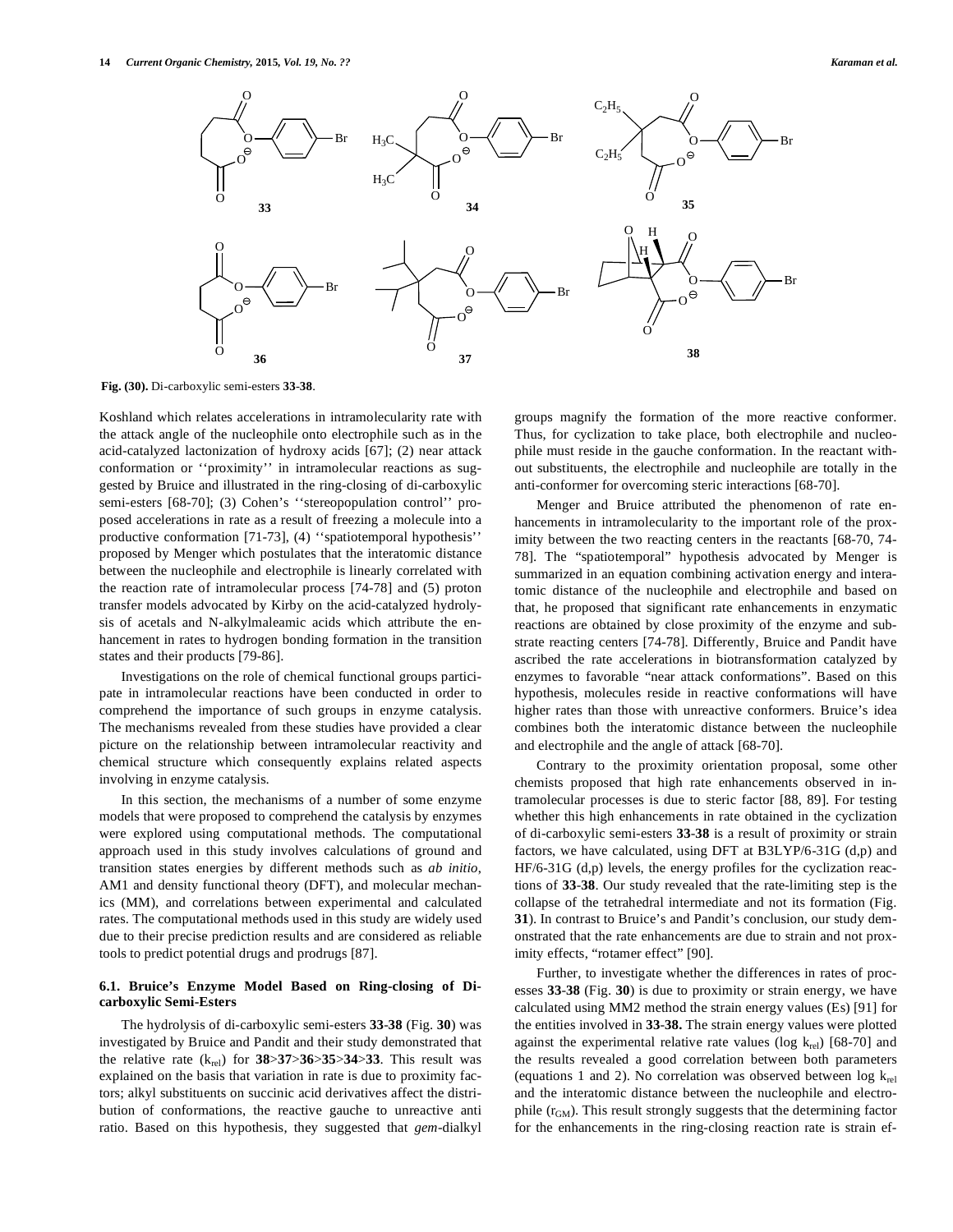

**Fig. (31).** A diagram showing the suggested mechanism for the cyclization of di-carboxylic semi-esters **33**-**38**.

fects and not Bruice's near attack proximity orientation [68-70]. Additional support to this conclusion was evident by the strong correlation obtained from the plot of the activation energy values  $(\Delta G^{\ddagger}_{H2O}$  and  $\Delta G^{\ddagger}_{GP})$  for **33-38** versus both log k<sub>rel</sub> and the MM2 strain energy values,  $\Delta$ Es (TS - AN) (equations 3 and 4).

 $1 \Delta G_{H2O}^{\ddagger}$  B3LYP/6-31G (d,p) = -2.0657logkrel + 17.653 0.95

 $2 \Delta G_{GP}^{\dagger}$  B3LYP/6-31G (d,p) = -1.7747logkrel + 14.729 0.90

3  $\Delta G^{\dagger}_{H2O}$  B3LYP/6-31G (d,p) = -1.0467 $\Delta E$ s (TS - AN) + 3.262 0.99

 $4 \Delta G_{GP}^{\dagger}$  B3LYP/6-31G (d,p) = -0.9101 $\Delta$ Es (TS -AN) + 3.647 0.98

The main conclusions emerged from our computational study include (i) the activation energy in  $33-38$  is a function of  $\Delta \text{Es}$ , and no correlation was found between the ring-closing rate and the interatomic distance O1-C2. (ii) The transition states of the ratelimiting step were found to be with an open cyclic ring. This provides support to the conclusion that  $\Delta E$ s is the sole factor causing the discrepancy in rates of **33**-**38**. (iii) Reactants having high strain energy values such as **38** are more reactive than the ones with less strain energy values, and the reaction rate is proportionally correlated with the transition state and the reactant strain energies  $( \Delta Es)$ . (iv) The activation energy for the reaction of reactants having bulky substituents in their alkyl chains (strained reactants) is less than that of the ones without substituents (unstrained reactants) [90].

#### **6.2. Cohen's Stereopopulation Control**

About five decades ago, Cohen *et al.* have researched the lactonization reaction of a number of hydroxyhydrocinnamic acids, **39**-**45** (Fig. **32**). The study demonstrated reaction rates in the range of 1 to  $10^{15}$ . The discrepancy in rates for the structurally different hydroxyhydrocinnamic acids was attributed to the so called ''stereopopulation control" [61-63]. Later, Cohen's ''stereopopulation control" theory was criticized by others who suggested that the high acceleration in rates determined by Cohen is due to a relief in strain energy upon the lactonization process and not a result of stereopopulation control of the trimethyl lock system [88-89].

The controversy regarding the determining factor for the significant accelerations in the reaction rates of hydroxyhydrocinnamic acids **39**-**45** and hydroxy acids **46**-**50** (Fig. **32**) has continued for many years. For the verification of whether Cohen's stereopopulation control [61-63] or the relief in strain as proposed by Wilcox and Winans [92] and confirmed by Houk's calculations [88-89] is in fact the determining factor for the acceleration in rates, we have executed a comprehensive computational study using AM1 semiempirical, HF/6-31G(d,p) and DFT at B3LYP/6-31G(d,p) methods. In this study we studied the following: (1) calculations of ground state geometries and energies ( $\Delta G^{\circ}$ ,  $\Delta H^{\circ}$  and  $\Delta S^{\circ}$ ) of all the entities involved in the reactions of **39**-**45**, (2) calculation of the rotation barriers of the side chain in **39**-**45** for determining whether the conformational restriction is crucial in the rate acceleration of the lactonization process, (3) calculations of the activation energies  $(\Delta G^{\ddagger})$ for all steps involved. The calculation results revealed the following: (1) contrary to Houk *et al.* [88-89] proposal, the lactonization's rate-limiting step of hydroxy acids studied is the formation of the tetrahedral intermediate and not its dissociation (Fig. **33**). The ratelimiting step involves: (i) an attack of the hydroxyl (nucleophile) on the carbon of C=O (electrophile), (ii) a proton transfer from the ether oxygen to O of the carboxylic group. The activation energy in (ii) is dependent on the structural features of the hydroxy acid and its value is a sum of the changes in entropy and enthalpy. Entropy changes are predominant in the initial stage of the approach (C-O distance is 4-2.5 Å) and enthalpy changes are in the approach's second stage (C-O distance is 2.5-1.5 Å). For example, in systems **41** and **42**, the entropy change from the ground (C-O distance is around 3 Å) to the organized ground states (C-O distance is around 2.5 Å) is less than that in **39** and **40** due to proximity. In a similar manner, in the second stage, the enthalpy change for **41** and **42** is less than that for **39** and **40** as a result of the proximity found in the tri-methyl lock system. In step (i), the activation energy is almost constant and not affected by the nature of the reactant.

(2) The computational methods utilized in this study provide a tool for activation energy prediction if the attack angle and the interatomic distance between the nucleophile and electrophile are known. Using the equation of the calculated and experimental en-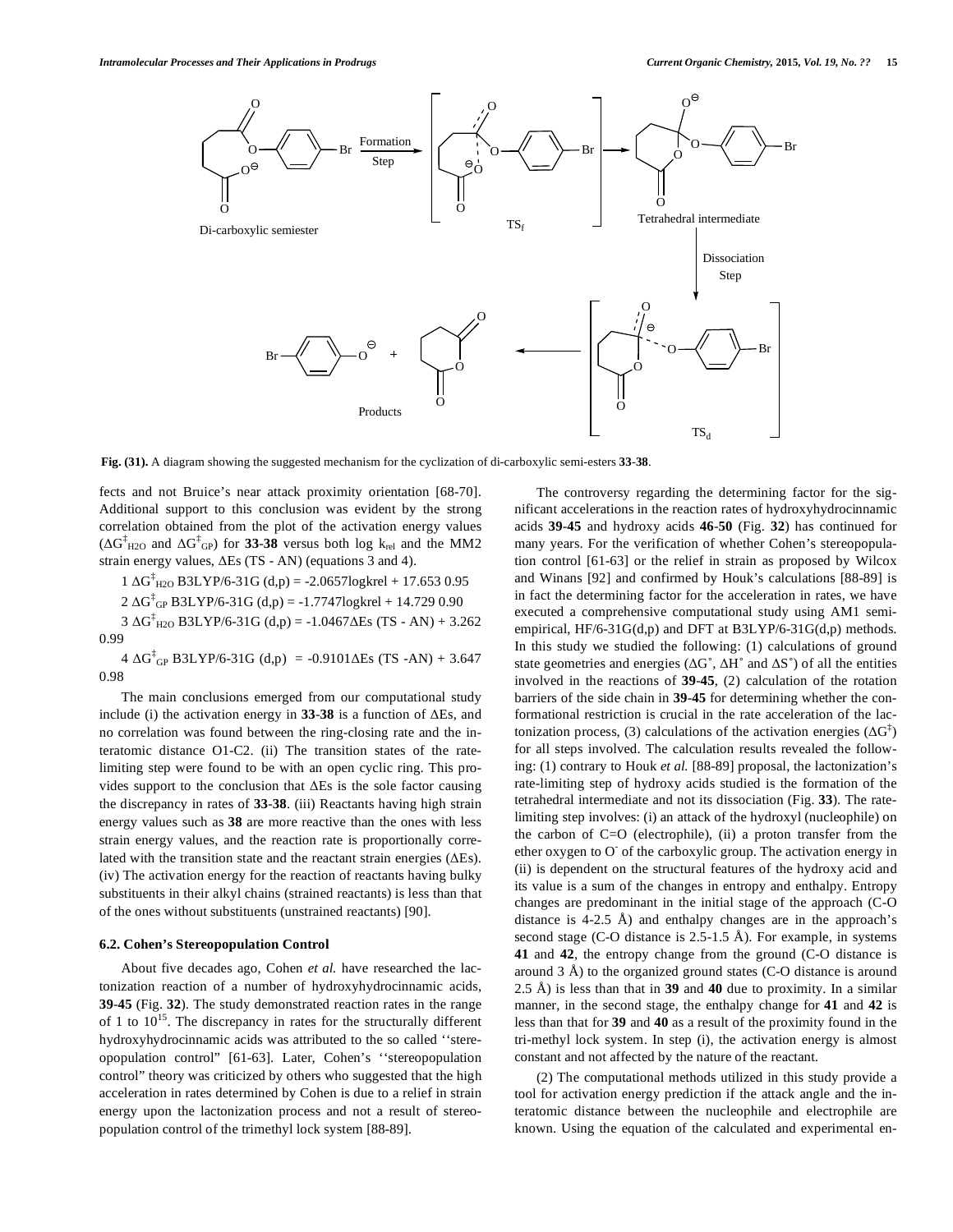

**Fig. (32).** Chemical structures for hydroxyhydrocinnamic acids **39**-**45** and hydroxy acids **46**-**50**.

ergy values potential hydroxy acids having high lactonization rates can be predicted, (3) contrary to that proposed by Wilcox and Winans [92] ground state energies alone are not sufficient to estimate rates, and it is a must to find a transition state along the reaction path to calculate its energy (barrier).

As mentioned before, there are two different explanations for rate enhancements in intramolecular processes and enzymes: Menger [74-78] and Bruice [68-70] proximity hypothesis and Jencks and others entropy driven process [88-89, 92, 93]. Our calculations revealed that Jencks's entropy proposal [93] does not apply to this studied case, since our calculations demonstrate that there is no change in entropy from  $GS_p$  to TS (Fig. 34) and most entropy changes happen during the pre-organization step. In addition, the calculated frequencies revealed a constant ratio of the number of frequencies  $< 1000 \text{ cm}^{-1}$  to the sum of frequencies from the  $GS_p$  to the TS (C-O distance between 2.5 - 1.5Å, X and Y in Fig. **34**). Furthermore, our calculations revealed that the system studied is in a perfect fit to the proximity proposal. The calculated ground state energies indicate that **41** possesses a near attack conformation (NAC), while **39** requires about 7 kcal/mol in order to reach the NAC. This difference in energy is equal to  $10<sup>6</sup>$ -fold in the rate ratio of **41**/**39**. In addition, we have demonstrated that in the approach's second stage the energy required for **39** to reach the transition state is 7 kcal/mol higher than for  $41 (10^6$ -folds in  $41/39$  ratio rate). This is due to the fact that the pre-organized structure of **41** is much more favorable conformation for achieving efficient overlapping than the pre-organized conformation of **39**, which was found to possess conformational changes during the second stage of the approach because of its high flexibility [94-96].

#### **6.3. Menger's Enzyme Model Based on Intramolecular Proton Transfer in Kemp's Acid Amides**

Menger's singularity model and spatiotemporal hypothesis predict that a good and efficient enzyme model could be made using



**Fig. (33).** Suggested mechanism for the lactonization of hydroxyhydrocinnamic acids **39**-**45** and hydroxy acids **46**-**50**.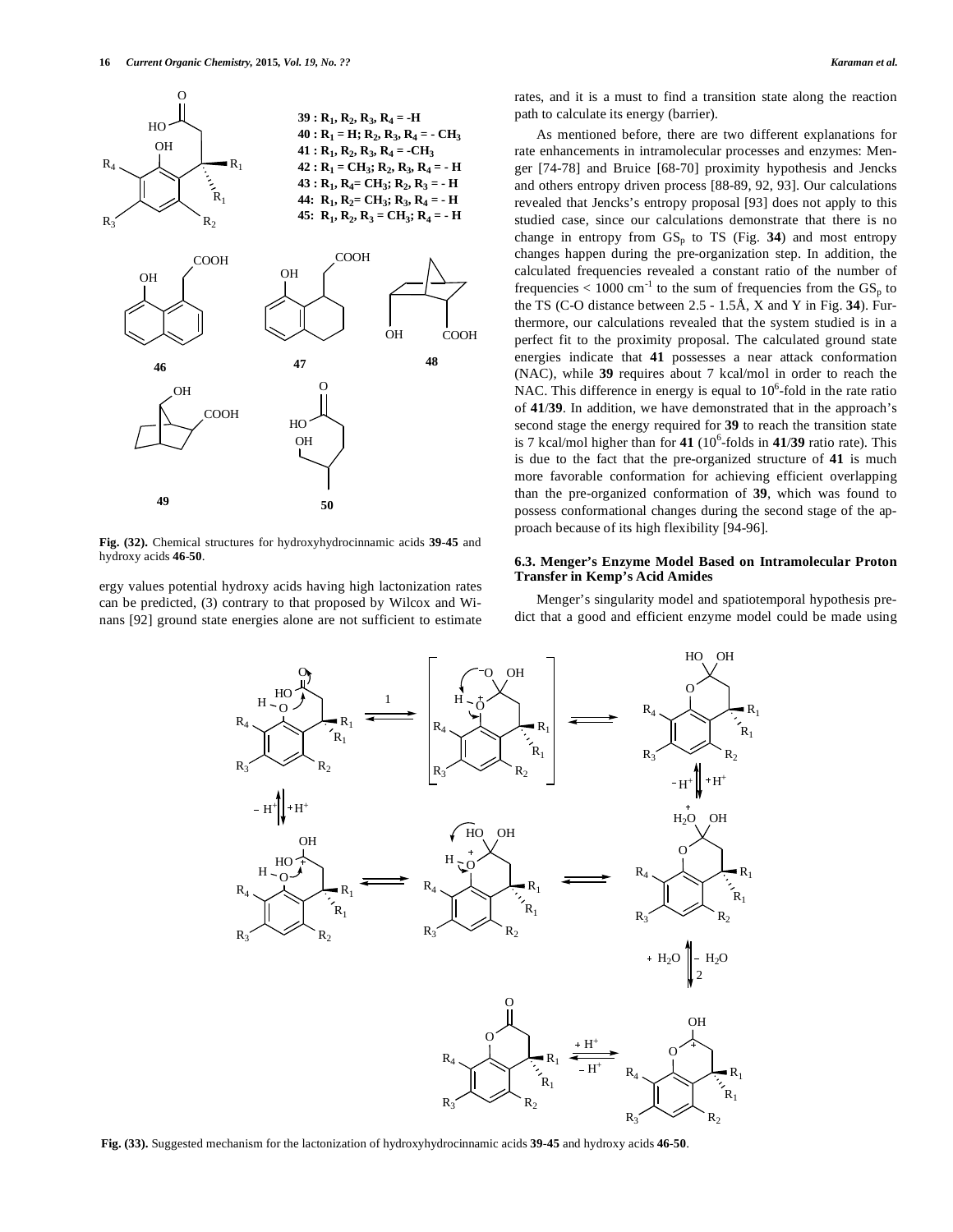

**Fig. (34).** Suggested mechanism for the approach of the hydroxyl O to the carboxylic C in the lactonization of hydroxy acids. X and Y are the reactive centers.

rigid organic moieties having the two reacting centers at or near the critical distance. One of the most striking enzyme models that meet this requirement is the intramolecular-catalyzed hydrolysis of an aliphatic amide (Fig. **35**) [74]. Noting that an aliphatic amide is very difficult to be hydrolyzed (more than 10-hour reflux in concentrated hydrochloric acid is needed for such hydrolysis). On the other hand, when a carboxyl group is placed in positions 1 and 3 diaxial to the amide, the  $t_{1/2}$  value for the amide cleavage is 8 minutes at pH 7 and 21.5 °C. Although the structure shown in Figure **35** has two carboxyl groups, only a single carboxyl is necessary for achieving an enzyme-like rate enhancement. It is worth noting that the reaction of this aliphatic amide occurs through the more stable structure B rather than structure A (Fig. **35**).



**Fig. (35).** Conformations A and B for Menger's reactive amide where B is presumably the most reactive conformer.

The fundamental question of how enzyme catalysis is achieved is yet to be unraveled [59-65]. This kind of understanding needs a proven mechanism for the reaction, and a comprehensive knowledge on the energy components, enthalpy and entropy of all entities along the reaction profile [64-65]. One prominent example of enzyme models that were advocated for understanding enzyme catalysis is the breakdown of Kemp's di-acid amide **51** that was synthesized by Menger and Ladika to explore the mechanism by which chymotrypsin enzyme catalyzes biotransformation processes [74]. Enzymes such as chymotrypsin catalyze the cleavage of peptide bonds *via* a nucleophilic attack of serine 195 of the enzyme onto the amide unreactive carbonyl group resulting in covalently linked substrate-enzyme intermediate. It was suggested that this breakdown of the peptide bond with chymotrypsin enzyme involves two stages: ''burst'' and ''ping-pong''. In other words, this enzymatic reaction occurs in two steps; an acylation of the peptide which involves a transfer of a proton to yield an acyl-enzyme intermediate which subsequently followed by deacylation to allow the enzyme to be freed to its original state [97, 98]. In the chemistry laboratory, peptide cleavage rate is very slow; at pH 7 and room temperature, the  $t_{1/2}$  is around 500 years, with the absence of strong acid [99, 100], whereas in the small intestines (pH 6.8), all proteins are hydrolyzed rapidly. This acceleration in rate is as a result of peptidases catalysis through a proton transfer process [101].

HF/6-31G (d,p) and DFT at B3LYP/6-31G (d,p) level thermodynamics and kinetics calculations for the amide breakdown of Menger's enzyme model, **51**-**61** (Fig. **36**) were conducted to comprehend the significant rate acceleration brought about when these amides stand in neutral aqueous solution at ambient temperature. The aims of our computational study were: (1) to determine whether those amides undergo rapid cleavage as a result of a proton transfer reaction driven by proximity of the nucleophile (O6, see Scheme **1**) to the electrophile (H5, see Scheme **1**), as proposed by Menger [74], or whether it is a result of pseudoallylic (pseudo-A) strain relief upon the breakdown of the distorted amide bond to unstrained tetrahedral intermediate that is evolved upon the carboxylic oxygen approach (O4, see Scheme **1**) towards the amide car-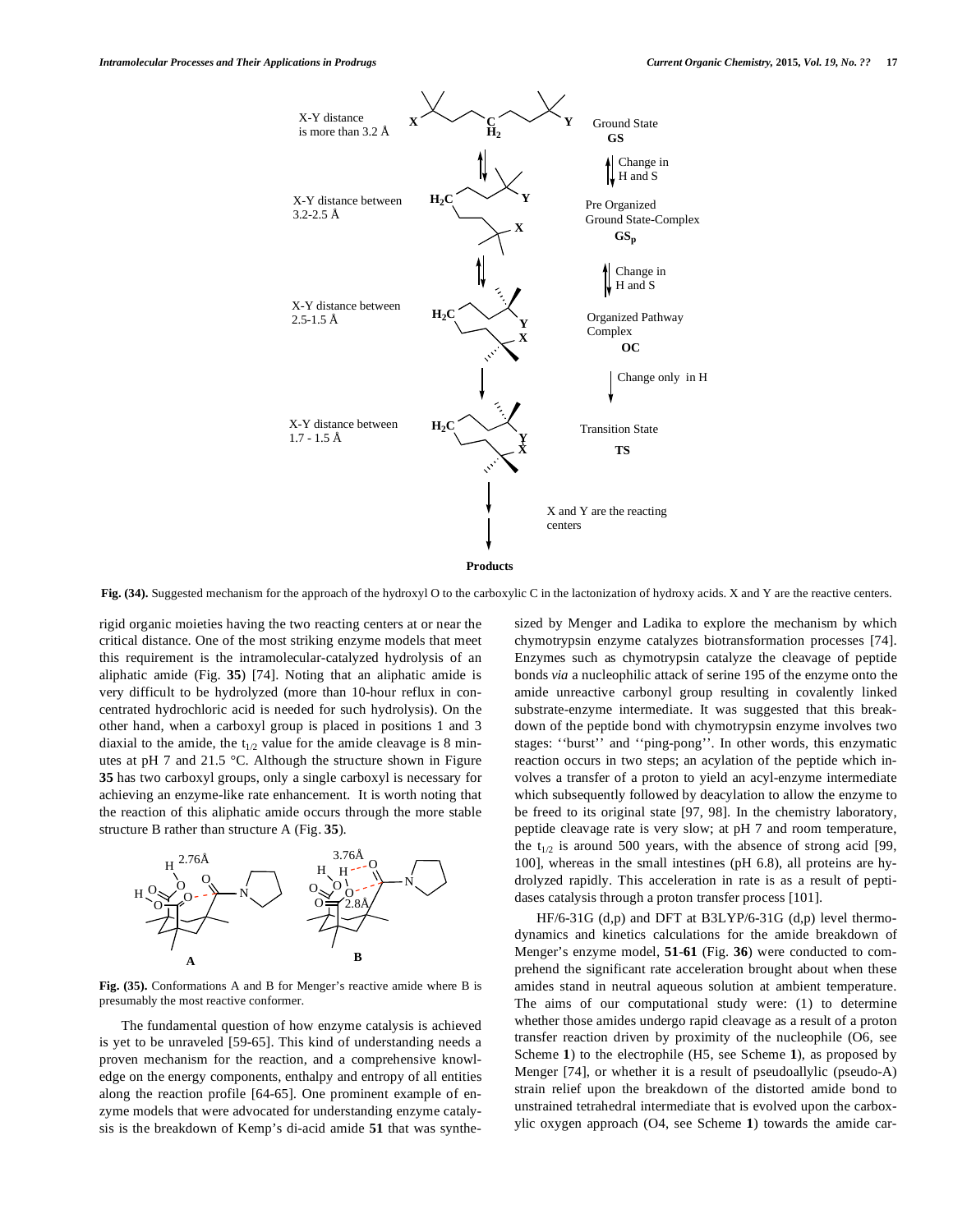N

 $\overline{\mathbf{H}}$ 

N



**Fig. (36).** Chemical structures of aliphatic amides **51**-**61**.

bonyl carbon (C7, see Scheme **1**), as was suggested by Curran and others [102, 103].

The mechanistic study results illustrated in Figure **37** revealed the following: (1) The barriers for the cleavage of amides **51**- **61** at a pH range where the carboxylic group is in its free acid form (unionized) are much smaller than that through a proton transfer (route b) from the carboxylic oxygen onto the amidic carbonyl carbon (route a). For example, the B3LYP/6-31G (d,p) calculated activation energy in the gas phase for the hydrolysis of amide **51** *via* a proton transfer (route b) is 45.18 kcal/mol less than that *via* route a. (2) The HF and DFT calculated activation energy values for the cleavage reactions of amides **51** and **52** are almost the same. This result revealed that the presence of only one carboxylic group (amide **52**) is necessary for achieving the same enhancement as for the reaction of amide **51**. The calculation results are in agreement with Menger's experimental results [74]. (3) The calculated activation energy in water for the breakdown of amide **53** was ~3 kcal/mol less than that of amide **51**. This slight difference in energy might be due to the difference in the interatomic distances **51** and **53**; H5— O6 distance (Scheme **1**) in **51** is 2.9 Å and in **53** is 3.0 Å. This is in agreement with the''spatiotemporal hypothesis" and our calculations of other enzymes models [104-109].

In addition, the DFT calculations for the breakdown of Kemp's mono- and di-acid amides **51**-**61** demonstrate that a proton transfer from the carboxyl into the amide carbonyl oxygen is the rate limiting step in the acylolysis. It is suggested that enhancements in rate are dependent on  $r$  and  $\alpha$  (Scheme 1). In addition, it was found that the activation energy  $(\Delta G^{\ddagger})$  is strongly correlated with  $r^2$  x sin (180)  $- \alpha$ ). Further, contrary to previous reports the pseudoallylic factor has a negligible contribution if any to Kemp's triacid tertiary amides cleavage rates. Furthermore, our calculations propose a change in the mechanism when changing the reaction pH. Therefore, peptidase enzymes are too reactive at neutral pH while their efficiency is drastically decreased at basic pHs.



**Scheme 1.** Schematic representation for the cleavage of **51**-**61** showing the interatomic distance between the reacting centers (r) and the attack angle  $(\alpha)$ .

#### **6.4. Kirby's Enzyme Model - Acid-Catalyzed Hydrolysis of Nalkylmaleamic Acids**

Among the most common biotransformation that enzymes catalyze is the proton transfer reactions catalyzed by acid or base such as in the cases of triose phosphate isomerase and  $\Delta$ 5-3-ketosteroid isomerase. The findings that enzyme substrate interactions occur between functional groups held closely encouraged scientists to utilize intramolecularity in modeling the extremely high efficiency of enzymes.

Kirby *et al.* have studied the acid catalyzed hydrolysis of N-alkylmaleamic acids **62**-**68** to their corresponding maleamic acids and amines (Fig. **38**). The study found that the reaction is remarkably sensitive to the nature of the alkyl groups on the alkene bond. In addition, it demonstrated that the range of the hydrolysis rates for the studied dialkyl-N-methylmaleamic is more than  $10^{10}$  s<sup>-1</sup>, and the "effective concentration" of the carboxyl group of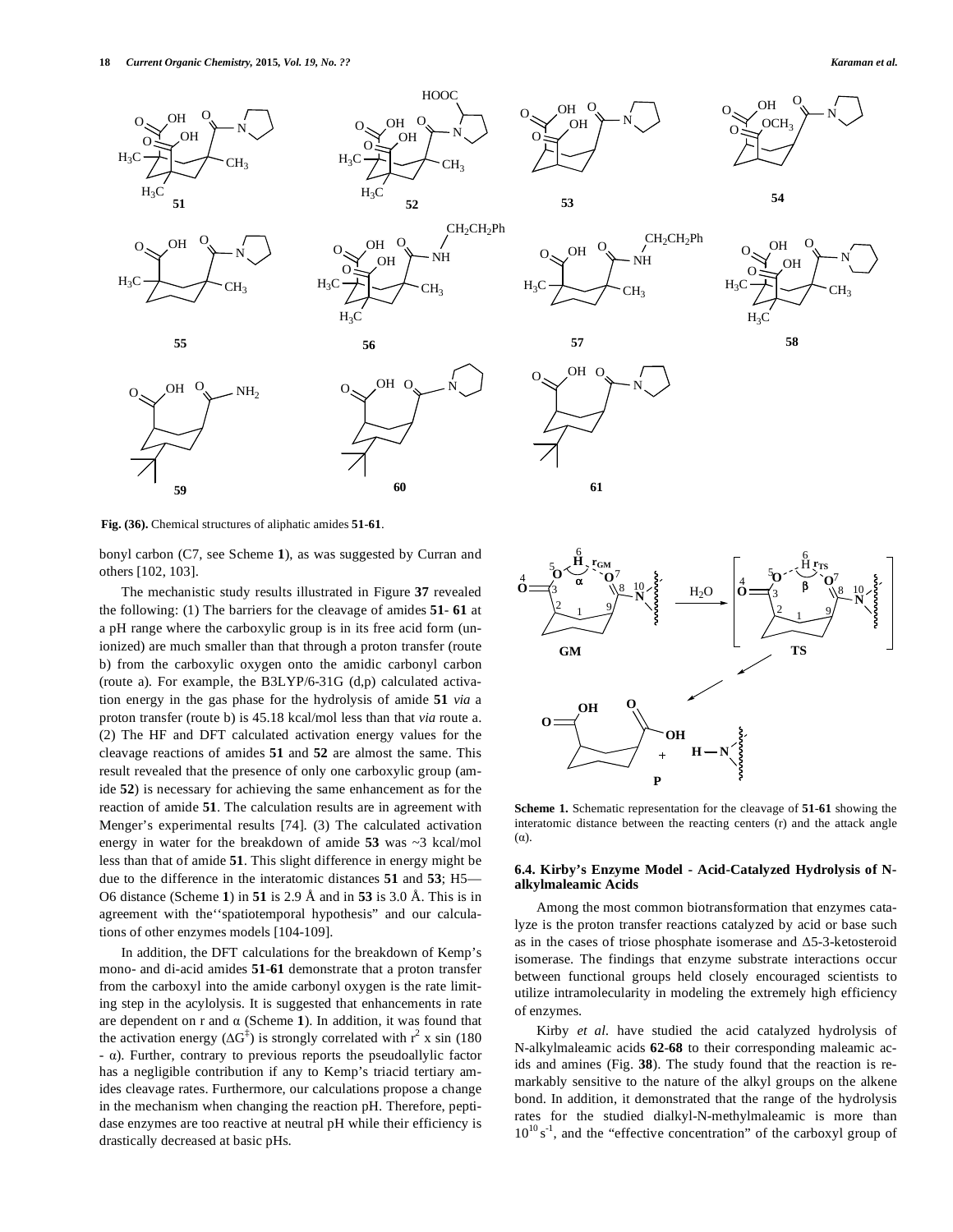

**Fig. (37).** Suggested mechanism for the hydrolysis of aliphatic amides **51**- **61**.

the most reactive amide, dimethyl-N-n-propylmaleamic acid, is greater than  $10^{10}$  M. In addition, the study revealed that dimethyl-N-n-propylmaleamic acid underwent cleavage to the more stable dimethylmaleic anhydride in less than 1s at 39  $\degree$ C < pH 3 [80]. In addition, the study by Kirby revealed that the neighboring carboxyl group is involved in the intramolecular nucleophilic catalysis which causes the breakdown of the amide bond. Moreover, based on that the isomaleimide was formed as intermediate and totally was converted to into N-methylmaleamic acid (Fig. **39**); Kirby concluded that the collapse of the tetrahedral intermediate is the rate-limiting step of the reaction [80]. On the other hand, Kluger *et al.* investigated the intramolecular hydrolysis mechanism of a number of Nalkylmaleamic acids having alkyl amine moieties with different basicities [110]. Their study demonstrated that the factor affecting the rate-limiting step is the leaving group basicity of the leaving group and the solution acidity. In the early nineties, Katagi has calculated the reaction mechanism using AM1 semiempirical method and based on his study he concluded that the tetrahedral intermediate formation is the rate-limiting step and not its collapse [111]. For unraveling the factors playing dominant role in proton transfer processes we have computationally studied the hydrolysis of Kirby's N-alkylmaleamic acids, **62**-**68**.

The goals of our computational study were to: (i) examine if the rate-limiting step in **62**-**68** is due to the tetrahedral intermediate association or collapse, and to determine the factors responsible for the extremely high rates achieved in the acid-catalyzed hydrolysis of **63** and **66**, (ii) assign the structural features associated with the



**Fig. (38).** Chemical structures of N-alkylmalic acids **62**-**68**.

significant reactivity in the hydrolysis for considering such factors when investigating biotransformation catalyzed by enzymes.



**Fig. (39).** Conversion of isomaleimide to N-methylmaleamic acid.

Using DFT calculation methods at B3LYP/6-31G (d,p), B3LYP/311+G (d,p) levels and hybrid GGA (MPW1k) we have computed the acid-catalyzed hydrolysis of maleamic (4-amino-4 oxo-2-butenoic) acids (Kirby's N-alkylmaleamic acids) **62**-**68** (Fig. **38**) and the calculations confirmed that the reaction proceeds in three steps: (a) a transfer of a proton from the carboxylic acid moiety to the neighboring amide carbonyl followed by, (b) an attack of the carboxylate anion onto the protonated amide carbonyl carbon and the final step of the reaction involves (c) the tetrahedral intermediate collapse to provide products (Fig. **40**). In addition, the calculation results revealed that reaction medium is a crucial factor in determining the rate-limiting step of the reaction. The calculations in the gas phase revealed that the rate-limiting step was the tetrahedral intermediate formation, whereas the calculations in water demonstrated that the tetrahedral intermediate collapse was the ratelimiting step. In addition, when CH<sub>3</sub>NH<sub>2</sub> in 62-68 was replaced with an amine having a low  $pK_a$  the rate-limiting step was the formation of the tetrahedral intermediate, such as in the case where CH3NH2 was replaced with CF3NH2 (see Fig. **40**).

Furthermore, the calculation results demonstrated that the hydrolysis rate is dependent on the substituents on the C=C bond. It was found that the rate of hydrolysis is a function of the tetrahedral intermediate or product strain energies. High rates were found for systems with unstrained tetrahedral intermediates or products whereas systems with strained intermediates or products were associated with low hydrolysis rates [112-115].

The fact that the calculated EM values were found to linearly correlate with the experimental EM values establishes a credibility to use DFT methods for calculating similar systems to that studied herein [112-115].

#### **6.5. Kirby's Enzyme Model Based on Intramolecular Proton Transfer in Acetals**

Another important enzyme model that was computationally investigated by us is Kirby's intramolecular proton transfer in acetals.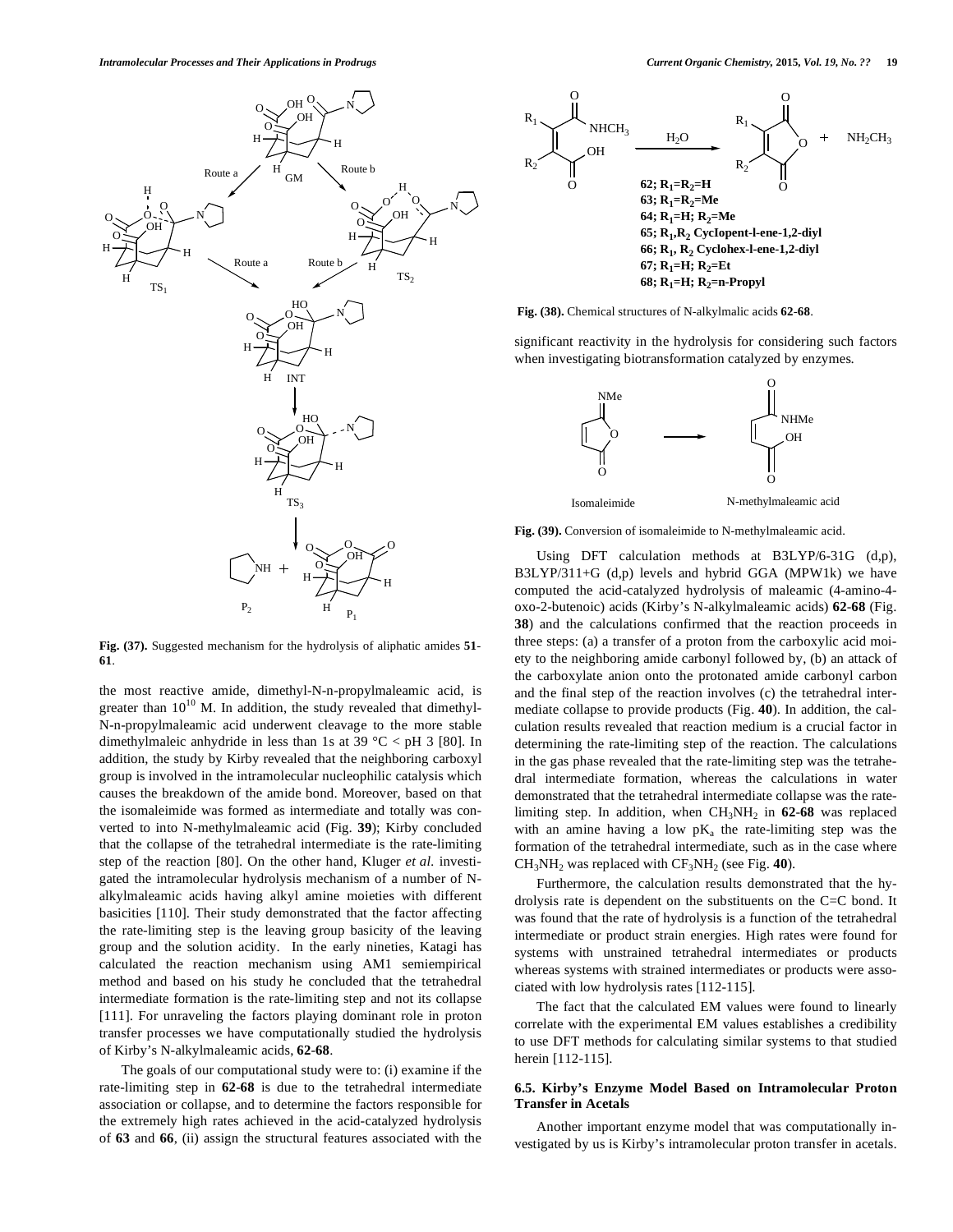

NHR = atenolol, acyclovir, cefuroxime, tranexamic acid or methyl  $R_1$  and  $R_2$ ; H, methyl or trifluoromethyl

**Fig. (40).** Suggested mechanism for the hydrolysis of **62**-**68**.

The efficiency of proton transfer in Kirby's enzyme models **69**-**76** (Figs. **41-43**) were studied by computing the thermodynamic and kinetic parameters for all entities involved in the reaction [65-66, 79, 81-86, 116-120].

The aim of this computational investigation was to: (a) determine the nature of the driving force(s) for the intramolecular general acid catalysis (IGAC) in **69-76** (Figs. **41** and **42**), and (b) to assign the hydrogen bonding along the reaction and to determine their role in the process.

Using HF/6-31G (d,p) and DFT B3LYP/6-31G (d,p) methods the kinetic and thermodynamic parameters for the IGAC in processes **69**-**76** (Figs. **41** and **42**) were calculated. **77** and **78** were chosen to be used as intermolecular proton transfer processes for calculating the effective molarities (EM) of the intramolecular processes **69**-**72** and **73**-**76**, respectively. Process **79** was studied to represent a proton transfer process driven by "classical" general catalysis (GAC) for comparisons with IGAC. The calculations revealed that the following structural features should be included in a system for an efficient proton transfer: (i) a short interatomic distance between the nucleophile and electrophile (rGM, see Scheme **2**) in the GM which results in strong intramolecular hydrogen bonding, and (ii) the attack angle  $\alpha$  (see Scheme 2) in the GM should be close to 180°. Among systems **69**-**72** that were investigated, systems **69** and **72** were the most efficient since both comply with the two requirements ( $\alpha$  = 170° and  $r_{GM}$  = 1.7 Å). System 74 is the most inefficient since the attack angle and interatomic distance are quite different from the optimal values,  $\alpha = 48^\circ$  and  $r_{GM} = 3.7 \text{ Å}.$ 

In order to test if the reaction mechanism for systems such as **69** occurs *via* efficient IGAC or GAC calculations for processes **77** and **79** were conducted; where process **77** involves intermolecular proton transfer from acetic acid to an acetal, and process **79** is similar to that of **69** where acetic acid was replaced with a water molecule as a proton donor to the acetal (Fig. **43**). When the calculated DFT activation energies for processes **77** and **79** were compared with that of **69** it was found that IGAC for **69**is much more efficient than that of **77** and **79** by GAC ( $\Delta G^{\dagger}$  value for **69** is 24.15 kcal/mol, and for **77** and **79** are 38.55 kcal/mol and 53.14 kcal/mol, respectively). This result confirms that the proton that catalyzes the breakdown of the acetal group of **69** must be provided by the carboxyl group. Thus the mechanism in systems such as **69** is *via* IGAC and not GAC [116-120].

The EM values obtained indicates that **69** and **72** are the most efficient processes among **69**-**76** (log EM 10-13) and among the least efficient processes are **71, 75** and **76** with log EM <1. In addition, the calculations demonstrated that the proton transfer rate in systems **69**-**76** is largely affected by geometrical parameters, particularly  $r<sub>GM</sub>$ , and  $\alpha$ . The following requirements are necessary to achieve efficient intramolecular proton transfer: (1) small values of rGM which could result in obtaining strong intramolecular hydrogen bonds, and (2)  $\alpha_{GM}$  values at or near 180° for maximizing orbitals overlapping. The equation  $\Delta G^{\ddagger}$  vs.  $r^2_{GM}$  x (1 + sin (180 -  $\alpha$ ) which correlates calculated activation energy values with geometrical parameters establishes an efficient and fruitful tool for the prediction of reactions rates. The equation slope value is an indication to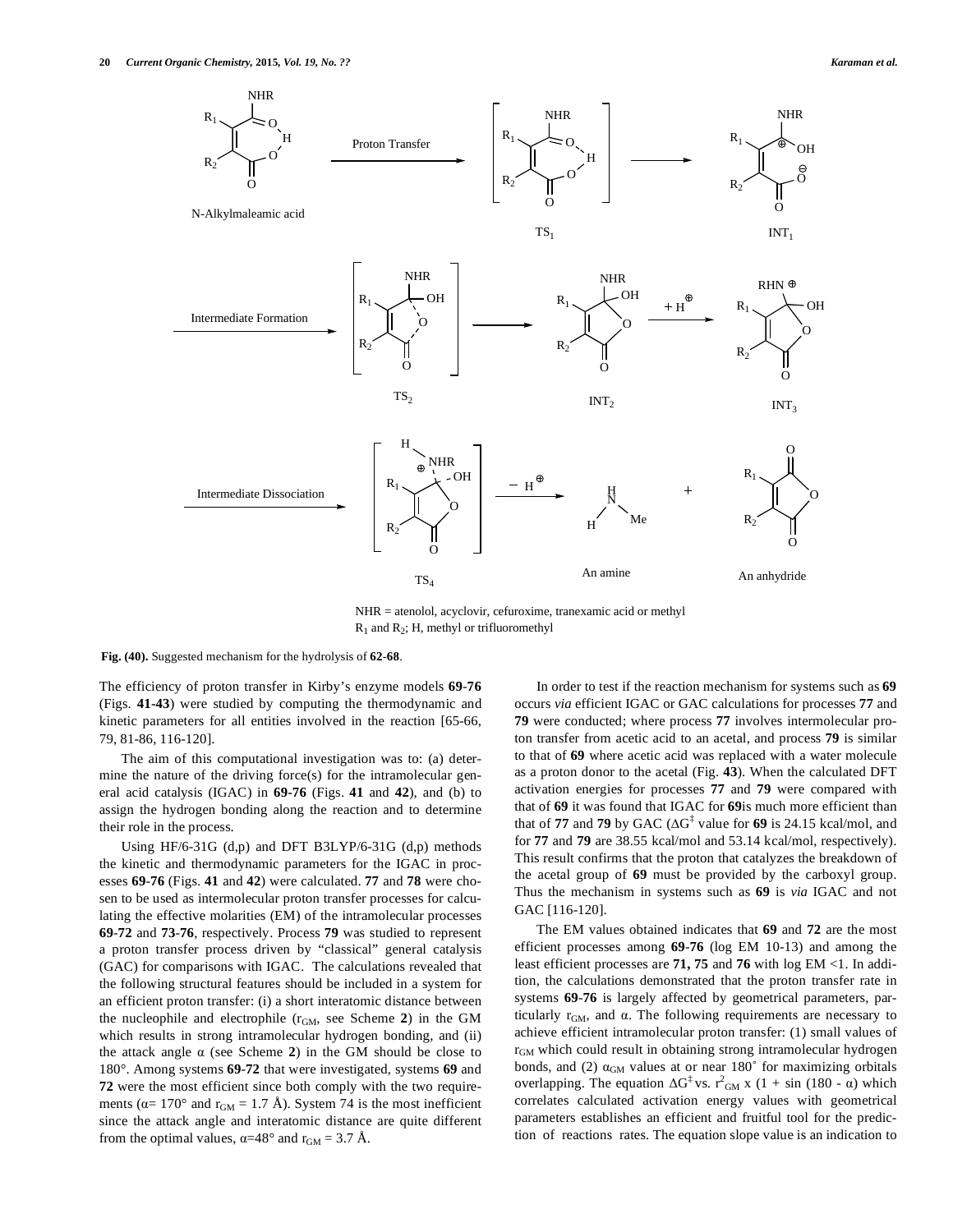

**Scheme 41.** Chemical structures of **69**-**72**.



**Fig. (42).** Chemical structures of **73**-**76**.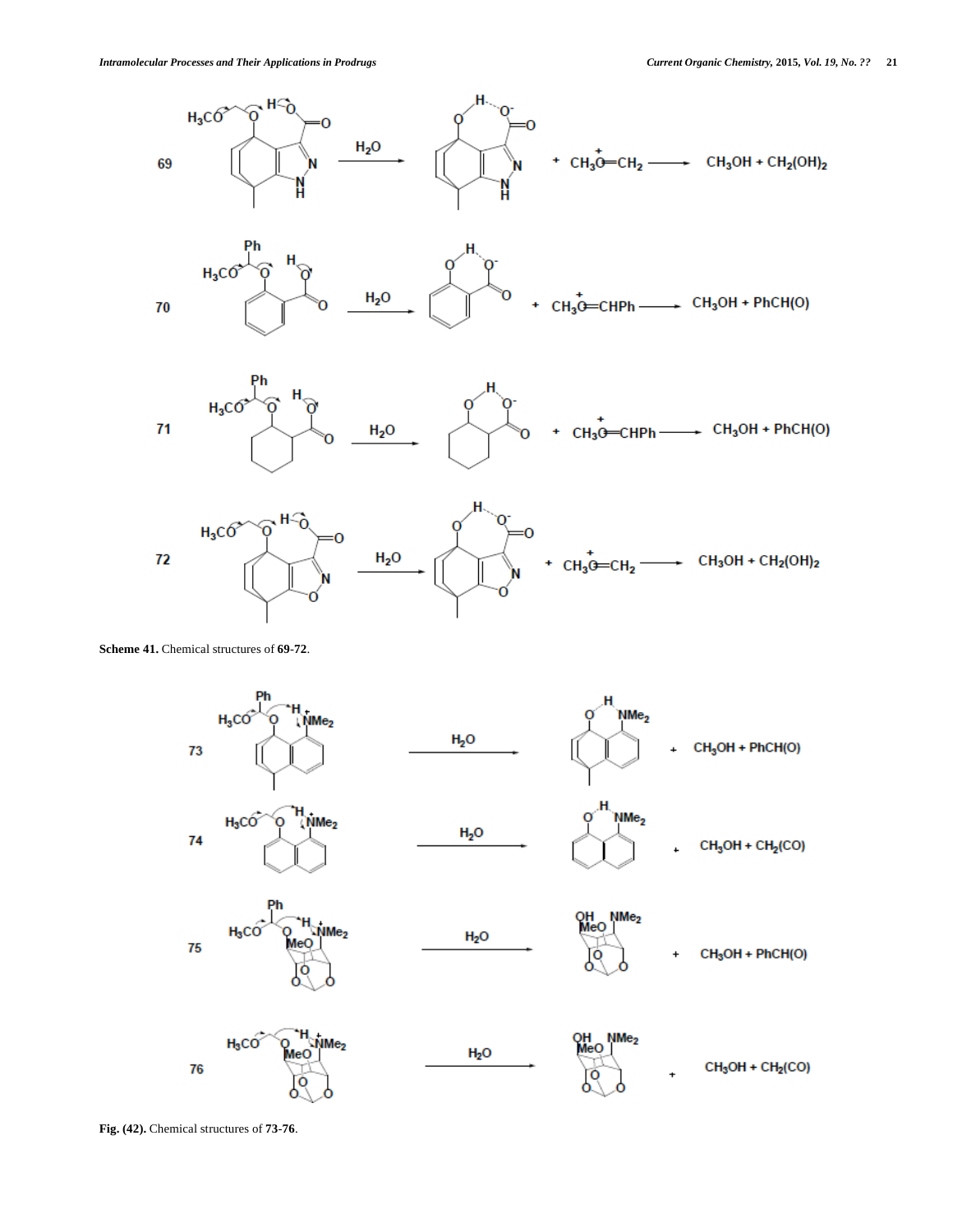

**Scheme 2.** Schematic representation for the cleavage of  $69-72$  and  $73-76$  showing the interatomic distance between the two reacting centers ( $r_{GM}$ ) and the attack angle  $(\alpha)$ .

the mode by which the two reactive centers orchestrate in an intramolecular process. In extrapolation of the calculation results to enzymes we suggest that enzymes are very efficient in catalysis due to their ability to hold the reacting centers in a range of contact distances at the enzyme's active site [64-66, 74-79, 81-86, 116- 120].

#### **7. NEW PRODRUGS BASED ON THE ABOVE DISCUSSED ENZYME MODELS [121-165]**

The above mentioned computational studies on intramolecularity have demonstrated that these chemical devices (enzyme models) have the potential to be utilized as efficient prodrug linkers to be attached to parent active drugs and upon *in vivo* administration they will release the active drugs in a programmable manner by a chemical and not enzymatic process.

For instance, the aza-nucleoside azacitidine is administered by SC injection and reached peak plasma concentration immediately after administration. If a sustained release prodrug can be synthesized, then  $C_{\text{max}}$  associated adverse effects may be eliminated and the drug's duration of action will be longer resulting in potentially more effective clinical profile. Another example of the same family, decitabine is given by continuous IV infusion. If a prodrug that can be degraded in programmable manner can be provided by SC injection this could provide a very good option for MDS maintenance patients on treatment [121, 122].

Improvement of the pharmacokinetic properties and hence the effectiveness of the marketed aza-nucleosides such as azacitidine, cytarabine and decitabine may enhance the permeation of the the aza-nucleoside through various administration routes, such as SC injection route. This can be obtained by using the prodrug approach in which the aza nucleoside drug is attached to a carrier moiety to yield a chemical device capable of partitioning through the membrane tissues and releasing the aza nucleoside drug in a controlled manner.

Statins are a family of pharmaceuticals used for lowering cholesterol levels in the blood. They are commonly applied for the reduction of cardiovascular-related morbidity and mortality in patients with or at risk of coronary heart diseases. In the long and complex biosynthesis of cholesterol in humans, the first and ratedetermining step is 3-hydroxy-3-methylglutaryl coenzyme A (HMG-CoA) reductase which catalyzes the conversion of HMG-CoA to mevalonic acid. Clinical studies have demonstrated that statins are potent and competitive inhibitors of HMG-CoA reductase for cholesterol synthesis, thereby limiting the hepatic production of low-density lipoprotein (LDL). The absorption of satins such as simvastatin, atorvastatin and rosuvastatin is very rapid and reaches peak plasma concentration within 4 hours after administra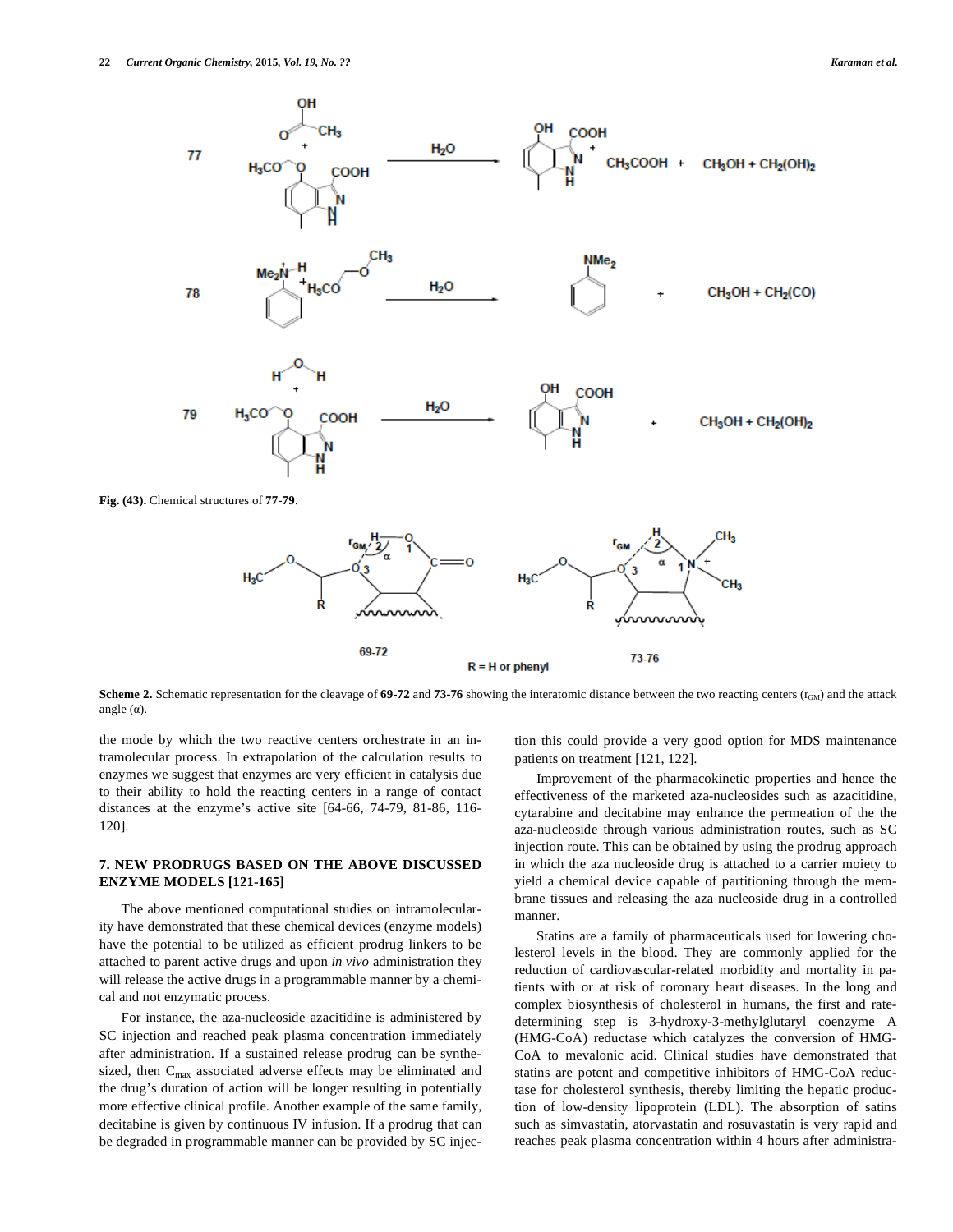tion, and all of statins have the liver as their target organ [123, 124]. Statins in general have a relatively low bioavailability mostly due to the extensive first pass effect and/or bad solubility.

Increasing the usefulness of therapeutics can be achieved utilizing the prodrug approach strategy, because one can optimize any of the absorption, distribution, metabolism and elimination (ADME) properties of potential medicines to reach a satisfactory bioavailability. Simvastatin solubility is the limiting factor for its bioavailability as a result of slow tissue penetration therefore, it undergoes a significant first pass effect; hence, improving its solubility and its dissolution rate is a crucial for enhancing its bioavailability. Thus, development of more hydrophilic prodrugs that have the potential to liberate the active parent drug in physiological environments is a significant challenge.

Aza-nucleosides prodrugs for myelodysplastic syndromes [125- 132] and statins prodrugs to reduce cholesterol levels in the blood circulation [133-137] were designed and made utilizing the proton transfer reaction in Kirby's acetals. In these examples, the linker was covalently bonded to the hydroxyl group of the parent drug such that upon exposure to stomach, intestine, or blood circulation the prodrug degrades in a rate that is only dependent on the structural features of the linker (Kirby's acetal). Kinetics studies are underway to determine the interconversion rates of the synthesized prodrugs into their parent active drugs in different physiologic media and plasma [125-137].

On the other hand, tranexamic acid, a synthetic lysine amino acid derivative. was synthesized to reduce and prevent hemorrhage in hemophilia patients and decrease the frequency for replacement therapy during tooth extraction. In addition, it is used in excessive bleeding conditions. The availability of blood and fluid replacement in most of third world countries is scarce. Among the approaches to decrease the risk of maternal hemorrhage is to improve the availability of blood and fluid replacement. Another approach is to decrease the likelihood of maternal hemorrhage. Moreover, the above mentioned treatments are intended for I.V. administration which may not be a viable option in the third world counties. Hence, the possibility of using a cheaper oral treatment will be better suited for such circumstances [138, 139].

The oral bioavailability of the amino acid tranexamic acid is relatively low due to its ionization in physiologic environments which results in poor absorption through membranes tissues. The log P (partition coefficient) value for tranexamic acid is -1.6. Thus, it is a necessity to design and synthesis more lipophilic prodrugs of tranexamic acid that can improve the permeation of the drug and consequently its oral bioavailability. In addition, tranexamic acid prodrugs with certain linkers can provide a chemical device which upon exposure to physiologic environment is able to release the active parent drug in a slow release manner which might result in better clinical outcome, more convenient dosing regimens and potentially less adverse effects than the tranexamic acid.

Another important drug that suffers poor oral bioavailability is acyclovir, a synthetic acyclic purine nucleoside derivative that is the first anti-viral medicine to be licensed for the treatment and prevention for viral infections result from herpes simplex (HSV), varicella zoster (chicken pox) and herpes zoster (shingles). The water solubility of acyclovir is very low and has a poor oral bioavailability of 10-20%; therefore, I.V. administration is a must if large doses are required. Aciclovir reaches a peak plasma concentration after 1-2 hours from its administration. It has a high distribution rate with about 30% is protein-bound in plasma. Aciclovir elimination half-life is about 3 hours. It is renally excreted by both glomerular filtration and tubular secretion [140, 141].

Similarly, a number of tranexamic acid prodrugs for the treatment of bleeding conditions [142] and acyclovir prodrugs as antiviral drug for the treatment of Herpes Simplex [113] were designed and synthesized using Kirby's N-alkylmaleamic acids enzyme model as a linker.

*In vitro* kinetic studied on these prodrugs have shown that the interconversion rate of a prodrug can be programmed according to the nature of the linker (Kirby's N-alkylmaleamic acid). Strained linkers provided interconversions with higher rates than those with unstrained linkers.

Another example by which the prodrug approach utilizing intramolecularity has achieved successes is the design and synthesis of dopamine prodrugs. As it is well known, the death of dopamine neurons in the nigrostriatal pathway results in shortage of dopamine which causes Parkinson's disease. This disease is accompanied by a loss of the ability to execute smooth and controlled movements. Dopamine can be provided as a drug that acts on the sympathetic nervous system to produce effects such as increased heart rate and blood pressure. However, because dopamine cannot cross the blood-brain barrier (BBB), when administered as a drug it does not directly affect the central nervous system (CNS). For increasing the concentrations of dopamine in the brains of Parkinson's disease patients and dopa-responsive dystonia, levodopa (L-DOPA), the precursor of dopamine, is administered since it can cross the bloodbrain barrier.

Levodopa is usually is given in combination with an inhibitor of peripheral decarboxylation (DDC, dopa decarboxylase), such as carbidopa or benserazide. Although this combination has shown some enhancement in the bioavailability of dopamine, further modification on dopamine structural features still to be made in order to provide a medication with very effective clinical profile [143, 144].

Based on the computational calculations done on the previously mentioned enzyme models, prodrugs of dopamine to treat Parkinson's disease [145] were made utilizing Menger's Kemp acid enzyme model as the prodrug promoiety. In addition, dimethyl fumarate prodrugs for psoriasis treatment were designed, synthesized and work in progress to determine their *in vitro* and *in vivo* kinetic parameters [146]. It is worth noting that high oral doses of dimethyl fumarate is needed to efficiently treat psoriasis, however, obtaining a chemical device that can release the active drug in a sustained release manner will be a good option to eliminate the adverse side effects associated with the treatment of dimethyl fumarate in high dosing and improve the therapeutic profile of the drug.

Following this approach we have succeeded to make bitterless prodrugs to replace their corresponding bitter active drugs. Examples for this approach include antibacterial drugs, amoxicillin, cephalexin and cefuroxime, and the pain killer, paracetamol [147,148]. The role of the linker in these prodrugs examples is to block the amine or hydroxyl group responsible for bitter sensation. In the antibacterial prodrugs the amine group is replaced with an amide, thus inhibiting any interaction between the drug and the bitter taste receptor.

In the case of paracetamol prodrugs the hydroxyl group on the phenyl ring of paracetamol is believed to be the main contributor for the bitter sensation of the drug presumably through hydrogen bonds between the phenolic hydroxyl and the bitter taste receptor's active site. Masking hydroxyl in paracetamol with a linker is ex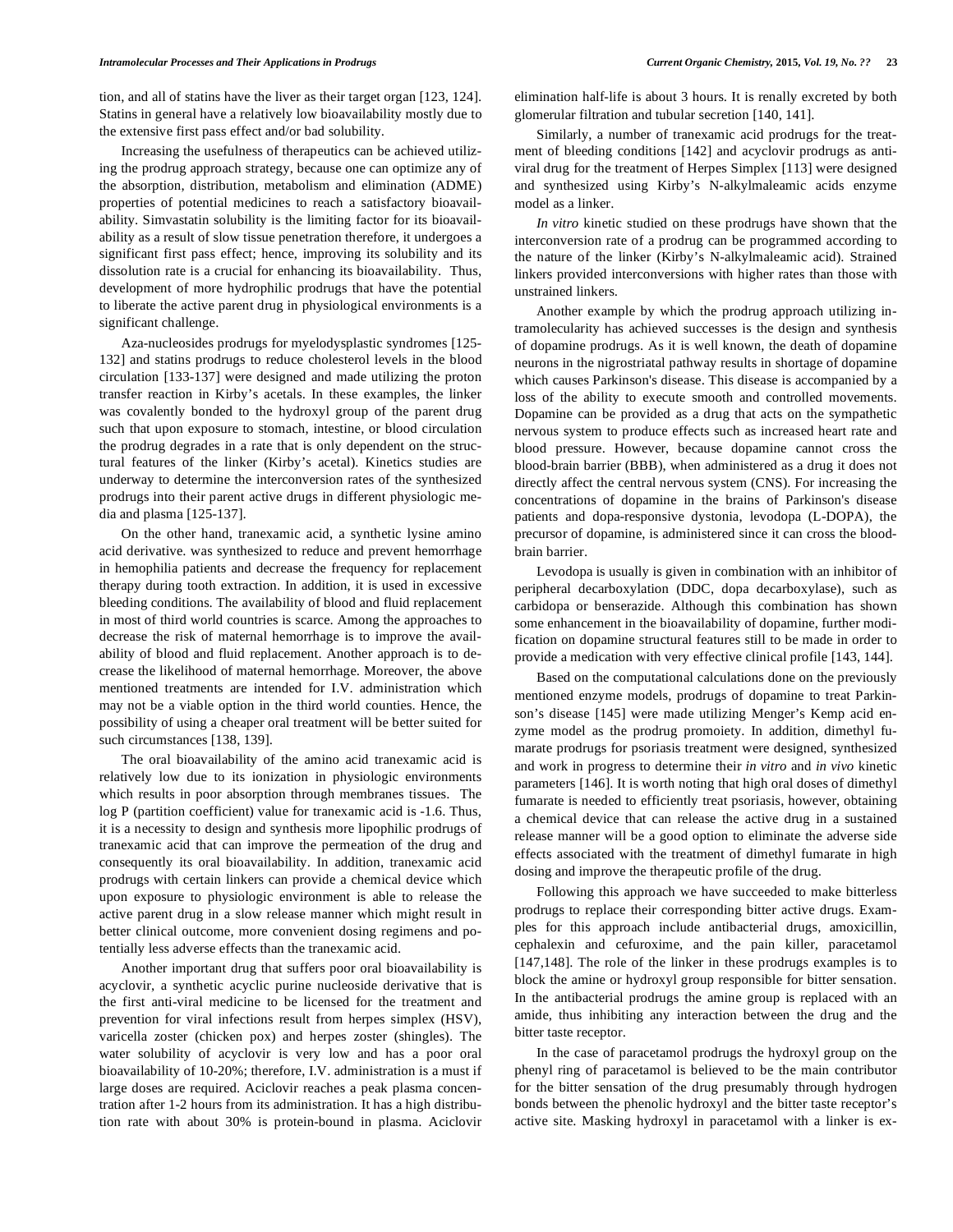pected to prevent any binding between paracetamol and the receptor's active site [147-165].

#### **CONCLUSION**

In order to avoid the disadvantages associated with the use of enzymatic prodrug activation strategy, intramolecular activated prodrug strategy has been developed. Cyclization activated prodrugs are widely used in ester and amide prodrugs. Ester prodrugs are derived from carboxyl or hydroxyl containing drugs, including pilocarpine acid double esters that are activated by base-catalyzed lactonization, paracetamol dipeptide esters that intramolecularly release diketopiprazine and paracetamol *in vitro*, ester prodrugs of propranolol that were developed to increase parent drug bioavailability and amino esters, an important class of prodrugs in which the release rate of the parent drug is dependent on steric effect.

Amide prodrugs were also designed to improve physicochemical characteristics of amine drugs, these prodrugs include carbamate prodrugs, quinone propionic acid prodrugs, doxorubicin hydrazone and hydrazine carboxylate prodrugs, prednisolone 21 hemisuccinate  $\beta$ -cyclodextrin prodrugs and HIV-protease inhibitor prodrugs that were designed to increase water solubility, and to be intramolecularly converted into their active drugs.

Furthermore, ab initio and DFT have proven to be effective in predicting energies and release rates of prodrugs to their parent drugs. Using this approach, tranexamic acid, atenolol, statins, phenylephrine, atovaquone, aza-nucleoside, aciclovir, cefuroxime and paracetamol prodrugs were designed, synthesized and their *in vitro* kinetics were studied.

#### **ABBREVIATIONS**

| <b>HAS</b> |     | Human serum albumin.         |
|------------|-----|------------------------------|
| <b>CPT</b> | $=$ | Camptothecin.                |
| <b>DPK</b> | $=$ | Diketopiprazine.             |
| Leu        | $=$ | Leucine.                     |
| Phe        | $=$ | Phenylalanine.               |
| Gly        | $=$ | Glycine.                     |
| Ala        | $=$ | Alanine.                     |
| Tyr        | $=$ | Tyrosine.                    |
| <b>HIV</b> | $=$ | Human Immunodeficiency Virus |
| AZT        | $=$ | 3-azido-3-deoxythimidine     |
| <b>MME</b> | $=$ | Melphalan Methyl Ester       |

#### **CONFLICT OF INTEREST**

The authors confirm that this article content has no conflict of interest.

#### **ACKNOWLEDGEMENTS**

The Karaman Co. is thanked for support of our computational facilities. Special thanks are also given to Angi Karaman, Natali Karaman, Sireena Karaman, Rowan Karaman and Nardene Karaman for technical assistance.

#### **REFERENCES**

- [1] Gomes, P.; Vale, N.; Moreira, R. Cyclization-activated prodrugs. *Molecules,*  **2007**, *12*(11), 2484-2506.
- [2] Shan, D.; Nicolaou, M.G.; Borchardt, R.T.; Wang, B. Prodrug strategies based on intramolecular cyclization reactions. *J. Pharm. Sci.,* **1997**, *86*(7), 765-7.
- [3] Bundgaard, H.; Falch, E.; Larsen, C.; Mosher, G.L.; Mikkelson, T.J. Pilocarpic acid esters as novel sequentially labile pilocarpine prodrugs for improved ocular delivery. *J. Med.Chem.,* **1985**, *28*(8), 979-981.
- [4] Mosher, G.L.; Bundgaard, H.; Falch, E.; Larsen, C.; Mikkelson, T.J. Ocular bioavailability of pilocarpic acid mono-and diester prodrugs as assessed by miotic activity in the rabbit. *Int. J. Pharm.,* **1987**, *39*(1), 113-120.
- [5] Al-Ghananeem, A.M.; Crooks, P.A. Phase I and phase II ocular metabolic activities and the role of metabolism in ophthalmic prodrug and codrug design and delivery. *Molecules,* **2007**, *12*(3), 373-388.
- [6] Song, L.; Bevins, R.; Anderson, B.D. Kinetics and mechanisms of activation of  $\alpha$ -amino acid ester prodrugs of camptothecins. *J. Med. Chem.*, 2006, *49*(14), 4344-4355.
- [7] Deshmukh, M.; Chao, P.; Kutscher, H.L.; Gao, D.; Sinko, P.J. A series of  $\alpha$ amino acid ester prodrugs of camptothecin: *In vitro* hydrolysis and A549 human lung carcinoma cell cytotoxicity. *J. Med. Chem***., 2010**, *53*(3), 1038- 1047.
- [8] Santos, C.; Mateus, M.L.; Dos Santos, A.P.; Moreira, R.; de Oliveira, E.; Gomes, P. Cyclization-activated prodrugs. Synthesis, reactivity and toxicity of dipeptide esters of paracetamol. *Bioorg. Med. Chem. Lett.,* **2005**, *15*(6), 1595-1598.
- [9] Lacy, A.; O'Kennedy, R. Studies on coumarins and coumarin-related compounds to determine their therapeutic role in the treatment of cancer. *Curr. Pharma. design,* **2004**, *10*(30), 3797-3811.
- [10] Wang, B.; Wang, W.; Zhang, H.; Shan, D.; Smith, T.D. Coumarin-based prodrugs 2. Synthesis and bioreversibility studies of an esterase-sensitive cyclic prodrug of dadle, an opioid peptide. *Bioorg. Med. Chem. Lett.,* **1996**, *6*(23), 2823-2826.
- [11] Buur, A.; Bundgaard, H.; Lee, V.H. Prodrugs of propranolol: Hydrolysis and intramolecular aminolysis of various propranolol esters and an oxazolidin-2 one derivative. *Int. J. pharmaceut.,* **1988**, *42*(1), 51-60.
- [12] Ye, T.; Yuan, K.; Zhang, W.; Song, S.; Chen, F.; Yang, X.; Wang, S.; Bi, J.; Pan, W. Prodrugs incorporated into nanotechnology-based drug delivery systems for possible improvement in bioavailability of ocular drugs delivery. *Asian. J. Pharm. Sci.,* **2013**, *8*(4), 207-217.
- [13] Kovach, I.M.; Pitman, I.H.; Higuchi, T. Amino acid esters of phenols as prodrugs: Synthesis and stability of glycine,  $\beta$ -aspartic acid, and  $\alpha$ -aspartic acid esters of pacetamidophenol. *J. Pharm. Sci.,* **1981**, *70* (8), 881-885.
- [14] Testa, B.; Mayer, J.M. Design of intramolecularly activated prodrugs. *Drug Metab. Rev.,* **1998**, *30*(4), 787-807.
- [15] Graan, J.D. Synthesis and evaluation of dopaminergic prodrugs designed for transdermal iontophoretic drug delivery: Highly water-soluble amino acid ester prodrugs applicable for the treatment of Parkinson's disease. PhD thesis, University of Groningen, May 2012.
- [16] Parashar, A. Pharmacological screening of glycine amino acid prodrug of acetaminophen. *Indian J. of pharmacol.,***2015**, *47*(2), 202.
- [17] Ribeiro, L.; Silva, N.; Iley, J.; Rautio, J.; Järvinen, T.; Mota-Filipe, H.; Moreira, R.; Mendes, E. Aminocarbonyloxymethyl ester prodrugs of flufenamic acid and diclofenac: Suppressing the rearrangement pathway in aqueous media. *Arch. Pharm.,* **2007**, *340*(1), 32-40.
- [18] Saari, W.S.; Schwering, J.E.; Lyle, P.A.; Smith, S.J.; Engelhardt, E.L. Cyclization-activated prodrugs. Basic carbamates of 4-hydroxyanisole. *J. Med. Chem.,* **1990**, *33*(1), 97-101.
- [19] Testa, B.; Mayer, J.M. *Hydrolysis in drug and prodrug metabolism*;Wiley-VCH Weinheim: Germany, **2003**.
- [20] Vigroux, A.; Bergon, M.; Zedde, C. Cyclization-activated prodrugs: N- (substituted 2-hydroxyphenyl and 2-hydroxypropyl) carbamates based on ring-opened derivatives of active benzoxazolones and oxazolidinones as mutual prodrugs of acetaminophen. *J. Med. Chem.,* **1995,** *38*(20), 3983-3994.
- [21] Thomsen, K.F.; Bundgaard, H. Cyclization-activated phenyl carbamate prodrug forms for protecting phenols against first-pass metabolism. *Int. J. Pharm.,* **1993,** *91*(1), 39-49.
- [22] Thomsen, K.F.; Strøm, F.; Sforzini, B.V.; Begtrup, M.; Mørk, N. Evaluation of phenyl carbamates of ethyl diamines as cyclization-activated prodrug forms for protecting phenols against first-bass metabolism. *Int. J. Pharm.***, 1994,** *112*(2), 143-152.
- [23] Lee, C.C.; Cramer, A.T.; Szoka, F.C., Jr.; Frechet, J.M. An intramolecular cyclization reaction is responsible for the *in vivo* inefficacy and apparent pH insensitive hydrolysis kinetics of hydrazone carboxylate derivatives of doxorubicin. *Bioconjugate chem.,* **2006,** *17*(5), 1364-8.
- [24] Seymour, L.; Ulbrich, K.; Steyger, P.; Brereton, M.; Subr, V.; Strohalm, J.; Duncan, R. Tumour tropism and anti-cancer efficacy of polymer-based doxorubicin prodrugs in the treatment of subcutaneous murine B16F10 melanoma. *Br. J. Cancer,* **1994,** *70*(4), 636.
- [25] Yano, H.; Hirayama, F.; Arima, H.; Uekama, K. Hydrolysis behavior of prednisolone 21-hemisuccinate/beta-cyclodextrin amide conjugate: Involvement of intramolecular catalysis of amide group in drug release. *Chem. pharm. Bull.***, 2000,** *48*(8), 1125-8.
- [26] Bilkova, E.; Imramovsky, A.; Sedlak, M. Recent advances in the design and synthesis of prednisolone and methylprednisolone conjugates. *Curr.Pharm. Des.,* **2011,** *17*(32), 3577-3595.
- [27] Matsumoto, H.; Sohma, Y.; Kimura, T.; Hayashi, Y.; Kiso, Y. Controlled drug release: New water-soluble prodrugs of an HIV protease inhibitor. *Bioorg. Med. Chem. Lett.,* **2001***, 11*, 605-609.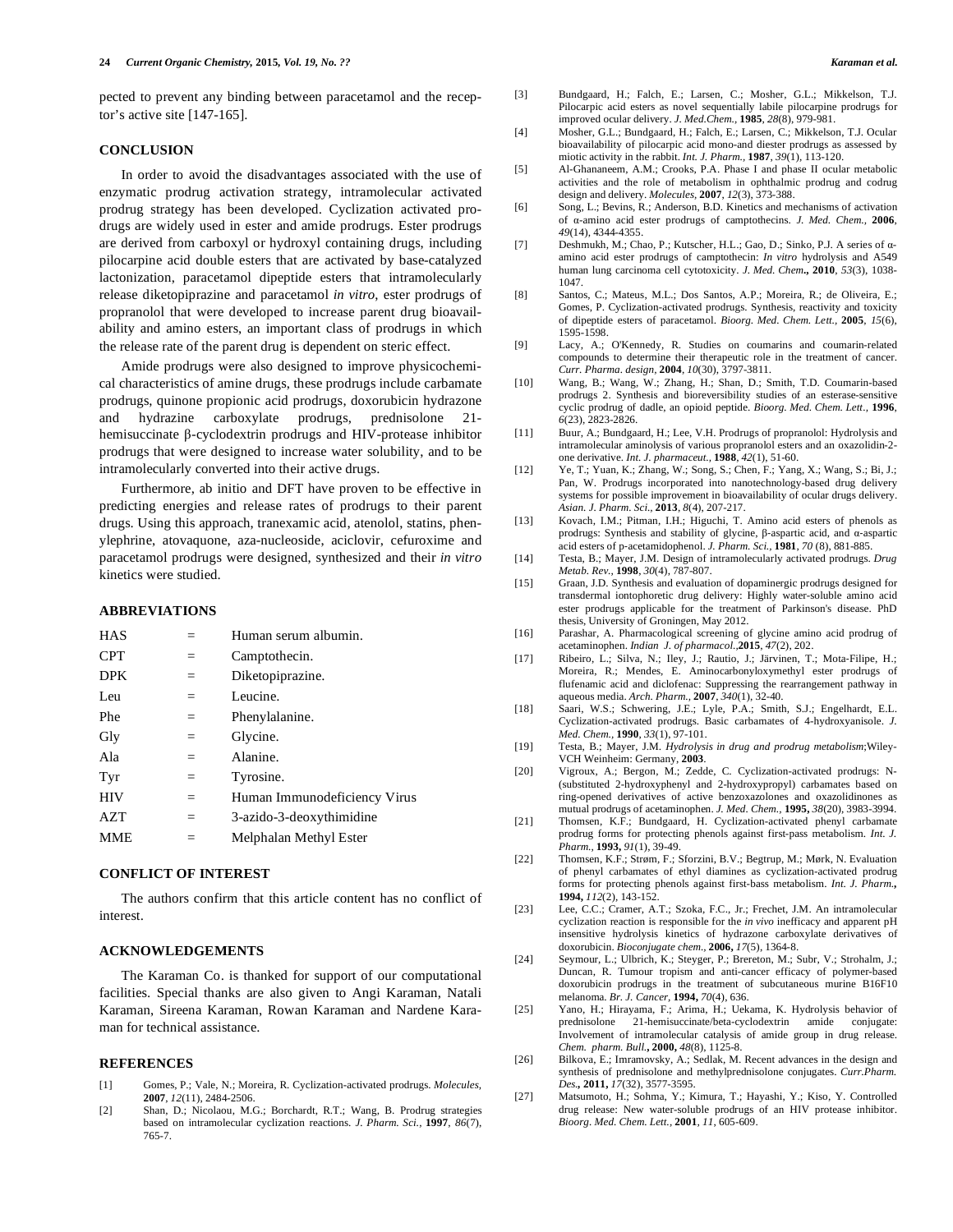- [\[28\] Sohma, Y.; Hayashi, Y.; Ito, T.; Matsumoto, H.; Kimura, T.; Kiso, Y. Devel](https://www.researchgate.net/publication/10584352_Development_of_Water-Soluble_Prodrugs_of_the_HIV-1_Protease_Inhibitor_KNI-727_Importance_of_the_Conversion_Time_for_Higher_Gastrointestinal_Absorption_of_Prodrugs_Based_on_Spontaneous_Chemical_Cleavag?el=1_x_8&enrichId=rgreq-9a84afeb262c73fbc4d15da8f0192f93-XXX&enrichSource=Y292ZXJQYWdlOzI4MzU4MzMzNDtBUzoyOTU3MTU3NzIzNTQ1NzdAMTQ0NzUxNTU0Mjc4Nw==)[opment of water-soluble prodrugs of the HIV-1 protease inhibitor KNI-727:](https://www.researchgate.net/publication/10584352_Development_of_Water-Soluble_Prodrugs_of_the_HIV-1_Protease_Inhibitor_KNI-727_Importance_of_the_Conversion_Time_for_Higher_Gastrointestinal_Absorption_of_Prodrugs_Based_on_Spontaneous_Chemical_Cleavag?el=1_x_8&enrichId=rgreq-9a84afeb262c73fbc4d15da8f0192f93-XXX&enrichSource=Y292ZXJQYWdlOzI4MzU4MzMzNDtBUzoyOTU3MTU3NzIzNTQ1NzdAMTQ0NzUxNTU0Mjc4Nw==)  [Importance of the conversion time for higher gastrointestinal absorption of](https://www.researchgate.net/publication/10584352_Development_of_Water-Soluble_Prodrugs_of_the_HIV-1_Protease_Inhibitor_KNI-727_Importance_of_the_Conversion_Time_for_Higher_Gastrointestinal_Absorption_of_Prodrugs_Based_on_Spontaneous_Chemical_Cleavag?el=1_x_8&enrichId=rgreq-9a84afeb262c73fbc4d15da8f0192f93-XXX&enrichSource=Y292ZXJQYWdlOzI4MzU4MzMzNDtBUzoyOTU3MTU3NzIzNTQ1NzdAMTQ0NzUxNTU0Mjc4Nw==)  [prodrugs based on spontaneous chemical cleavage.](https://www.researchgate.net/publication/10584352_Development_of_Water-Soluble_Prodrugs_of_the_HIV-1_Protease_Inhibitor_KNI-727_Importance_of_the_Conversion_Time_for_Higher_Gastrointestinal_Absorption_of_Prodrugs_Based_on_Spontaneous_Chemical_Cleavag?el=1_x_8&enrichId=rgreq-9a84afeb262c73fbc4d15da8f0192f93-XXX&enrichSource=Y292ZXJQYWdlOzI4MzU4MzMzNDtBUzoyOTU3MTU3NzIzNTQ1NzdAMTQ0NzUxNTU0Mjc4Nw==) *J. Med. Chem.,* **2003***, 46*, [4124-4135.](https://www.researchgate.net/publication/10584352_Development_of_Water-Soluble_Prodrugs_of_the_HIV-1_Protease_Inhibitor_KNI-727_Importance_of_the_Conversion_Time_for_Higher_Gastrointestinal_Absorption_of_Prodrugs_Based_on_Spontaneous_Chemical_Cleavag?el=1_x_8&enrichId=rgreq-9a84afeb262c73fbc4d15da8f0192f93-XXX&enrichSource=Y292ZXJQYWdlOzI4MzU4MzMzNDtBUzoyOTU3MTU3NzIzNTQ1NzdAMTQ0NzUxNTU0Mjc4Nw==)
- [\[29\] Matsumoto, H.; Kimura, T.; Hamawaki, T.; Kumagai, A.; Goto, T.; Sano, K.;](https://www.researchgate.net/publication/10584352_Development_of_Water-Soluble_Prodrugs_of_the_HIV-1_Protease_Inhibitor_KNI-727_Importance_of_the_Conversion_Time_for_Higher_Gastrointestinal_Absorption_of_Prodrugs_Based_on_Spontaneous_Chemical_Cleavag?el=1_x_8&enrichId=rgreq-9a84afeb262c73fbc4d15da8f0192f93-XXX&enrichSource=Y292ZXJQYWdlOzI4MzU4MzMzNDtBUzoyOTU3MTU3NzIzNTQ1NzdAMTQ0NzUxNTU0Mjc4Nw==)  Hayashi, Y.; Kiso, Y. Design, synthesis, and biological evaluation of anti-HIV double-drugs: Conjugates of HIV protease inhibitors with a reverse transcriptase inhibitor through spontaneously cleavable linkers. *Bioorg. Med. Chem.,* **2001***, 9*, 1589-1600.
- [30] Matsumoto, H.; Hamawaki, T.; Ota, H.; Kimura, T.; Goto, T.; Sano, K.; Hayashi, Y.; Kiso, Y. 'Double-drugs'—A new class of prodrug form of an HIV protease inhibitor conjugated with a reverse transcriptase inhibitor by a spontaneously cleavable linker. *Bioorg. Med. Chem. Lett.,* **2000***, 10*, 1227- 1231.
- [31] Jaffar, M.; Williams, K.J.; Stratford, I.J. Bioreductive and gene therapy approaches to hypoxic diseases. *Adv. Drug Deliv. Rev.,* **2001***, 53*, 217-228.
- [32] Guan, X. Metabolic activation and drug targeting. In: *Drug Delivery: Principles and Applications;* Wang, B.; Siahaan T.J.; Soltero. R., Eds.; John Wiley & Sons Inc: Hoboken, NJ, USA, **2005**; pp. 201-244.
- [33] Groot, F.M.D.; Damen, E.W.; Scheeren, H.W. Anticancer prodrugs for application in monotherapy targeting hypoxia, tumor-associated enzymes, and receptors. *Curr. Med. Chem.,* **2001***, 8*, 1093-1122.
- [34] Rauth, A.; Melo, T.; Misra, V. Bioreductive therapies: An overview of drugs and their mechanisms of action. *Internat. J. of Radi. Onco. Bio. Phys.,* **1998***, 42*, 755-762.
- [35] Denny, W.A. The design of selectively-activated prodrugs for cancer chemotherapy. *Curr. Pharm. Des.,* **1996***, 2*, 281-294.
- [36] Denny, W.A. Prodrug strategies in cancer therapy. *Eur. J. Med. Chem.,*  **2001***, 36*, 577-595.
- [37] Carpino, L.A.; Triolo, S.A.; Berglund, R.A. Reductive lactonization of strategically methylated quinone propionic acid esters and amides. *J. Org. Chem.,* **1989***, 54*, 3303-3310.
- [38] Chikhale, P.; Gharat, L.; Visser, P.; Brummelhuis, M.; Guiles, R.; Borchardt, R. Tumor targeted prodrugs: Redox-activation of conformationallyconstrained, bioreductive melphalan prodrugs*. Proc. Am. Assoc. Cancer Res*., **1997**, *38*, 432-433.
- [39] Wang, B.; Nicolaou, M.G.; Liu, S.; Borchardt, R.T. Structural analysis of a facile lactonization system facilitated by a "trimethyl lock". *Bioorg. Chem.,*  **1996***, 24*, 39-49.
- [40] Naughton, D.P.; Ferrer, S.; Threadgill, M.D. Drug targeting using bioreductive delivery systems. *Proceed. Indian Natl. Sci. Acad.,* **2002***, 68*, 371-377.
- [41] Naughton, D. Drug targeting to hypoxic tissue using self-inactivating bioreductive delivery systems. *Adv. Drug Deliv. Rev.,* **2001***, 53*, 229-233.
- [42] Gharat, L.; Taneja, R.; Weerapreeyakul, N.; Rege, B.; Polli, J.; Chikhale, P.J. Targeted drug delivery systems 6: Intracellular bioreductive activation, uptake and transport of an anticancer drug delivery system across intestinal Caco-2 cell monolayers. *Int. J. Pharm.,* **2001***, 219*, 1-10.
- [43] Gharat, L.; Visser, P.; Brummelhuis, M.; Guiles, R.; Chikhale, P. Articlesreductive activation of conformationally-constined, anticancer drug delivery systems. *Med. Chem. Res.,* **1998***, 8*, 444-456.
- [44] Bundgaard, H.; Klixbüll, U.; Falch, E. Prodrugs as drug delivery systems. 43. O-acyloxymethyl salicylamide N-Mannich bases as double prodrug forms for amines. *Int. J. Pharm.,* **1986***, 29*, 19-28.
- [45] Amsberry, K.L.; Borchardt, R.T. Amine prodrugs which utilize hydroxy amide lactonization. I. A potential redox-sensitive amide prodrug. *Pharm. Res.,* **1991***, 8*, 323-330.
- [46] Amsberry, K.L.; Borchardt, R.T. The lactonization of 2' hydroxyhydrocinnamic acid amides: A potential prodrug for amines. *J. Org. Chem.,* **1990***, 55*, 5867-5877.
- [47] Amsberry, K.L.; Gerstenberger, A.E.; Borchardt, R.T. Amine prodrugs which utilize hydroxy amide lactonization. II. A potential esterase-sensitive amide prodrug. *Pharm. Res.,* **1991***, 8*, 455-461.
- [48] Nicolaou, M.G.; Yuan, C.; Borchardt, R.T. Phosphate prodrugs for amines utilizing a fast intramolecular hydroxy amide lactonization. *J. Org. Chem.,*  **1996***, 61*, 8636-8641.
- [49] Wang, B.; Gangwar, S.; Pauletti, G.M.; Siahaan, T.J.; Borchardt, R.T. Synthesis of a novel esterase-sensitive cyclic prodrug system for peptides that utilizes a "trimethyl lock"-facilitated lactonization reaction. *J. Org. Chem.,*  **1997***, 62*, 1363-1367.
- [50] Pauletti, G.M.; Gangwar, S.; Wang, B.; Borchardt, R.T. Esterase-sensitive cyclic prodrugs of peptides: Evaluation of a phenylpropionic acid promoiety in a model hexapeptide. *Pharm. Res.,* **1997***, 14*, 11-17.
- [51] [Wolfe, J.L.; Vander Velde, D.; Borchardt, R.T. Facilitated intramolecular](https://www.researchgate.net/publication/231568653_Facilitated_intramolecular_conjugate_addition_of_N-p-methoxyphenyl-3-3)  [conjugate addition of N-\(p-methoxyphenyl\)-3-\(3', 6'-dioxo-2', 4'](https://www.researchgate.net/publication/231568653_Facilitated_intramolecular_conjugate_addition_of_N-p-methoxyphenyl-3-3) [dimethylcyclohexa-1', 4'-dienyl\)-3, 3-dimethylpropionamide. 1. Product](https://www.researchgate.net/publication/231568653_Facilitated_intramolecular_conjugate_addition_of_N-p-methoxyphenyl-3-3)  [characterization.](https://www.researchgate.net/publication/231568653_Facilitated_intramolecular_conjugate_addition_of_N-p-methoxyphenyl-3-3) *J. Org. Chem.,* **1992***, 57*, 6138-6142.
- [\[52\] Liu, S.; Wang, B.; Nicolaou, M.G.; Borchardt, R.T. "Trimethyl lock" facili](https://www.researchgate.net/publication/231568653_Facilitated_intramolecular_conjugate_addition_of_N-p-methoxyphenyl-3-3)[tated spirocyclizations: A structural analysis.](https://www.researchgate.net/publication/231568653_Facilitated_intramolecular_conjugate_addition_of_N-p-methoxyphenyl-3-3) *J. Chem. Cryst.,* **1996***, 26*, 209- [214.](https://www.researchgate.net/publication/231568653_Facilitated_intramolecular_conjugate_addition_of_N-p-methoxyphenyl-3-3)
- [\[53\]](https://www.researchgate.net/publication/231568653_Facilitated_intramolecular_conjugate_addition_of_N-p-methoxyphenyl-3-3) Levine, M.N.; Raines, R.T. Trimethyl lock: A trigger for molecular release in chemistry, biology, and pharmacology. *Chem. Sci.,* **2012***, 3*, 2412-2420.
- [54] Dillon, M.P.; Cai, H.; Maag, H. Application of the "trimethyl lock" 1 to ganciclovir, a pro-prodrug with increased oral bioavailability. *Bioorg. Med. Chem. Lett.,* **1996***, 6*, 1653-1656
- [55] Ueda, Y.; Mikkilineni, A.B.; Knipe, J.O.; Rose, W.C.; Casazza, A.M.; Vyas, D.M. Novel water soluble phosphate prodrugs of Taxol® possessing *in vivo* antitumor activity. *Bioorg. Med. Chem. Lett.,* **1993***, 3*, 1761-1766.
- [56] Greenwald, R.B.; Choe, Y.H.; Conover, C.D.; Shum, K.; Wu, D.; Royzen, M. Drug delivery systems based on trimethyl lock lactonization: Poly (ethylene glycol) prodrugs of amino-containing compounds. *J. Med. Chem.,* **2000***, 43*, 475-487.
- [57] Chandran, S.S.; Dickson, K.A.; Raines, R.T. Latent fluorophore based on the trimethyl lock. *J. Am. Chem. Soc.,* **2005***, 127*, 1652-1653.
- [58] Lavis, L.D.; Chao, T.; Raines, R.T. Latent blue and red fluorophores based on the trimethyl lock. *ChemBioChem,* **2006***, 7*, 1151-1154.
- [59] Hanson, K.R.; Havir, E.A. The enzymatic elimination of ammonia. In: *The Enzymes*, 3rd edn.; Boyer, P.D., Ed.; Academic Press: New York, **1972**; Vol. *7,* pp. 75-166.
- [60] Czarnik, A.W. Intramolecularity: Proximity and strain. In: *Mechanistic Principles of Enzyme Activity*; Liebman, J.F.; Greenberg, A., Eds.; NY: VCH Publishers: New York, **1988**; pp. 75-117.
- [61] Sweigers, G.F. *Mechanical Catalysis*; Hoboken, NJ: John Wiley & Sons, **2008**.
- [62] Fersht, A. *Structure and mechanism in protein science: A guide to enzyme catalysis and protein folding*; Freeman, W.H. and Company: New York, **1979**.
- [63] Nelson, D.L.; Cox M.M. *Lehninger Principles of Biochemistry*; Worth Publishers: New York, **2003**.
- [64] Menger, F.M.; Karaman, R. A. Singularity model for chemical reactivity. *Eur. J. Chem.,* **2010**, *16*, 1420-1427.
- [65] Jencks, W.P. *Catalysis in Chemistry and Enzymology*; McGraw: New York, **1969**.
- [66] Kirby, A.J.; Hollfelder, F. *From Enzyme Models to Model Enzymes*; RSC Publishing: Cambridge UK, **2009**, pp. 1-273.
- [67] Dafforn, A.; Koshland, Jr D.E. Proximity, entropy and orbital steering. *Biochem. Biophys. Res. Commun.*, **1973**, *52*, 779-785.
- [68] Bruice, T.C.; Pandit, U.K. The effect of geminal substitution ring size and [rotamer distribution on the intra molecular nucleophilic catalysis of the hy](https://www.researchgate.net/publication/231504065_The_Effect_of_Geminal_Substitution_Ring_Size_and_Rotamer_Distribution_on_the_Intramolecular_Nucleophilic_Catalysis_of_the_Hydrolysis_of_Monophenyl_Esters_of_Dibasic_Acids_and_the_Solvolysis_of_the_Int?el=1_x_8&enrichId=rgreq-9a84afeb262c73fbc4d15da8f0192f93-XXX&enrichSource=Y292ZXJQYWdlOzI4MzU4MzMzNDtBUzoyOTU3MTU3NzIzNTQ1NzdAMTQ0NzUxNTU0Mjc4Nw==)[drolysis of monophenyl esters of dibasic acids and the solvolysis of the in](https://www.researchgate.net/publication/231504065_The_Effect_of_Geminal_Substitution_Ring_Size_and_Rotamer_Distribution_on_the_Intramolecular_Nucleophilic_Catalysis_of_the_Hydrolysis_of_Monophenyl_Esters_of_Dibasic_Acids_and_the_Solvolysis_of_the_Int?el=1_x_8&enrichId=rgreq-9a84afeb262c73fbc4d15da8f0192f93-XXX&enrichSource=Y292ZXJQYWdlOzI4MzU4MzMzNDtBUzoyOTU3MTU3NzIzNTQ1NzdAMTQ0NzUxNTU0Mjc4Nw==)[termediate anhydrides.](https://www.researchgate.net/publication/231504065_The_Effect_of_Geminal_Substitution_Ring_Size_and_Rotamer_Distribution_on_the_Intramolecular_Nucleophilic_Catalysis_of_the_Hydrolysis_of_Monophenyl_Esters_of_Dibasic_Acids_and_the_Solvolysis_of_the_Int?el=1_x_8&enrichId=rgreq-9a84afeb262c73fbc4d15da8f0192f93-XXX&enrichSource=Y292ZXJQYWdlOzI4MzU4MzMzNDtBUzoyOTU3MTU3NzIzNTQ1NzdAMTQ0NzUxNTU0Mjc4Nw==) *J. Am. Chem. Soc*.**, 1960**, *82*, 5858-5865.
- [\[69\]](https://www.researchgate.net/publication/231504065_The_Effect_of_Geminal_Substitution_Ring_Size_and_Rotamer_Distribution_on_the_Intramolecular_Nucleophilic_Catalysis_of_the_Hydrolysis_of_Monophenyl_Esters_of_Dibasic_Acids_and_the_Solvolysis_of_the_Int?el=1_x_8&enrichId=rgreq-9a84afeb262c73fbc4d15da8f0192f93-XXX&enrichSource=Y292ZXJQYWdlOzI4MzU4MzMzNDtBUzoyOTU3MTU3NzIzNTQ1NzdAMTQ0NzUxNTU0Mjc4Nw==) Bruice, T.C.; Pandit, U.K. Intramolecular models depicting the kinetic importance of ''Fit'' in enzymatic catalysis. *Proc. Natl. Acad. Sci. USA,* **1960**, *46*, 402-404.
- [70] Lightstone, F.C.; Bruice, T.C. Separation of ground state and transition state effects in intramolecular and enzymatic reactions. 2. A theoretical study of the formation of transition states in cyclic anhydride formation. *J. Am. Chem. Soc*., **1997**, *119*, 9103-9113.
- [71] Milstein, S.; Cohen, L.A. Stereopopulation control I. Rate enhancement in the lactonizations of o-hydroxyhydrocinnamic acids. *J. Am. Chem. Soc*., **1972**, *94*, 9158-9165.
- [72] Milstein, S.; Cohen, L.A. Concurrent general acid and general-base catalysis of esterification. *J. Am. Chem. Soc*., **1970**, *92*, 4377-4382.
- [73] Milstein, S.; Cohen, L.A. Rate acceleration by stereopopulation control: Models for enzyme action. *Proc. Natl. Acad. Sci. USA,* **1970**, *67*, 1143-1147.
- [74] Menger, F.M.; Ladika, M. Fast hydrolysis of an aliphatic amide at neutral pH and ambient temperature. A peptidase model. *J. Am. Chem. Soc*., **1988**, *110*, 6794-6796.
- [75] Menger, F.M. On the source of intramolecular and enzymatic reactivity. *Acc. Chem. Res*., **1985**, *18*, 128-134.
- [76] Menger, F.M.; Chow, J.F.; Kaiserman, H.; Vasquez, P.C. Directionality of proton transfer in solution. Three systems of known angularity. *J. Am. Chem. Soc*., **1983**, *105*, 4996-5002.
- [77] Menger, F.M.; Galloway, A.L.; Musaev, D.G. Relationship between rate and distance. *J. Chem. Soc. Chem. Commun*., **2003**, (18), 2370-2371.
- [78] Menger, F.M. An alternative view of enzyme catalysis. *Pure Appl. Chem*., **2005**, *77*, 1873-1876.
- [79] Barber, S.E.; Dean, K.E.; Kirby A.J. A mechanism for efficient protontransfer catalysis. Intramolecular general acid catalysis of the hydrolysis of 1-arylethyl ethers of salicylic acid. *Can. J. Chem.,* **1999**, *77*, 792-801.
- [80] Kirby, A.J.; Lancaster, P.W. Structure and efficiency in intramolecular and enzymatic catalysis. Catalysis of amide hydrolysis by the carboxy-group of substituted maleamic acids. *J. Chem. Soc. Perkin Trans 2,* **1972**, 1206-1214.
- [81] Kirby, A.J.; De Silva, M.F.; Lima, D.; Roussev, C.D.; Nome, F. Efficient intramolecular general acid catalysis of nucleophilic attack on a phosphodiester. *J. Am. Chem. Soc*., **2006**, *128*, 16944-16952.
- [82] Kirby, A.J.; Williams, N.H. Efficient intramolecular general acid catalysis of enol ether hydrolysis. Hydrogen-bonding stabilization of the transition state for proton transfer to carbon. *J. Chem. Soc. Perkin Trans 2,* **1994**, (4), 643- 648.
- [83] Kirby, A.J.; Williams, N.H. Efficient intramolecular general acid catalysis of vinyl ether hydrolysis by the neighbouring carboxylic acid group. *J. Chem. Soc. Chem. Commun*., **1991**, (22), 1643-1644.
- [84] Kirby, A.J. Enzyme mechanisms, models, and mimics. *Angew Chem. Int. Ed. Engl*., **1996**, *35*, 706-724.
- [85] [Fife, T.H.; Przystas, T.J. Intramolecular general acid catalysis in the hydroly](https://www.researchgate.net/publication/231462499_Intramolecular_general_acid_catalysis_in_the_hydrolysis_of_acetals_with_aliphatic_alcohol_leaving_groups?el=1_x_8&enrichId=rgreq-9a84afeb262c73fbc4d15da8f0192f93-XXX&enrichSource=Y292ZXJQYWdlOzI4MzU4MzMzNDtBUzoyOTU3MTU3NzIzNTQ1NzdAMTQ0NzUxNTU0Mjc4Nw==)[sis of acetals with aliphatic alcohol leaving groups.](https://www.researchgate.net/publication/231462499_Intramolecular_general_acid_catalysis_in_the_hydrolysis_of_acetals_with_aliphatic_alcohol_leaving_groups?el=1_x_8&enrichId=rgreq-9a84afeb262c73fbc4d15da8f0192f93-XXX&enrichSource=Y292ZXJQYWdlOzI4MzU4MzMzNDtBUzoyOTU3MTU3NzIzNTQ1NzdAMTQ0NzUxNTU0Mjc4Nw==) *J. Am. Chem. Soc*., **1979**, *101*[, 1202-1210.](https://www.researchgate.net/publication/231462499_Intramolecular_general_acid_catalysis_in_the_hydrolysis_of_acetals_with_aliphatic_alcohol_leaving_groups?el=1_x_8&enrichId=rgreq-9a84afeb262c73fbc4d15da8f0192f93-XXX&enrichSource=Y292ZXJQYWdlOzI4MzU4MzMzNDtBUzoyOTU3MTU3NzIzNTQ1NzdAMTQ0NzUxNTU0Mjc4Nw==)
- [\[86\] Kirby, A.J. Efficiency of proton transfer catalysis in models and enzymes.](https://www.researchgate.net/publication/231462499_Intramolecular_general_acid_catalysis_in_the_hydrolysis_of_acetals_with_aliphatic_alcohol_leaving_groups?el=1_x_8&enrichId=rgreq-9a84afeb262c73fbc4d15da8f0192f93-XXX&enrichSource=Y292ZXJQYWdlOzI4MzU4MzMzNDtBUzoyOTU3MTU3NzIzNTQ1NzdAMTQ0NzUxNTU0Mjc4Nw==)  *Acc. Chem. Res.,* **1997**, *30*, 290-296.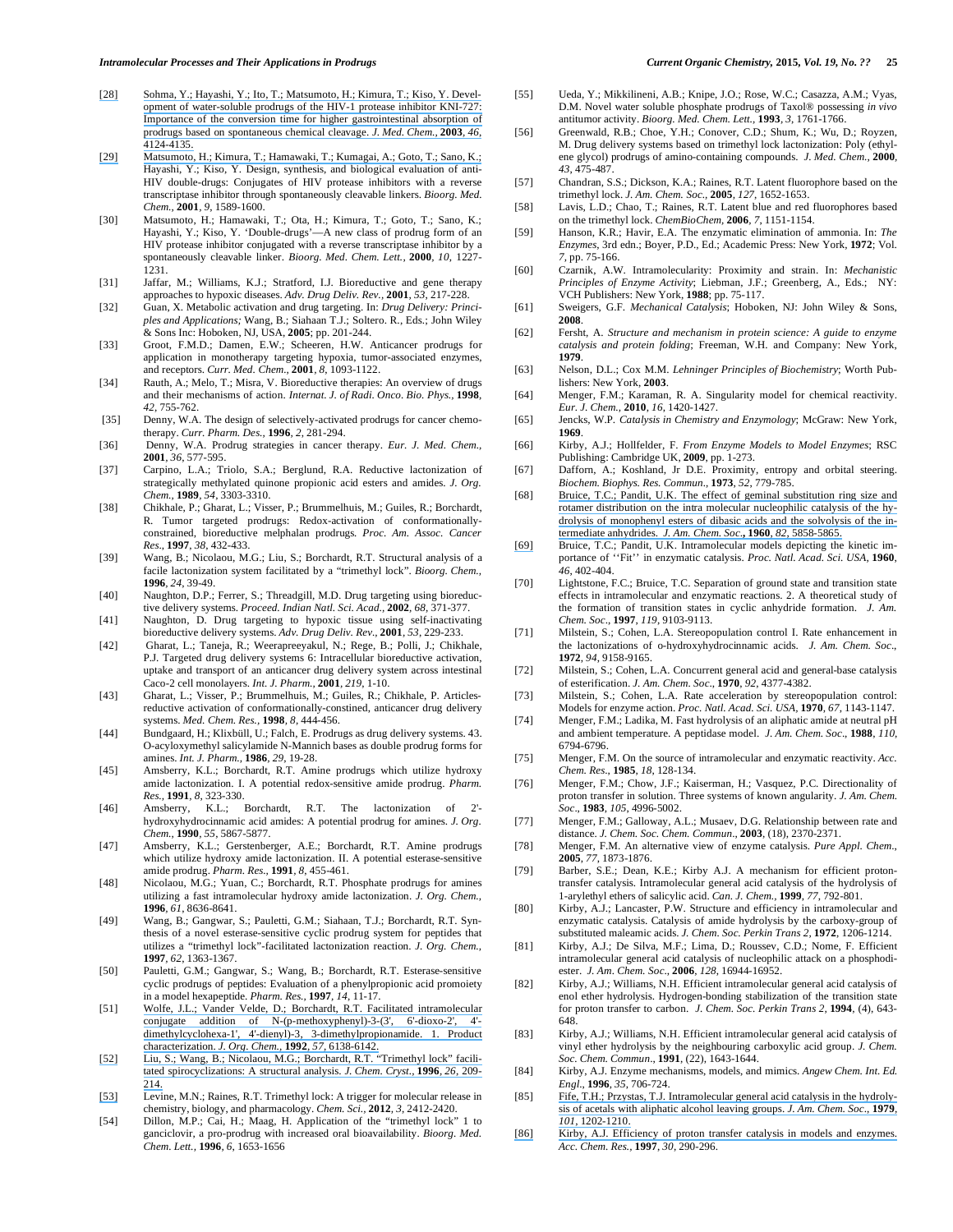- [87] Reddy, M.R.; Erion, M.D. *Free Energy Calculations in Rational Drug Design.* New York, NY: AAPS Press/Springer, **2001**.
- [88] Houk, K.N.; Tucker, J.A.; Dorigo, A.E. Quantitative modeling of proximity effects on organic reactivity. *Acc. Chem. Res*., **1990**, *23*,107-113.
- [89] Dorigo, A.E.; Houk, K.N. The origin of proximity effects on reactivity: A modified MM2 model for the rates of acid-catalyzed lactonizations of hydroxy acids. *J. Am. Chem. Soc*., **1987**, *109*(12), 3698-3708.
- [90] Karaman, R. Reevaluation of bruice's proximity orientation. *Tetrahedron Lett*., **2009**, *50*, 452-458.
- [91] Burker, U.; Allinger, N.L. *Molecular Mechanics;* American Chemical Society: Washington, DC, USA, **1982**.
- [92] Winans, R.E.; Wilcox, Jr, C.F. Comparison of stereopopulation control with conventional steric effects in lactonization of hydrocoumarinic acids. *J. Am. Chem. Soc*., **1976**, *98*(14), 4281-4285.
- [93] Jencks, W.P. *Catalysis in chemistry and enzymology*; Dover Publications, **1987**.
- [94] Karaman, R. Accelerations in the lactonization of trimethyl lock systems are due to proximity orientation and not to strain effects. *Res. Lett. Org. Chem*., Doi: 10.1155/2009/240253, **2009**.
- [95] Karaman, R. The *gem*-disubstituent effect- a computational study that exposes the relevance of existing theoretical models. *Tetrahedron Lett*., **2009**, *50*, 6083-6087.
- [96] Karaman, R. A new mathematical equation relating activation energy to bond angle and distance: A key for understanding the role of acceleration in lactonization of the trimethyl lock system. *Bioorg. Chem.,* **2009**, 37, 11-25.
- [97] Wilcox, P.E. Chymotrypsinogens—chymotrypsins. *Meth. Enzymol.,* **1970**, *19*, 64-108.
- [98] Appel, W. Chymotrypsin: Molecular and catalytic properties. *Clinical biochem.,* **1986**, *19*(6), 317-322.
- [99] Smith, R.M.; Hansen, D.E. The pH-rate profile for the hydrolysis of a peptide bond. *J. Am. Chem. Soc.,* **1998**, *120*(35), 8910-8913.
- [100] Radzicka, A.; Wolfenden, R. Rates of uncatalyzed peptide bond hydrolysis in neutral solution and the transition state affinities of proteases. *J. Am. Chem. Soc*., **1996**, *118*(26), 6105-6109.
- [101] Bender, M.L. *Mechanisms of homogeneous catalysis from protons to proteins*; Wiley-Interscience: New York, **1971**, pp. 397-455.
- [102] Gerschler, J.J.; Wier, K.A.; Hansen, D.E. Amide bond cleavage: Acceleration due to a 1, 3-diaxial interaction with a carboxylic acid. *J. Org. Chem*., **2007**, *72*(2), 654-657.
- [103] Curran, T.P.; Borysenko, C.W.; Abelleira, S.M.; Messier, R.J. Intramolecular acylolysis of amide derivatives of Kemp's triacid: Strain effects and reaction rates. *J. Org. Chem*., **1994**, *59*(13), 3522-3529.
- [104] Karaman, R. Analysis of Menger's spatiotemporal hypothesis. *Tetrahedron Lett*., **2008**, *49*, 5998-6002.
- [105] Karaman, R. Cleavage of menger's aliphatic amide: A model for peptidase enzyme solely explained by proximity orientation in intramolecular proton transfer. *J. Mol. Struct*., **2009**, *910*, 27-33.
- [106] Karaman, R. Proximity vs. strain in ring-closing reactions of bifunctional chain molecules- a computational approach. *J. Mol. Phys*., **2010**, *108*, 1723- 1730.
- [107] Karaman, R. The role of proximity orientation in intramolecular proton transfer reactions*. J. Comput. Theor. Chem.,* **2011**, *966*, 311-321.
- [108] Karaman, R.; Pascal, R.A. Computational analysis of intramolecularity in proton transfer reactions. *Org. Biol. Chem*., **2010**, *8*, 5174-5178.
- [109] Karaman, R. Analyzing kemp's amide cleavage: A model for amidase enzymes. *Comput. and Theor. Chem.,***2011**, *963*(2), 427-434.
- [110] Kluger, R.; Chin, J. Carboxylic acid participation in amide hydrolysis. Evidence that separation of a nonbonded complex can be rate determining. *J. Am. Chem. Soc*., **1982**, *104*, 2891-2897.
- [111] Katagi, T. AM1 study of acid-catalyzed hydrolysis of maleamic (4-amino-4 oxo-2-butenoic) acids. *J. Comp. Chem*., **1990**, *11*(9) 1094-1100.
- [112] Karaman, R. Analyzing the efficiency in intramolecular amide hydrolysis of kirby's N-alkylmaleamic acids - a computational approach. *Comput. Theor. Chem*., **2011**, *974*, 133-142.
- [113] Karaman, R.; Dajani, K.K.; Qtait, A.; Khamis, M. Prodrugs of acyclovir A computational approach. *Chem. Biol. Drug Des*., **2012**, *79*, 819-834.
- [114] Karaman, R.; Dajani, K.K.; Hallak, H. Computer-assisted design for atenolol prodrugs for the use in aqueous formulations. *J. Mol. Model*., **2012**, *18*, 1523-1540.
- [115] Almarsson, O.; Karaman, R.; Bruice, T.C. Kinetic importance of conformations of nicotinamide adenine dinucleotide in the reactions of dehydrogenase enzymes. *J. Am. Chem. Soc.,* **1992***, 114,* 8702-8704*.*
- [116] Kirby, A.J.; Parkinson, A. Most efficient intramolecular general acid catalysis of acetal hydrolysis by the carboxyl group. *J. Chem. Soc. Chem. Commun*., **1994**, (6), 707-708.
- [117] Brown, C.J.; Kirby, A.J. Efficiency of proton transfer catalysis. Intramolecular general acid catalysis of the hydrolysis of dialkyl acetals of benzaldehyde. *J. Chem. Soc., Perkin Trans 2,* **1997**, (6),1081-1094.
- [118] Craze, G.A.; Kirby A.J. The role of the carboxy-group in intramolecular catalysis of acetal hydrolysis. The hydrolysis of substituted 2 methoxymethoxybenzoic acids. *J. Chem. Soc., Perkin Trans 2,* **1974**, (1), 61- 66.
- [119] Hartwell, E.; Hodgson, D.R.W.; Kirby, A.J. Exploring the limits of efficiency of proton-transfer catalysis in models and enzymes. *J. Am. Chem. Soc*., **2000**, *122*, 9326-9327.
- [120] [Kirby, A.J. Effective molarities for intramolecular reactions.](https://www.researchgate.net/publication/6867258_Further_Analysis_of_Trials_With_Azacitidine_in_Patients_With_Myelodysplastic_Syndrome_Studies_8421_8921_and_9221_by_the_Cancer_and_Leukemia_Group_B?el=1_x_8&enrichId=rgreq-9a84afeb262c73fbc4d15da8f0192f93-XXX&enrichSource=Y292ZXJQYWdlOzI4MzU4MzMzNDtBUzoyOTU3MTU3NzIzNTQ1NzdAMTQ0NzUxNTU0Mjc4Nw==) *J. Phys. Org. Chem.,* **2005**, *18*[, 101-278.](https://www.researchgate.net/publication/6867258_Further_Analysis_of_Trials_With_Azacitidine_in_Patients_With_Myelodysplastic_Syndrome_Studies_8421_8921_and_9221_by_the_Cancer_and_Leukemia_Group_B?el=1_x_8&enrichId=rgreq-9a84afeb262c73fbc4d15da8f0192f93-XXX&enrichSource=Y292ZXJQYWdlOzI4MzU4MzMzNDtBUzoyOTU3MTU3NzIzNTQ1NzdAMTQ0NzUxNTU0Mjc4Nw==)
- [\[121\] Silverman, L.R.; McKenzie, D.R.; Peterson, B.L.; Holland J.F.; Backstrom](https://www.researchgate.net/publication/6867258_Further_Analysis_of_Trials_With_Azacitidine_in_Patients_With_Myelodysplastic_Syndrome_Studies_8421_8921_and_9221_by_the_Cancer_and_Leukemia_Group_B?el=1_x_8&enrichId=rgreq-9a84afeb262c73fbc4d15da8f0192f93-XXX&enrichSource=Y292ZXJQYWdlOzI4MzU4MzMzNDtBUzoyOTU3MTU3NzIzNTQ1NzdAMTQ0NzUxNTU0Mjc4Nw==) [J.T.; Beach C.L.; Larson, R.A. Further analysis of trials with azacitidine in](https://www.researchgate.net/publication/6867258_Further_Analysis_of_Trials_With_Azacitidine_in_Patients_With_Myelodysplastic_Syndrome_Studies_8421_8921_and_9221_by_the_Cancer_and_Leukemia_Group_B?el=1_x_8&enrichId=rgreq-9a84afeb262c73fbc4d15da8f0192f93-XXX&enrichSource=Y292ZXJQYWdlOzI4MzU4MzMzNDtBUzoyOTU3MTU3NzIzNTQ1NzdAMTQ0NzUxNTU0Mjc4Nw==) [patients with myelodysplastic syndrome: Studies 8421, 8921, and 9221 by](https://www.researchgate.net/publication/6867258_Further_Analysis_of_Trials_With_Azacitidine_in_Patients_With_Myelodysplastic_Syndrome_Studies_8421_8921_and_9221_by_the_Cancer_and_Leukemia_Group_B?el=1_x_8&enrichId=rgreq-9a84afeb262c73fbc4d15da8f0192f93-XXX&enrichSource=Y292ZXJQYWdlOzI4MzU4MzMzNDtBUzoyOTU3MTU3NzIzNTQ1NzdAMTQ0NzUxNTU0Mjc4Nw==)  [the cancer and leukemia group B.](https://www.researchgate.net/publication/6867258_Further_Analysis_of_Trials_With_Azacitidine_in_Patients_With_Myelodysplastic_Syndrome_Studies_8421_8921_and_9221_by_the_Cancer_and_Leukemia_Group_B?el=1_x_8&enrichId=rgreq-9a84afeb262c73fbc4d15da8f0192f93-XXX&enrichSource=Y292ZXJQYWdlOzI4MzU4MzMzNDtBUzoyOTU3MTU3NzIzNTQ1NzdAMTQ0NzUxNTU0Mjc4Nw==) *J. Clin. Oncol*., **2006**, *24*, 3895-3903.
- [\[122\] Blum, W.; Klisovic, R.B.; Hackanson, B.; Liu, Z.; Liu, S.; Devine, H.;](https://www.researchgate.net/publication/6867258_Further_Analysis_of_Trials_With_Azacitidine_in_Patients_With_Myelodysplastic_Syndrome_Studies_8421_8921_and_9221_by_the_Cancer_and_Leukemia_Group_B?el=1_x_8&enrichId=rgreq-9a84afeb262c73fbc4d15da8f0192f93-XXX&enrichSource=Y292ZXJQYWdlOzI4MzU4MzMzNDtBUzoyOTU3MTU3NzIzNTQ1NzdAMTQ0NzUxNTU0Mjc4Nw==)  [Vukosavljevic, T.; Huynh, L.; Lozanski, G.; Kefauver, C.; Plass, C.; Devine,](https://www.researchgate.net/publication/6867258_Further_Analysis_of_Trials_With_Azacitidine_in_Patients_With_Myelodysplastic_Syndrome_Studies_8421_8921_and_9221_by_the_Cancer_and_Leukemia_Group_B?el=1_x_8&enrichId=rgreq-9a84afeb262c73fbc4d15da8f0192f93-XXX&enrichSource=Y292ZXJQYWdlOzI4MzU4MzMzNDtBUzoyOTU3MTU3NzIzNTQ1NzdAMTQ0NzUxNTU0Mjc4Nw==) [S.M.; Heerema, N.A.; Murgo, A.; Chan, K.K.; Grever, M.R.; Byrd, J.C.;](https://www.researchgate.net/publication/6867258_Further_Analysis_of_Trials_With_Azacitidine_in_Patients_With_Myelodysplastic_Syndrome_Studies_8421_8921_and_9221_by_the_Cancer_and_Leukemia_Group_B?el=1_x_8&enrichId=rgreq-9a84afeb262c73fbc4d15da8f0192f93-XXX&enrichSource=Y292ZXJQYWdlOzI4MzU4MzMzNDtBUzoyOTU3MTU3NzIzNTQ1NzdAMTQ0NzUxNTU0Mjc4Nw==) Marcucci, G. Phase I study of decitabine alone or in combination with valproic acid in acute myeloid leukemia. *J. Clin. Oncol*., **2007**, *25*, 3884-3891.
- [123] Stancu, C.; Sima, A. Statins: Mechanism of action and effects. *J. Cell. Molec. Med.,* **2001**, *5*, 378-387.
- [124] Schachter M. Chemical, pharmacokinetic and pharmacodynamic properties of statins: An update. *Fundam. Clin. Pharmacol*., **2005**, *19*, 117-25.
- [125] Karaman, R. The efficiency of proton transfer in kirby's enzyme model, a computational approach. *Tetrahedron Lett*., **2010**, *51*, 2130-2135.
- [126] Karaman, R. The effective molarity (EM) a computational approach. *Bioorganic Chem.,* **2010**, *38*,165-172.
- [127] Karaman, R. A general equation correlating intramolecular rates with attack" parameters: Distance and angle. *Tetrahedron Lett*., **2010**, *51*, 5185-5190.
- [128] Karaman, R. Analyzing the efficiency of proton transfer to carbon in kirby's enzyme model- a computational approach. *Tetrahedron Lett*., **2011**, *52*, 699- 704.
- [129] Karaman, R. Analyzing kirby's amine olefin a model for amino-acid ammonia lyases. *Tetrahedron Lett*., **2009**, *50*, 7304-7309.
- [130] Karaman, R. The effective molarity (EM) puzzle in proton transfer reactions. *Bioorganic Chem.,* **2009**, 37,106-110.
- [131] Karaman, R. The role of proximity orientation in intramolecular proton transfer reactions. *J. Comput. and Theor. Chem.,* **2011**, *966*, 311-321.
- [132] Karaman, R. Prodrugs of aza nucleosides based on proton transfer reactions. *J. Comput. Aided Mol. Des*., **2010**, *24*, 961-970.
- [133] Karaman, R.; Amly, W.; Scrano, L.; Mecca, G.; Bufo, S.A. Computationally designed prodrugs of statins based on kirby's enzyme model. *J. Mol. Model*., **2013**, *19*(9), 3969-3982.
- [134] Karaman, R. Prodrugs design based on inter- and intra-molecular chemical processes. *J. Chem. Bio. Drug. Des.,* **2013**, *82*(6), 643-668.
- [135] Karaman, R.; Fattash, B.; Qtait, A. The future of prodrugs design by quantum mechanics methods. *Exp. Opin. Drug Del.,* **2013**, *10*(5), 713-729.
- [136] Dahan, A.; Khamis, M.; Agbaria, R.; Karaman, R. Targeted prodrugs in oral drug delivery: The modern molecular biopharmaceutical approach. *Exp. Opin. Drug Del.,* **2012**, *9*(8), 1001-1013.
- [137] Karaman, R.; Hallak, H. Computer-assisted design of pro-drugs for antimalarial atovaquone. *Chem. Biol. Drug Des*., **2010**, *76*, 350-360.
- [138] Sufan, W.; Hangyan, S.; Hua, W.; Sheng, Y.; Jincai, G.; Yi, S.; Lei, P. Treatment of melasma with oral administration of tranexamic acid*. Aesth. Plast. Surg.*, **2012**, *36*, 964-970.
- [139] Pilbrant, A.; Schannong, M.; Vessman, J. Pharmacokinetics and bioavailability of tranexamic acid. *Eur. J. Clin. Pharmacol*., **1981**, *20*, 65-72.
- [140] [De Clercq, E.; Field, H.J. Antiviral prodrugs the development of successful](https://www.researchgate.net/publication/7483068_Antiviral_prodrugs_-_The_development_of_successful_prodrug_strategies_for_antiviral_chemotherapy?el=1_x_8&enrichId=rgreq-9a84afeb262c73fbc4d15da8f0192f93-XXX&enrichSource=Y292ZXJQYWdlOzI4MzU4MzMzNDtBUzoyOTU3MTU3NzIzNTQ1NzdAMTQ0NzUxNTU0Mjc4Nw==)  [prodrug strategies for antiviral chemotherapy.](https://www.researchgate.net/publication/7483068_Antiviral_prodrugs_-_The_development_of_successful_prodrug_strategies_for_antiviral_chemotherapy?el=1_x_8&enrichId=rgreq-9a84afeb262c73fbc4d15da8f0192f93-XXX&enrichSource=Y292ZXJQYWdlOzI4MzU4MzMzNDtBUzoyOTU3MTU3NzIzNTQ1NzdAMTQ0NzUxNTU0Mjc4Nw==) *Br. J. Pharm.,* **2006**, *147*, 1- [11.](https://www.researchgate.net/publication/7483068_Antiviral_prodrugs_-_The_development_of_successful_prodrug_strategies_for_antiviral_chemotherapy?el=1_x_8&enrichId=rgreq-9a84afeb262c73fbc4d15da8f0192f93-XXX&enrichSource=Y292ZXJQYWdlOzI4MzU4MzMzNDtBUzoyOTU3MTU3NzIzNTQ1NzdAMTQ0NzUxNTU0Mjc4Nw==)
- [\[141\]](https://www.researchgate.net/publication/7483068_Antiviral_prodrugs_-_The_development_of_successful_prodrug_strategies_for_antiviral_chemotherapy?el=1_x_8&enrichId=rgreq-9a84afeb262c73fbc4d15da8f0192f93-XXX&enrichSource=Y292ZXJQYWdlOzI4MzU4MzMzNDtBUzoyOTU3MTU3NzIzNTQ1NzdAMTQ0NzUxNTU0Mjc4Nw==) De Miranda, P.; Blum, M.R. Pharmacokinetics of acyclovir after intravenous and oral administration. *J. Antimicrob. Chemother.,* **1983**, *12*(Supp B)**,** 29- 37.
- [142] Karaman, R.; Ghareeb, H.; Dajani, K.K.; Scrano, L.; Hallak, H.; Abu-Lafi, S.; Bufo S.A. Design, synthesis and in-vitro kinetic study of tranexamic acid prodrugs for the treatment of bleeding conditions. *J. Molec. Aided Comp. Des.,* **2013**, *27*(7), 615-635.
- [143] De Stefano, A.; Sozio, P.; Cerasa, L.S. Antiparkinson Prodrugs. *Molecules,* **2008**, *13*, 46-68.
- [144] Benes, F.M. Carlsson and the discovery of dopamine. *Trends Pharm. Sci.*, **2001**, *22*, 46-47.
- [145] Karaman, R. Computational aided design for dopamine prodrugs based on novel chemical approach. *Chem. Biol. Drug Des*., **2011**, *78*, 853-863.
- [146] Karaman, R.; Dokmak, G.; Bader, M.; Hallak, H.; Khamis, M.; Scrano, L.; Bufo, S.A. Prodrugs of fumarate esters for the treatment of psoriasis and multiple sclerosis (MS)- A computational approach. *J. Mol. Model*., **2013**, *19*, 439-452.
- [147] Karaman, R. Prodrugs for masking bitter taste of antibacterial drugs A computational approach. *J. Mol. Model.,* **2013**, *19*, 2399-2412.
- [148] Hejaz, H.; Karaman, R.; Khamis, M. Computer-assisted design for paracetamol masking bitter taste prodrugs. *J. Mol. Model*., **2012**, *18*, 103-114.
- [149] Karaman, R. Using predrugs to optimize drug candidates. *Exp. Opin. Drug Disc.,* **2014**, *9*(12), 1405-1419.
- [150] Karaman, R. *Prodrugs Design Based On Inter- And Intramolecular Processes. Prodrugs Design - A New Era*; Nova Publisher, USA, **2014**, pp. 1-76.
- [151] Karaman, R. Prodrugs for Masking the Bitter Taste of Drugs. In: *Application of Nanotechnology in Drug Delivery*; Ali, D.S., Ed.; InTech - Open Access Publisher, **2014**; pp. 399-445.
- [152] Karaman, R.; Qtait, A.; Dajani, K.K.; Abu-Lafi, S. Design and synthesis of an aqueous stable atenolol prodrug. *The Sci. Wor. J.,* **2014**, *18*(4), 1523-1540.
- [153] Karaman, R. *Antimalarial Atovaquone Prodrugs Based on Enzyme Models Molecular Orbital Calculations Approach in Antimalarial Drug Research*